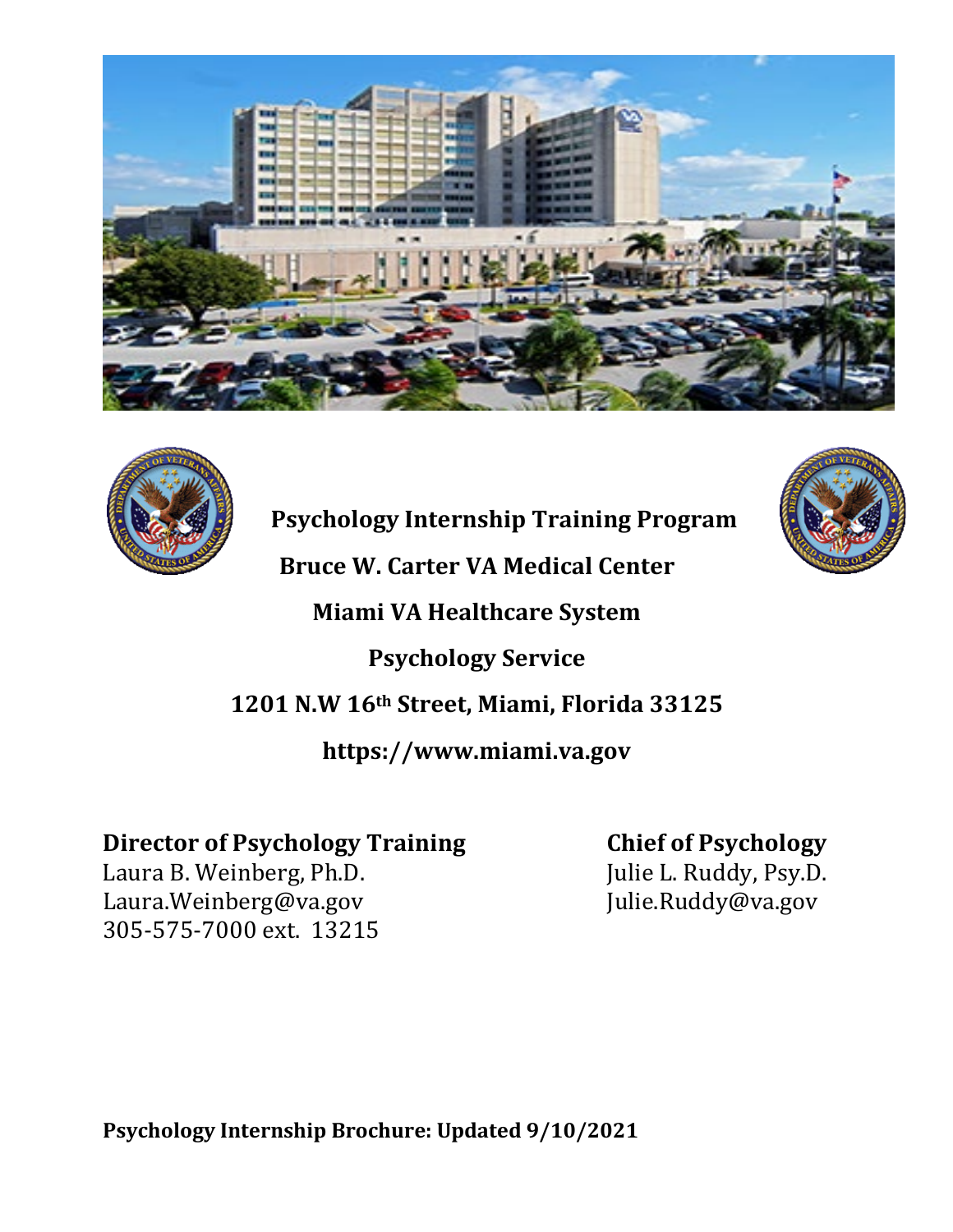# MIAMI VA PSYCHOLOGY TRAINING

**Introduction:** The Miami VA is proud to offer **10 Psychology Internship positions** with a focus in a variety of emphasis areas for the **2022-2023** academic year. The program is fully accredited by the American Psychological Association and is also an APPIC member. The information provided in this document is updated yearly and as needed. If you have questions following review of the brochure, please contact Dr. Laura Weinberg, Director of Psychology Training. For modifications made to both the training program and interview process due to the COVID-19 pandemic, please review relevant sections.

Applications are due on **November 1, 2021** and specific Match numbers are as follow:

Health Psychology: 122012 (3positions)

Neuropsychology: 122013 (1 position)

Geriatric Psychology: 122014 (2 positions)

Psychiatry-General: 122015 (2positions)

Psychiatry-Recovery & Rehabilitation: 122016 (1position)

Forensic/Veterans Justice Outreach: 122017 (1 position)

**Accreditation Status:** The predoctoral internship at the Miami VA Healthcare System is accredited by the Commission on Accreditation of the American Psychological Association. The next site visit will be held in 2027. All questions related to the program's accreditation status should be directed to the Commission on Accreditation:

Office of Program Consultation and Accreditation American Psychological Association 750 1st NE, Washington, DC 20002-4242 Phone: (202) 336-5979 E-mail: [apaaccred@apa.org](mailto:apaaccred@apa.org) Web:<http://www.apa.org/ed/accreditation>

**Financial Support and Benefits:** The current intern stipend is **\$28,012** which is for a one year, full-time 2,080-hour training year. The stipend is paid biweekly. Interns are eligible for medical and life insurance. Interns also earn four hours of both annual and sick leave per pay period, which accrue to 13 paid vacation days, 13 paid sick days, in addition to 10 paid Federal holidays. Interns are granted administrative leave on a limited basis for dissertation related meetings, workshops, VA interviews and other events related to professional development.

For additional information please visit: http://www.psychologytraining.va.gov/benefits.asp

*\*This document may contain links to sites external to Department of Veterans Affairs. The VA does not endorse and is not responsible for the content of the external linked website*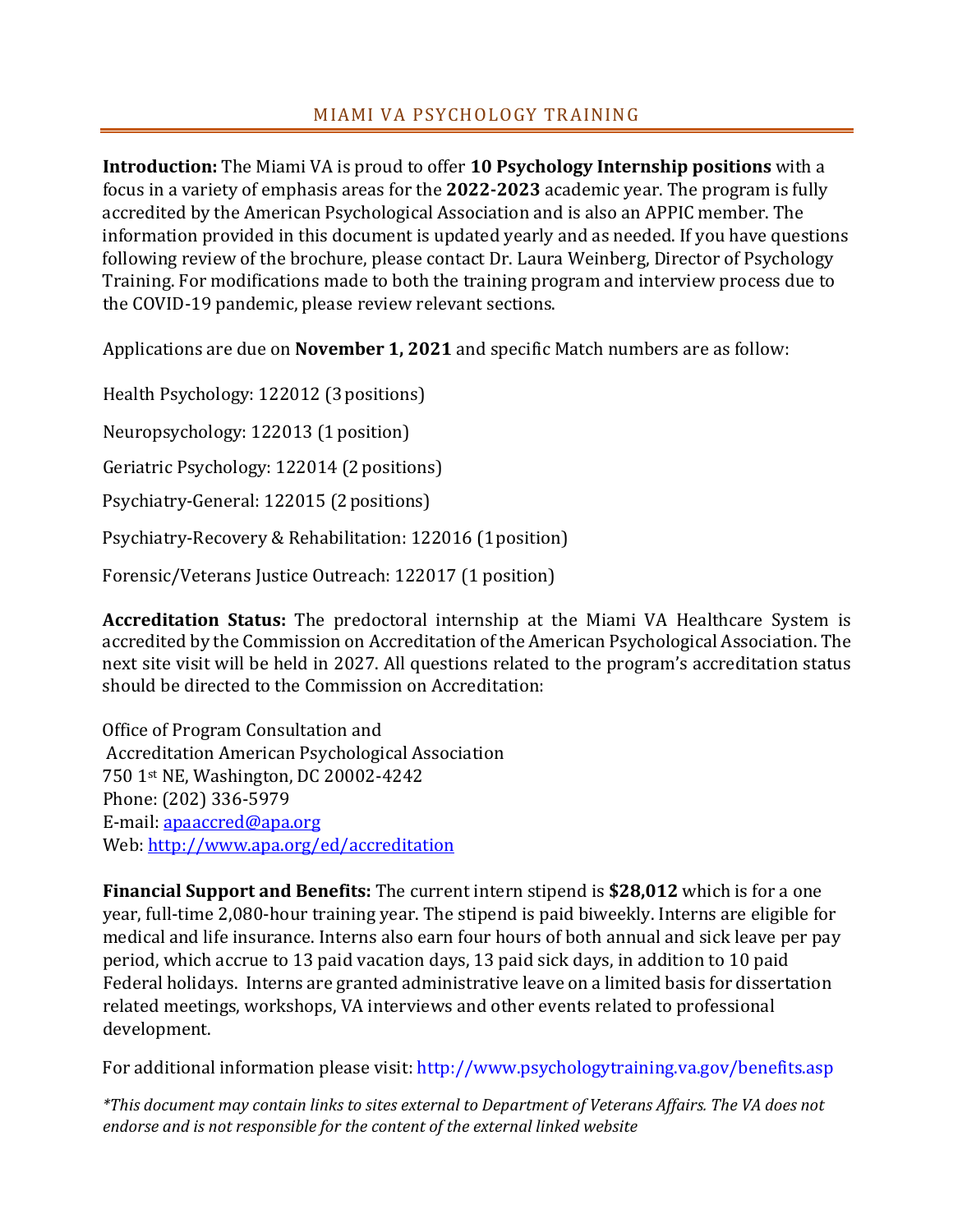# APPLICATION REQUIREMENTS

**Equal Opportunity:** The Psychology Service abides by the Department of Veterans Affairs commitment to ensuring equal opportunity (EEO), and promoting diversity and inclusion, all applicable Federal EEO laws, regulations, Executive Orders, and Management Directives. As provided by the Policy, the VA will not tolerate discrimination or harassment on the basis of race, color, religion, national origin, sex, pregnancy, gender identity, genetic information, parental status, sexual orientation, age or disability. The Miami VA Healthcare System Psychology Service is committed to upholding an inclusive environment so that the associated stakeholders, (Veterans, supervised trainees, staff psychologists, technical and clerical staff) feel encouraged and supported to incorporate all aspects of themselves into their experience at our facility. We believe that the honoring of the unique aspects of each individual is compulsory for the optimal development of highly qualified, effective and satisfied professionals, and ultimately, improves the quality of the services that we provide to our Veterans.

**Eligibility Criteria For Internship Application:** To be considered for admission, candidates must meet the following requirements and be approved for internship status by their graduate program training director.

- Doctoral student in good standing at an American Psychological Association (APA) or Canadian Psychological Association (CPA) accredited graduate program in Clinical, Counseling, or Combined Psychology, or Psychological Clinical Science Accreditation System (PCSAS) accredited program in Clinical Science. Persons with a doctorate in another area of psychology who meet the APA or CPA criteria for re-specialization training in Clinical, Counseling, or Combined Psychology are also eligible.
- U.S. citizenship. VA is unable to consider applications from anyone who is not currently a U.S. citizen. Verification of citizenship is required following selection. All interns must complete a Certification of Citizenship in the United States prior to beginning VA training.
- A male applicant born after 12/31/1959 must have registered for the draft by age 26 to be eligible for any US government employment, including selection as a paid VA trainee. Male applicants must sign a pre-appointment Certification Statement for Selective Service Registration before they can be processed into a training program. Exceptions can be granted only by the US Office of Personnel Management; exceptions are very rarely granted.
- Interns are subject to Special Agreement Check (SAC) fingerprinting and background checks. Match result and selection decisions are contingent on passing these screens. Please note trainees like all employees can be subject to *random* drug testing at any point during the training year.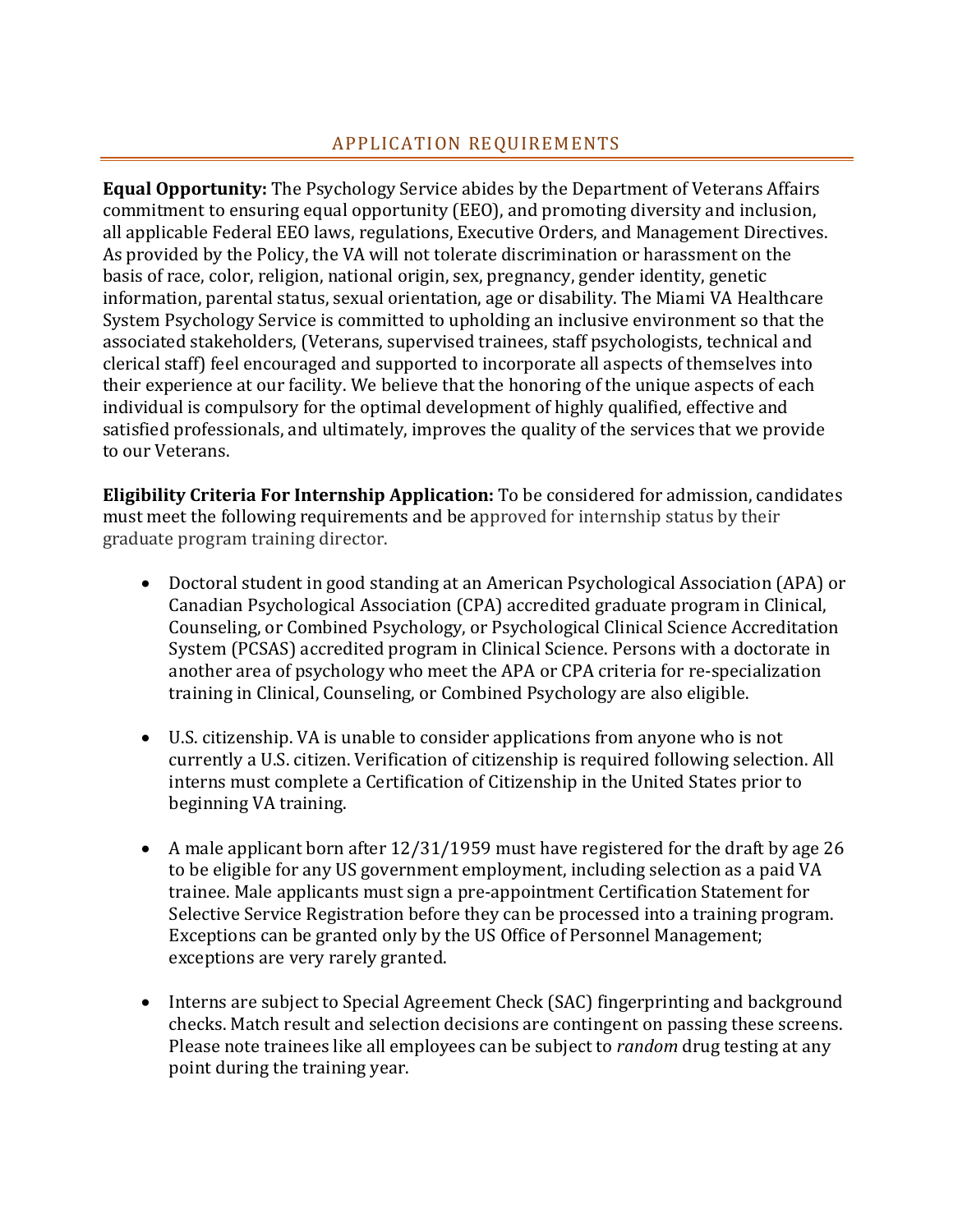- VA training occurs in a health care setting. Some of the patients served by VA are elderly or infirm and could succumb to common illnesses like influenza. It is important to be able to document that your vaccinations are up to date, including the **COVID-19 vaccination**, and that you have been screened for active tuberculosis prior to starting your training at VA or other hospitals. Securing a statement from university student health center, your regular health provider, or an urgent care clinic can expedite your appointment. Additionally, maintaining a current flu vaccination during the training year (or taking additional preventative measures to limit patient exposure to the flu) will be required. Please discuss this with the program training director after you have matched and well before to your start date to facilitate your onboarding.
- No slots are preallocated to any graduate program, and multiple candidates can be accepted from any one graduate program. The Miami VA Healthcare System Psychology Predoctoral Internship Program offers training only for full-time positions; part-time positions are not available.
- Candidates should have all course work completed by the time the internship begins. All major requirements of the graduate school program, including qualifying examinations, should also be completed. Additionally, candidates should have begun work on their dissertation. Specifically, a dissertation proposal should be accepted by the student's dissertation committee prior to internship. All candidates should have substantial practicum experience. At least 250 hours of clinical intervention, face- toface experience (excluding supervision hours), and 50 hours of assessment, face-toface (excluding supervision) are required for internship.

### APPLICATION PROCEDURES

This internship program is a member of the Association of Psychology Postdoctoral and Internship Centers (APPIC) and participates in the Matching Program. All applicants must register for the Match in order to be eligible for consideration for internship training. An electronic application service, called AAPI Online, must be used by applicants to prepare and submit applications to the program. AAPI Online is a separate and distinct service from the Match, and applicants must register to use AAPI Online separately from registering for the Match. AAPI Online is used by applicants to apply to programs, while the Match determines the final placement of applicants into programs.

Information on the use of AAPI Online to apply to internship programs is provided on the APPIC web site at [http://www.appic.org.](http://www.appic.org/) 

Information about the Match can be obtained at [www.natmatch.com/psychint.](http://www.natmatch.com/psychint)

Applications submitted to the Matching service must be completed by **November 1, 2021** in order to be considered for the Miami VA Healthcare System internship program. Only completed applications will be reviewed by the Training Committee for the final round of consideration. Confirmation of the status of applications will be sent out in mid-December.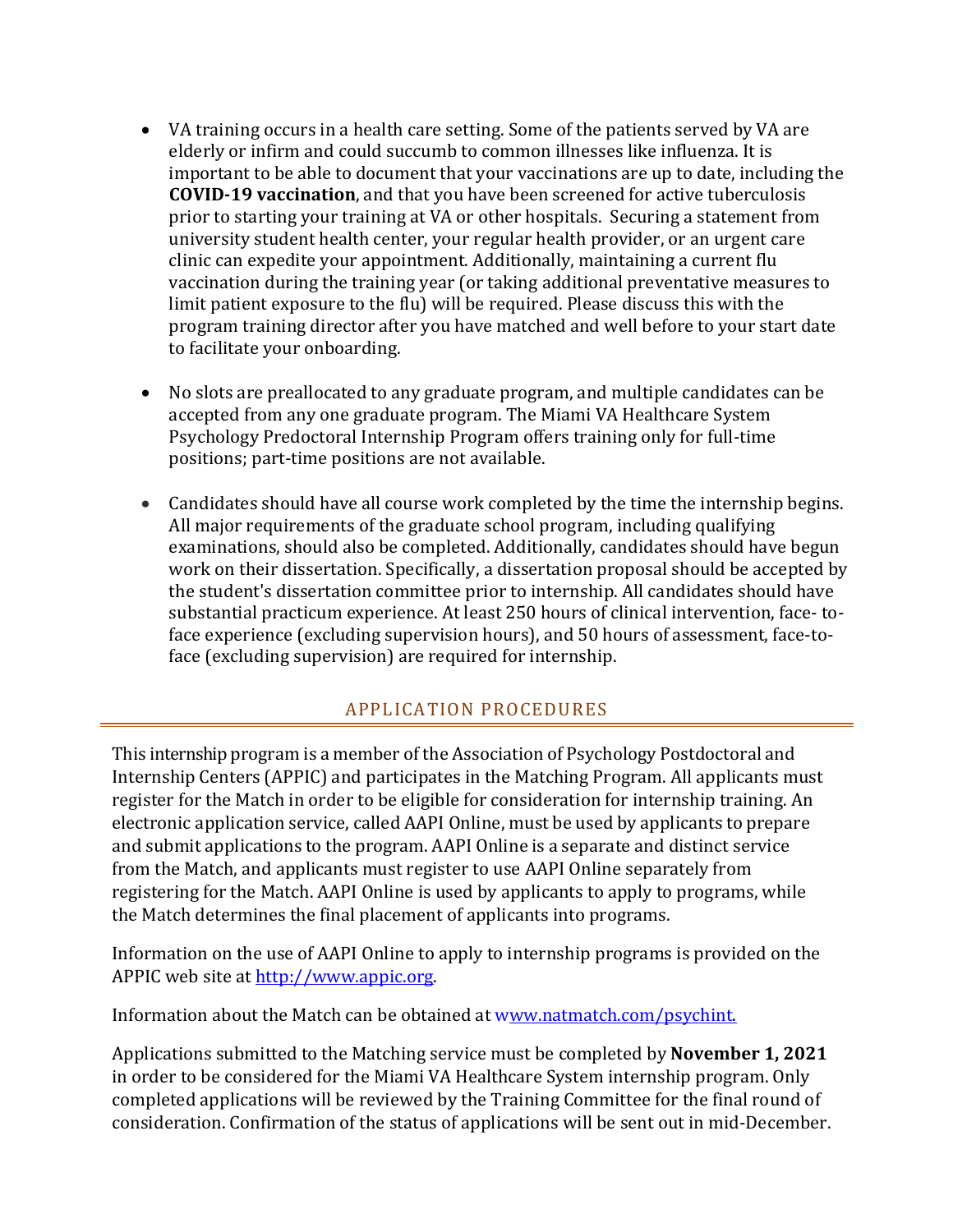**Application Materials:** Applications are to be completed electronically using the AAPI online Applicant Portal and must include the following:

- Standardized AAPI Online Form. Access to instructions for the online application can be obtained at [www.appic.org.](http://www.appic.org/)
- Indicate the **emphasis area** (indicating first and second preferences is acceptable) to which you are applying at the beginning of your cover letter:

Health Psychology: 122012

Neuropsychology: 122013

Geropsychology: 122014

Psychiatry-General: 122015

Psychiatry-Recovery & Rehabilitation: 122016

Forensic: 122017

- Applicants may also identify themselves as representing a racial, cultural, or other element of diversity. These statements should have a space between them and separated from the formal body of the cover letter.
- Two letters of recommendation from psychologists familiar with your clinical practicum.
- A copy of a psychological assessment report that you have written which includes diagnostic and personality issues. Neuropsychological reports are acceptable if they have a section referencing diagnostic/personality related concerns. Please include reports on adults only. Remove any identifying and confidential material.

### INTERN SELECTION

All applications are reviewed by members of the Psychology Training Committee in November and December. Applicants are asked to choose a primary and (if applicable) secondary emphasis area (Health Psychology, Geropsychology, Neuropsychology, Psychiatry or Forensic) based upon their training interests, experience, education and professional goals. Applications in each "emphasis area" will then be reviewed by the supervisors in this area.

The top ranked applicants in each group will then be selected as finalists and invited for interviews. Upon invitation to interview, applicants will be interviewed for a position in their primary emphasis area unless otherwise notified. Please remember that this is always a relative process since each applicant is being compared to the other applicants in a particular year. Thus, while an applicant may have an interest in Neuropsychology, for example, the applicant will be compared to other candidates who may have strong experience and training. It would therefore be wise for an applicant to not only consider his or her training interests,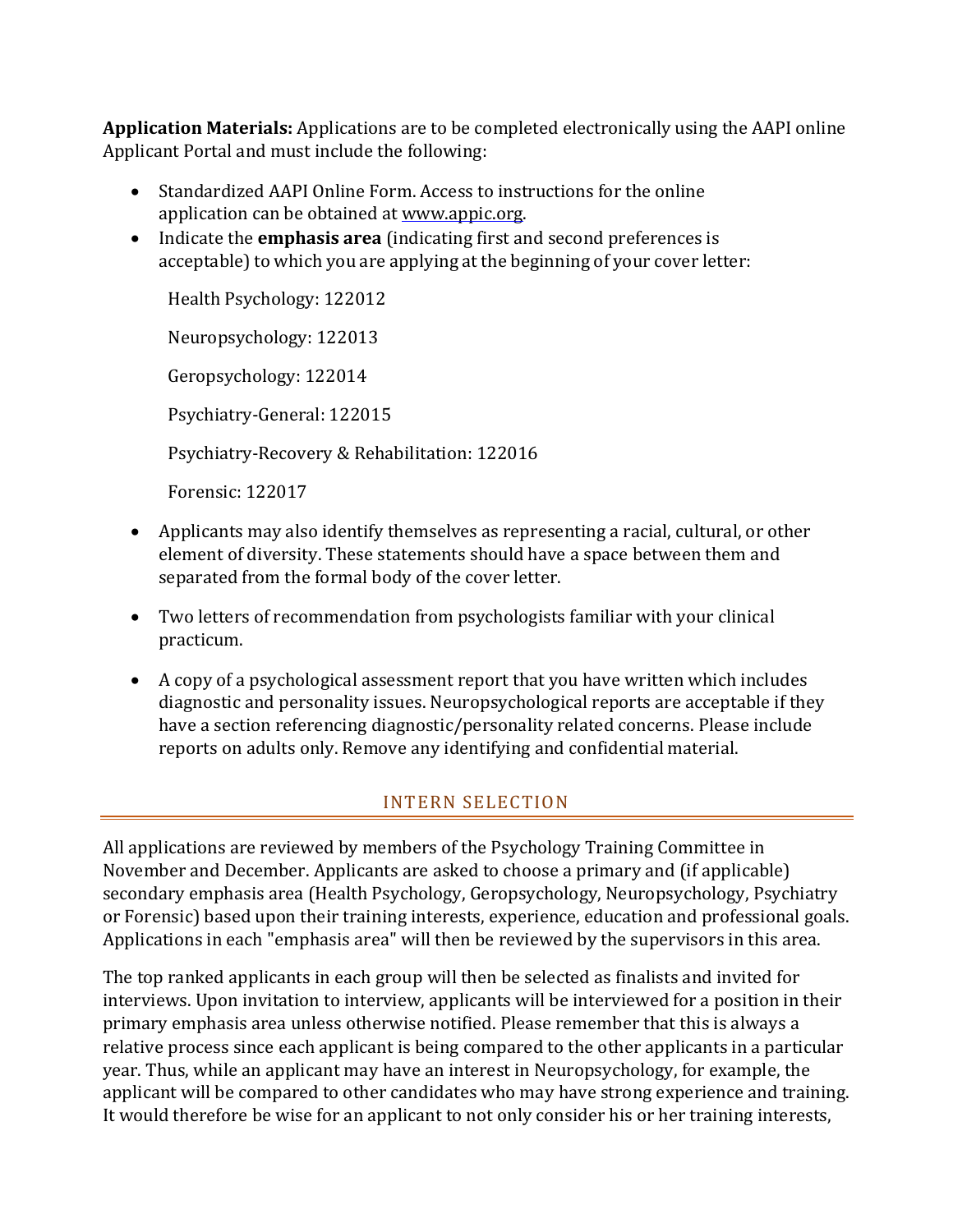but also his or her experiences, credentials, and training and choose the emphasis area that would make for the strongest overall application.

Approximately 70 of the applicants will be selected for the final round of consideration. All applicants will be notified of their final round status by email in mid-December. Finalists will be invited to interview with the Training Committee during January.

Typically, well qualified candidates are offered personal interviews and expected to travel, at their own expense, to the Miami VAMC during the month of January. Given the COVID-19 pandemic, Miami VAMC will be conducting **VIRTUAL INTERVIEWS ONLY** via video conferencing platform (i.e. Microsoft Teams). Interviews will be conducted with the Psychology Training Director and other training faculty members.

Following interviews, the Training Committee will meet and evaluate all finalists. The Committee will vote on each finalist and the resulting rankings will be used to formulate rank order lists. Interns are matched with the program according to the procedures set forth by APPIC and The Match service.

- Rank Order Lists will be submitted for Phase I of the Match in accordance with APPIC Policies by **February 4, 2022**.
- The results of Phase I of the Match will be released by the Match agency on **February 18, 2022.**

Please refer to the APPIC website for details. Written confirmation of offers and acceptances is required. For more details of APPIC Guidelines, please read the APPIC Policy listed on the website.

\*This internship site agrees to abide by the APPIC Policy that no person at this training facility will solicit, accept or use any ranking-related information from any intern applicant.

INQUIRIES REGARDING THE APPLICATION PROCESS CAN BE DIRECTED TO:

Laura Weinberg, Ph.D., Director of Psychology Training Psychology – 116B 1201 NW 16th Street Miami, FL 33125-1693 Phone: 305-575-5000 ext. 13215 E-mail **(preferred)**: [Laura.Weinberg@va.gov](mailto:regina.pavone@va.gov)

PSYCHOLOGY SETTING AT THE MIAMI VETERAN AFFAIRS MEDICAL CENTER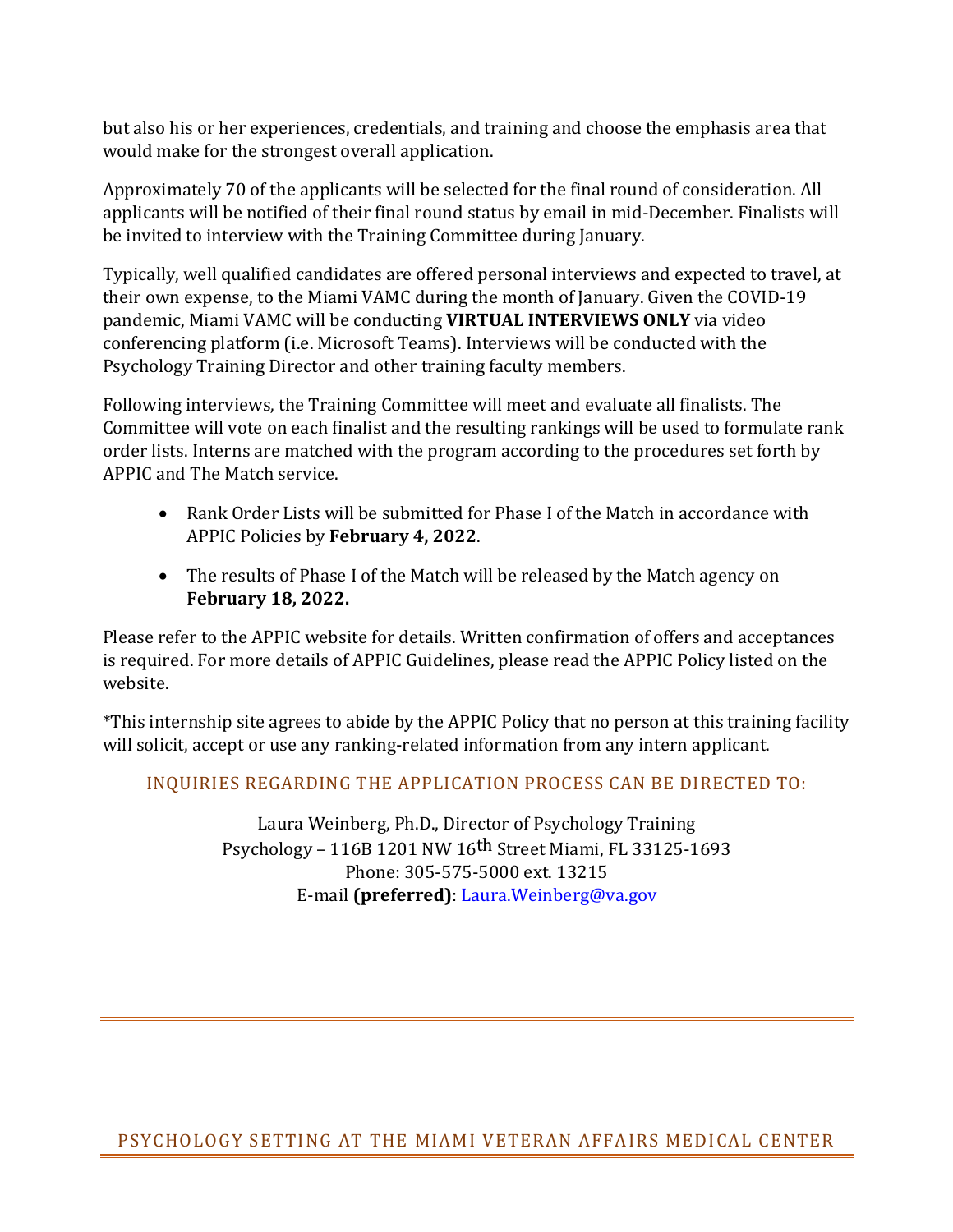The Miami VA Healthcare System is a Joint Commission accredited, complexity level 1A facility serving approximately 57,000 Veterans in three South Florida counties: Miami-Dade, Broward, and Monroe. The Bruce W. Carter VA Medical Center is in downtown Miami and supports two major satellite outpatient clinics located in Sunrise and Key West; and five community-based outpatient clinics located in Homestead, Key Largo, Pembroke Pines, Hollywood and Deerfield Beach. The facility provides general medical, surgical, and psychiatric services, as well as serving as an AIDS/HIV Center, Prosthetic Treatment Center, Spinal Cord Injury Rehabilitative Center and Geriatric Research, Education and Clinical Center. A Healthcare for Homeless Veterans Clinic is located about one mile from the medical center. The organization is recognized as a Center of Excellence in Spinal Cord Injury Research, Substance Abuse Treatment, and chest pain. In addition to medical services, the healthcare system's Research Program conducts nearly \$8 million in research in areas of oncology, PTSD, endocrinology, mental health, diabetics, hypertension and other medical fields.

The Miami VA Healthcare System's mission is to honor American's Veterans by providing exceptional healthcare that improves their health and well-being. Our vision is to continue to strive to be the benchmark of excellence and value in healthcare by providing exemplary services that are patient centered, culturally competent and evidence based. This care will be delivered by engaged, collaborative teams in an integrated environment that supports learning, discovery and continuous improvement. It will emphasize prevention and population health and contribute to the nation's wellbeing through education, research, and service in national emergencies.

The Miami VA Healthcare System has a long and colorful history. In 1942, the commanding General of the U.S. Army Air Forces directed that an officer candidate school be established to maintain an Air Force Replacement Training Center with facilities for medical services. The Floridian and Nautilus Hotels were used for this purpose. The Nautilus is considered to have been the first Veterans Administration hospital in the Greater Miami Area. The facilities of the Nautilus were soon inadequate for the number of troops stationed in the area and another Air Force Team was called in to inspect all hotels in South Florida. The famed Biltmore Hotel in Coral Gables was selected and became an Army Hospital in 1946. It was renamed Pratt General Hospital in honor of one of the U.S. Army Air Forces' pioneer flight surgeons. Pratt General Hospital was deactivated in May 1947 but was taken over immediately by the Veterans Administration. The hospital, consisting of 450 general medical and surgical beds, was maintained until the completion and activation of the present Medical Center, located at 1201 NW 16th Street, in May 1968.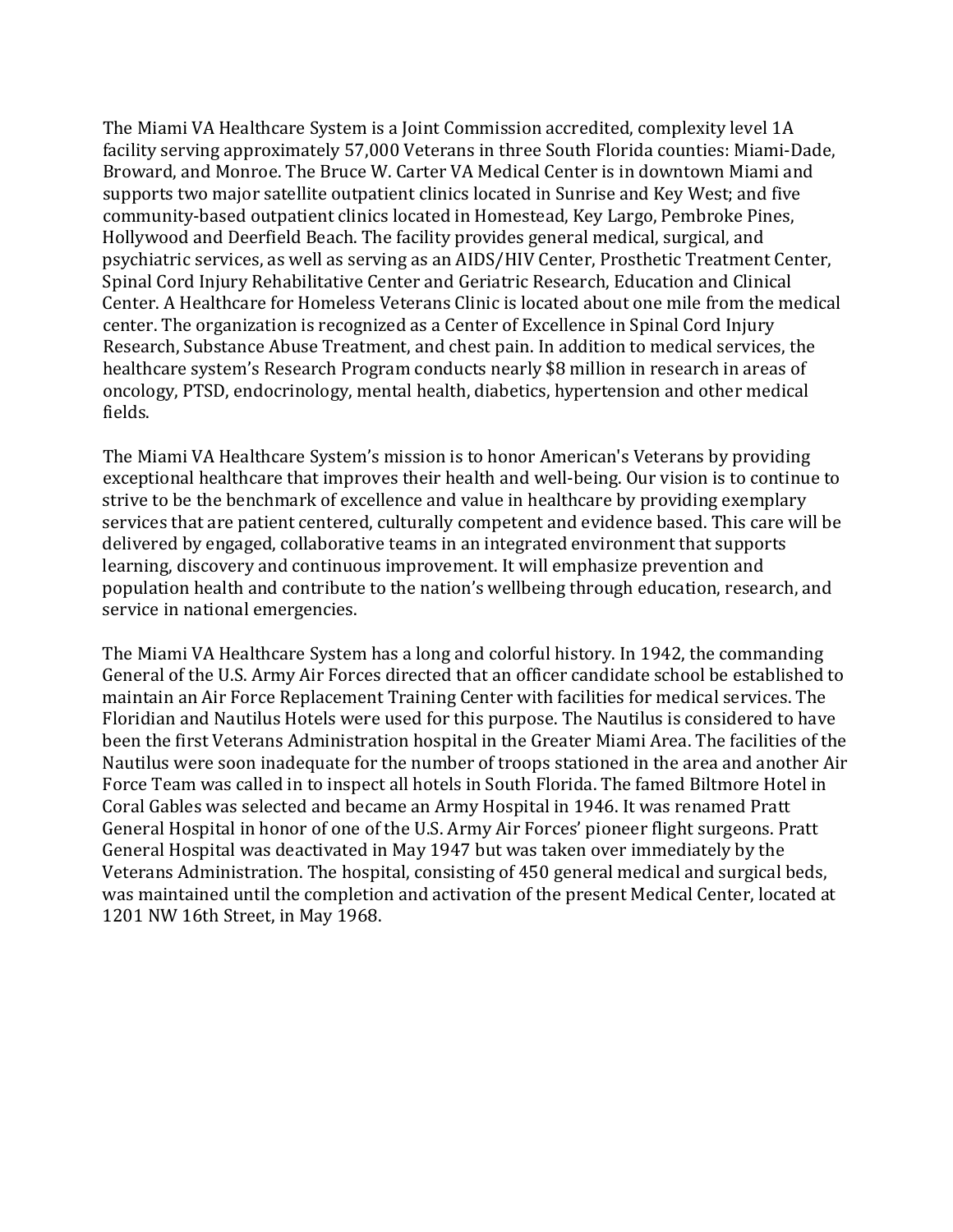

Miami VA Medical Center was officially re-named on October 27, 2008 to honor a decorated Marine – Private First Class Bruce W. Carter who served as a radio operator with Hotel Company, 2nd Battalion, 3rd Marines Division. On August 7, 1969, while in combat north of the Vandgrift in Quang Tri Province in Vietnam, Private First Class Carter threw himself on an enemy grenade, giving his life in service to our country so that his fellow Marines could survive. His medal and decorations include the Medal of Honor, the Purple Heart, the Combat Action Ribbon, the National Defense Service Medal, the Vietnam Service Medal with one bronze star, and the Republic of Vietnam Campaign Medal.

Approximately 40% of Veterans served by MVAHS are age 65 or older. Over one-third (38%) of Veterans served are mental health service recipients. Total inpatient admissions for 2018 were over 5,600, and there were over 760,000 outpatient visits generated by over 56,000 Veterans. Of the top ten diagnoses treated through the healthcare system, four are mental health related. Approximately 9% of Veterans served are women, the fastest growing demographic at the Miami VA. The Miami VA has a dedicated Women Veteran's Clinic. Estimated race and ethnicity demographics include approximately one-third each of Caucasians, African Americans, Latinos, and smaller percentages each of American Indians, Asians, and Pacific Islanders.

Psychology Service is situated within the Mental Health and Behavioral Sciences Service, and functions under an Associate Chief of Staff for Mental Health. Psychology and Psychiatry remain separate and individual professional sections, however. Each section is under the direct supervision of a chief and continues to maintain its own professional identity, credentialing and privileging, training program, continuing education program, peer review system, and other unique characteristics. Psychologists share leadership roles with psychiatrists and are intimately involved in the planning and provision of clinical services in all capacities and in all sections. All of the clinical programs and teams are overseen by a Mental Health Council, which is led by the ACOS for Mental Health and includes the Chief of Psychology, the Chief of Psychiatry, the Associate Chief of Nursing for Psychiatry, the Supervisor of Social Work Service, and the Supervisor of Recreation and Creative Arts Therapy.

The psychology staff is composed of approximately 40 doctoral level Clinical and Counseling psychologists, master's-level therapists, peer support counselors, a secretary and clerk, and volunteers. Psychology staff members are responsible for their assigned program areas and provide evaluation, consultation, assessment, interventions, and research. Psychologists are involved in almost all areas of the Miami VAMC including Patient Aligned Care Teams, Telehealth Care, Integrated Health, Medicine, Surgery, Psychiatry, Physical Medicine and Rehabilitation, Spinal Cord Injury, Extended Care, Hospice and the Community Living Center.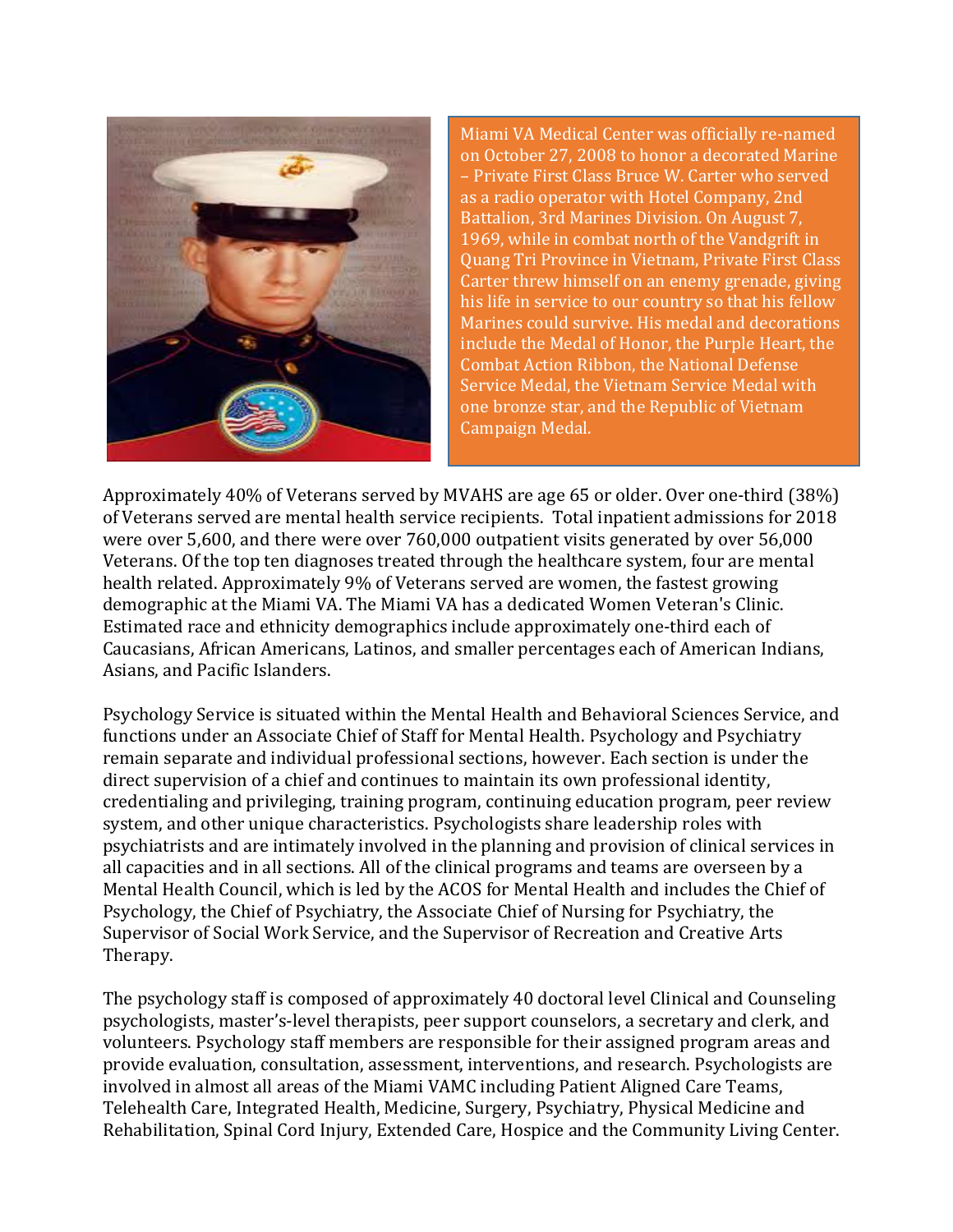Psychologists also develop and provide specialized programs such as Whole Health for Life, psycho-education and support groups for patients, families, couples and other hospital staff. They are heavily involved in training and continuing education, not only with psychology residents, interns and externs, but with trainees and professionals from other disciplines as well. Most staff psychologists have faculty appointments in the University of Miami's Miller School of Medicine, Psychology Departments at the University of Miami, and Nova Southeastern University.

The Medical Center has an extensive research program of over 200 active projects concentrating on mental health, endocrine polypeptides and cancer, diabetes and epilepsy, geriatric studies, neuronal injury and disease, HIV/AIDS, chronic fatigue, and Gulf War Syndrome. Residency training programs are provided to 150+ residents in most of the medical and surgical subspecialties as well as Pathology, Pharmacy, Social Work, Audiology/Speech Pathology, Nuclear Medicine, Nutrition & Food Service, Physical & Occupational Therapy, Psychiatry and Radiology. As a result, an active teaching role has been developed to accomplish the hospital's mission of patient care, medical education and research, and a complete range of medical, surgical and psychiatric subspecialty services are provided.

In addition to the 10 pre-doctoral psychology interns, there are nine (9) post-doctoral psychology residents in Clinical Psychology. The facility also serves as a psychology practicum placement site (externship) for three local universities' APA-accredited doctoral training programs.

There are over 30 licensed doctoral psychologists on staff who are available for supervision. Nearly all treatment philosophies and specializations are expressed by this diverse staff, along with teaching expertise and research interests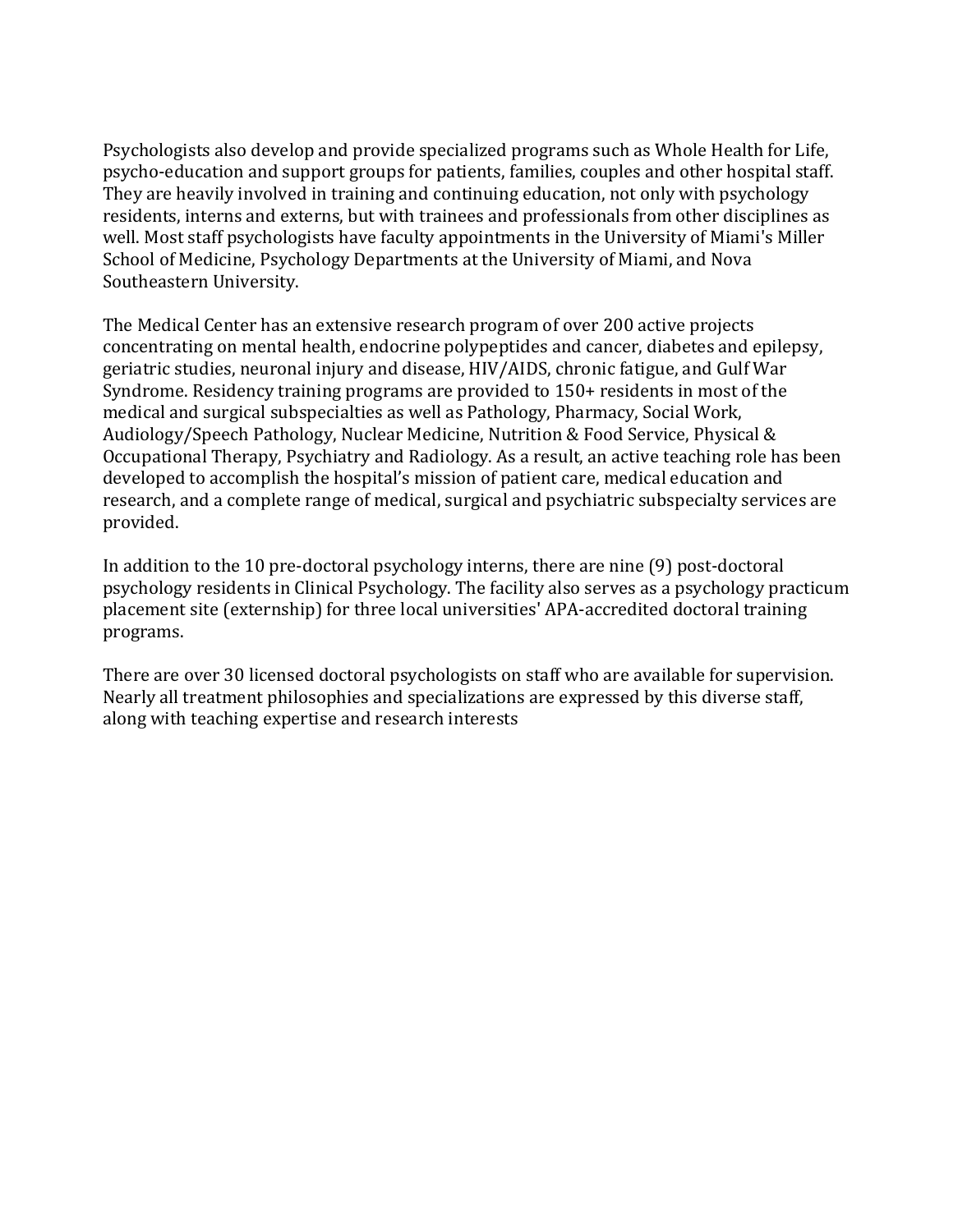# TRAINING MODEL AND PROGRAM PHILOSOPHY

**Internship Training Philosophy:** The Program adheres to the scholar-practioner model. The Program believes that a scientific approach to culturally informed psychological practice is a critical core competency for all psychologists and serves to distinguish psychologists from other health- care professionals. The Program aims to produce culturally competent, scientifically minded graduates who have the knowledge and clinical skills for entering the professional practice of psychology.

The mission of the Miami VA Healthcare System Psychology Predoctoral Internship Program is to provide an integrated skills training and educational approach based on the scholarpractitioner model resulting in the development of culturally competent, proficient, skilled psychologists serving the needs of our diverse Veterans and military patients. The internship program helps the intern to set practical goals for his or her career, and then set up an appropriate training program to meet these goals. Interns also focus on a coherent and marketable area of expertise that will allow them to become highly proficient in health service psychology. Several of the staff psychologists at the Bruce W. Carter VA Medical Center have experience in private practice and possess practical knowledge of functioning as an independent service provider as well as in a large institutional setting. Emphasis is placed on learning the most current techniques and philosophies that are backed by empirical research and recognized as current professional standards.

Continuing education is also strongly emphasized, and there are many opportunities for formal training at the Bruce W. Carter VA Medical Center Complex as well as the South Florida area. Administrative Leave is approved on a limited basis for professional development.

The major focus of the internship is on developing clinical skills. All training rotations provide ample opportunities for direct clinical experience. Psychological assessment, psychodiagnosis, clinical interviews, consultation, and individual and group psychotherapy are all emphasized, as well as, cultural and individual differences, scholarly inquiry, and development of an ethical and professional identity. All supervisors provide individualized evaluation and feedback on a broad range of competencies, and the intern's professional growth occurs within a clinical role and setting. Interns participate in research colloquia during the training year. The objectives of research colloquia are to refine skills in critical analysis of research methodology and to discuss the implications of research on clinical practice.

The Miami VA Healthcare System Psychology staff is strongly committed to training and devotes an extraordinary amount of time and energy to resident, intern and extern student training. Psychology interns have performed exceedingly well in the setting and have earned a reputation for competence that is respected by all disciplines. In fact, psychology interns have become a highly valued commodity in all areas of the Bruce W. Carter VA Medical Center, and their participation on a rotation is routinely requested. This provides a great number of training opportunities, as well as helping to develop a sense of pride, satisfaction and flexibility as a professional psychologist.

### DIVERSITY STATEMENT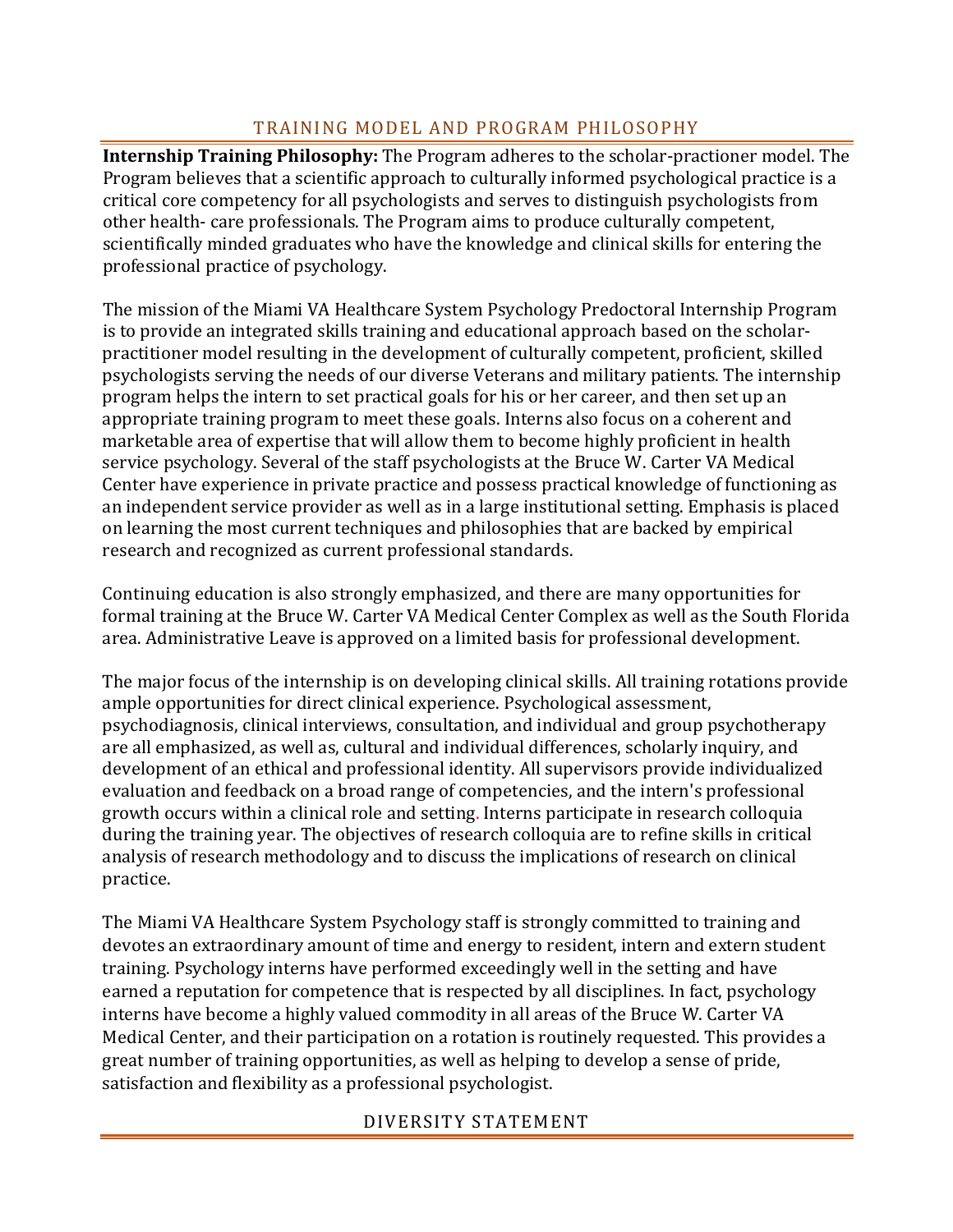The Miami VA Predoctoral Internship is deeply committed to fostering multicultural competence and diversity awareness. The overall goal of our training activities is to produce interns that are sensitive to individual differences and demonstrate the ability to apply diversity-based models in clinical settings.

The Diversity Committee is comprised of Miami VA psychologists who are committed to helping interns, psychologists and other stakeholders develop the increased awareness, knowledge, and skills necessary for working with a highly diverse patient population. It also aims to explore how, as mental health professionals our biases, power, privilege, assumptions, and life experiences affect our clinical work. Interested interns can serve as diversity committee members for their internship year. Student members are an integral part of the Diversity Committee and are encouraged to participate with planning as well as serve as a liaison to their cohort.

The Diversity Committee conducts a series of diversity didactics, immersion experiences, and reflective discussions to foster professional development. The didactic series includes diversity readings that aim to address a variety of topics relevant to specific patient populations and to the promotion of multicultural competence (e.g., cultural perceptions of psychotherapy and psychotherapists, spirituality, socioeconomic status, disability, LGBTQ Veterans, immigration/acculturation, aging, women's issues, etc.). Moreover, the diversity committee has a "book club", in which members read selected texts related to topics of diversity and convene to discuss and process content. Interns and staff engage in immersion experiences by visiting with community resources that are implementing diversity in their care. Reflective discussions bring interns and staff together to provide indepth conversation on how to improve diversity in care. Lastly, the Diversity Committee assists interns with their incorporation of diversity-based models into psychotherapy and assessment case conceptualizations. Interns are required to use the ADDRESSING model in clinical and assessment case presentations to demonstrate the application of diversity into their practice.

The Miami VA serves Veterans from a highly diverse area, encompassing urban and suburban communities around Miami. Interns have the opportunity to provide services to a variety of minority and underserved populations, which is vital to the training of wellrounded psychologists. The Miami VA also has an active homeless program, which coordinates health care, services, and advocacy for homeless Veterans.

Lesbian, Gay, Bi-sexual, and Transgendered (LGBT) Veterans are increasingly seeking services at the Miami VA, and the broader Miami metropolitan area features an active LGBT community. In this context, Interns will be able to develop their appreciation for diversity in sexual orientation. Increasingly, the veteran population includes greater numbers of women, which presents more opportunities for Interns to develop skills for competently addressing sex and gender issues in their training. The Miami VA provides services tailored to address the needs of Veterans across their lifespan, and Interns are offered opportunities to work in settings where age-related issues are relevant (e.g., younger Veterans setting education goals and re-integrating into their families after deployment, middle-aged Veterans adjusting to retirement and medical problems, elders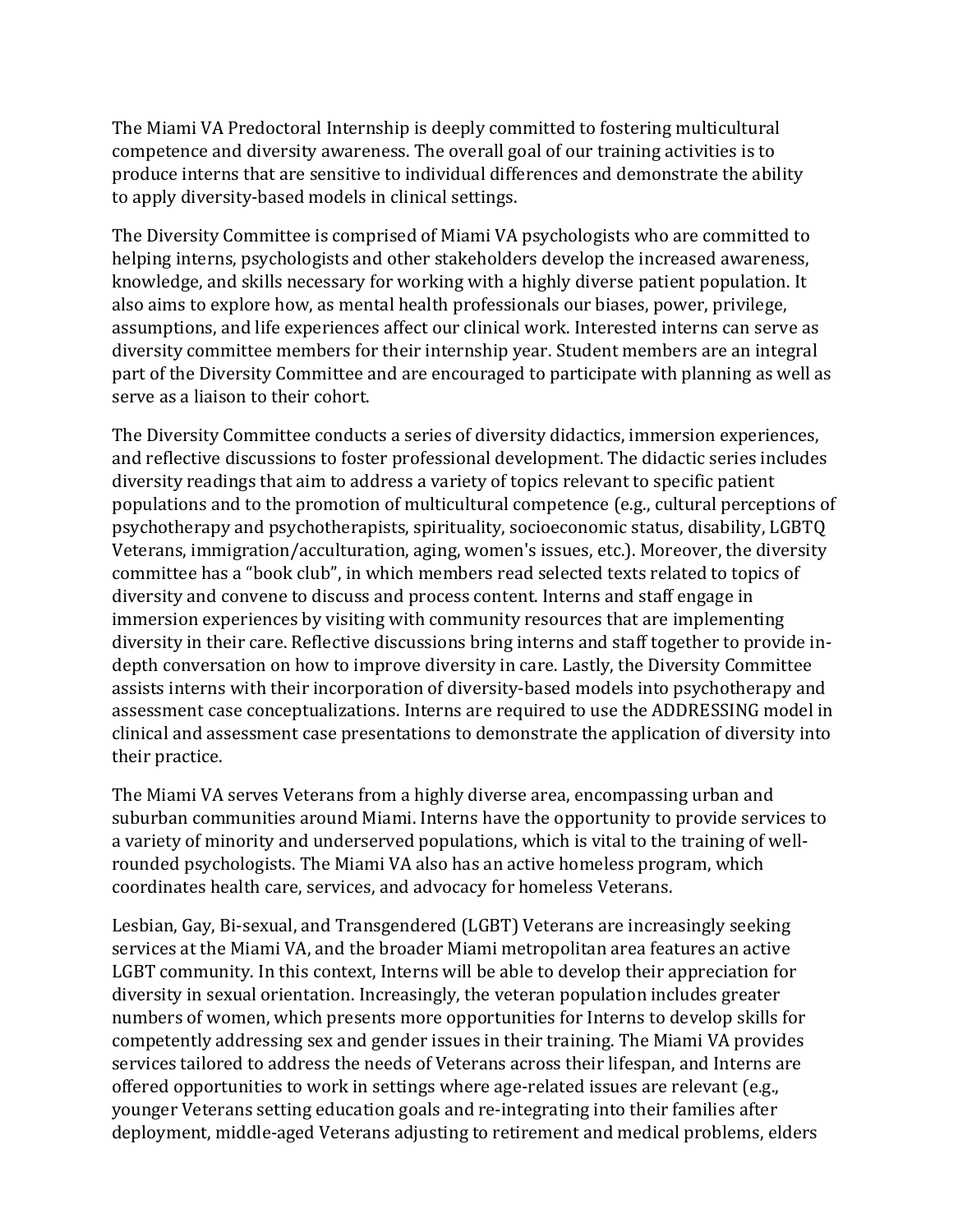facing end-of-life issues). Interns will also be encouraged to explore other dimensions of diversity, including but not limited to, national origin, immigration status, language differences, religious/spiritual beliefs, and physical ability.

#### PROGRAM GOALS & OBJECTIVES

#### COMPETENCY STANDARDS

The Miami VA utilizes a competency-based scholar-practitioner model. The Program's philosophy is that competencies can and will be demonstrated through a variety of formats. The Training Committee has identified goals with associated competencies that must be successfully demonstrated by completion of training by all trainees all within ethical practice:

- 1) Professionalism
- 2) Assessment, Evaluation and Conceptualization
- 3) Communication and Interpersonal Competency
- 4) Intervention Skills
- 5) Scientific Thinking and Research
- 6) Supervision, Education, and Teaching Skills
- 7) Diversity and Multiculturalism
- 8) Consultation and Interprofessional/Interdisciplinary Skills.

#### DEMONSTRATION OF COMPETENCIES

The demonstration of competencies is an integral part of the evaluation process. The demonstration of competencies is an ongoing process and trainees demonstrate competencies by their participation in training activities including rotations, case conferences, research colloquia, diversity training, provision of supervision, psychotherapy clinic assignments and assessment clinic assignments. Entry-level competency in training goals are also assessed at the beginning of internship.

The major focus of psychology training is on developing **clinical skills**. All training rotations provide ample opportunities for direct clinical experience. Psychological assessment, psychodiagnosis, clinical interviews, consultation, and individual and group psychotherapies using evidenced-based therapies are all emphasized, as well as the development of advance skills in cultural/diversity awareness, scholarly inquiry, and development of an ethical and professional identity. All supervisors provide individualized evaluation and feedback on clinical skills, and the trainee's professional growth occurs within a clinical role and setting. Interns and residents participate in research colloquia during the training year. Each pre- doctoral intern, under the guidance of their research seminar supervisor, will select a research area of interest which has current clinical relevance within the VA system. The research area of interest can pertain to a specific mental health issue, treatment modality, service delivery model, or allocation of available mental health resources. The intern will perform a thorough scholarly review of recent research publications pertaining to and falling within the selected interest area. The intern will make themselves familiar with the pertinent issues, questions, advancements, and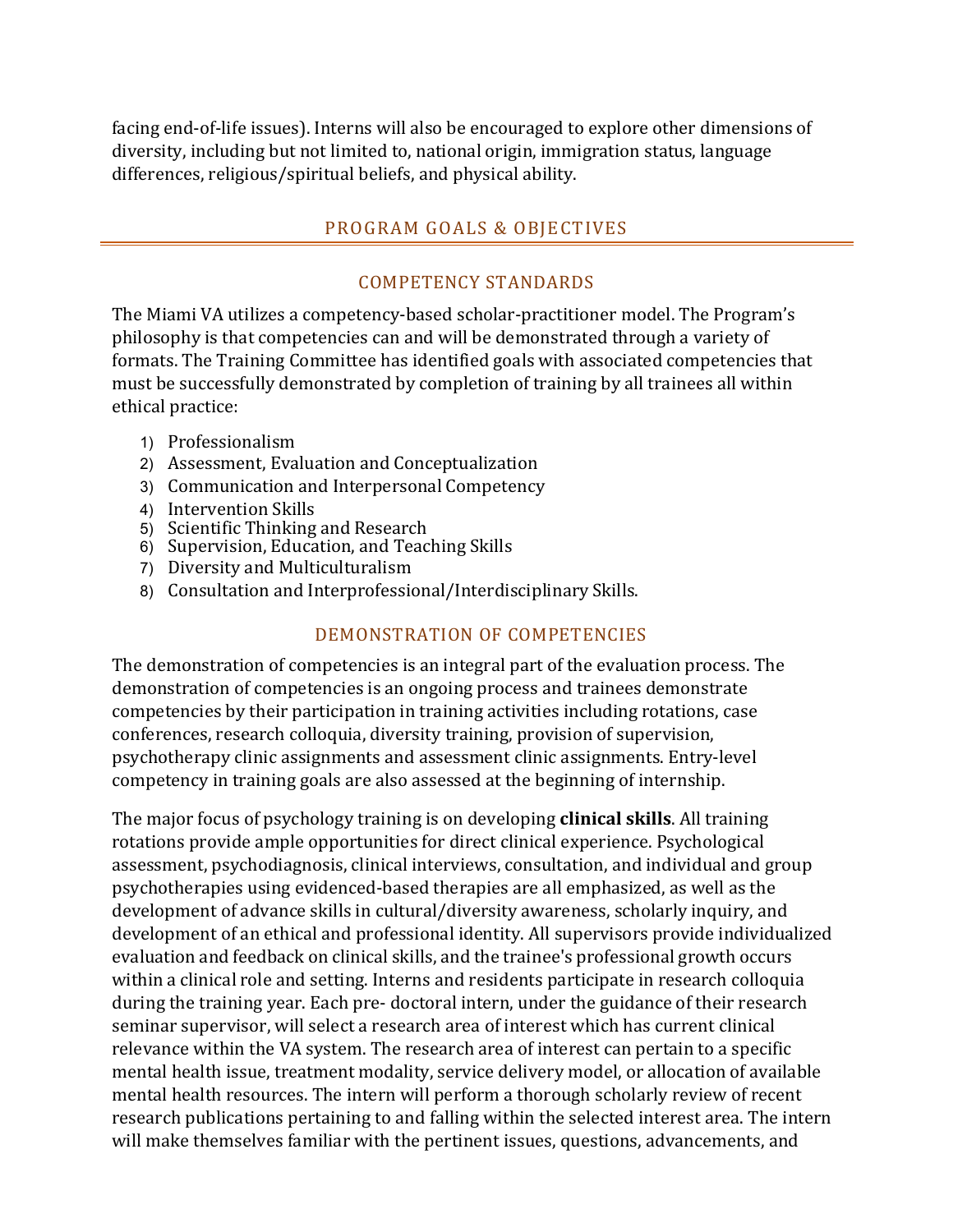barriers/limitations within the subject area. By the end of internship, each intern will prepare a 30-40 minutes PowerPoint presentation.

### PROGRAM STRUCTURE

The internship program consists of required weekly educational seminars, case conferences and research colloquia along with formal training rotations. The training year is comprised of four, quarter-year rotations. Certain emphasis rotations may require six months as designated by specialty guidelines (e.g. Neuropsychology) or rotational structure. Rotations are categorized in five different emphasis areas: Health, Geropsychology, Neuropsychology, Psychiatry and Forensic. Interns choose an emphasis area upon application from these five and will take at least two full rotations in their emphasis area.

Like other Miami VAMC employees, interns typically work a 40-hour week, with hours varied due to rotational requirements. For example, a typical tour of duty begins and ends 7:30AM – 4:00PM or 8:00AM – 4:30PM, with 30 minutes set aside for lunch. Approximately 24 of 40 weekly hours are devoted to work on the training rotation, with 6 hours allocated to psychotherapy and assessment, 4 to supervision, 4 to didactics and case conferences, and 2 hours to research colloquia.

Ongoing caseload of 3 individual psychotherapy referrals and a minimum of six (6) psychodiagnostic assessment cases are provided to interns during the year, separate from clinical rotations. In addition to supervision provided by the rotation supervisor, interns also meet for a minimum of one hour per week with their psychotherapy supervisor, one hour (as needed) with their assessment supervisor, and one hour per week in group supervision with the director of training or a designee (typically a non-evaluative staff member). Interns meet with their research colloquia mentors on an "as needed" basis as they prepare for monthly meetings.

During the first week of internship, psychology supervisors make a presentation to the intern class about their rotations, supervisory styles and involvements, and clinical interests. Interns have an opportunity to examine available training opportunities and discuss them with the supervisors before choosing their training rotations and ranking requests for psychotherapy and assessment supervision. Interns draw up a Training Contract for the internship year that serves as a guideline for their selection of rotations. This contract will be used by the intern and Training Committee to select and approve the intern's training rotations for the year.

Interns are strongly encouraged to have one three-month rotation working with a psychiatric population or, because of extensive previous training in psychopathology and with diverse psychiatric populations, the intern may request that this suggestion be waived. Eligible rotations include all of the training rotations listed inthis brochure under the heading "Psychiatry." Interns provide a ranked list of all of their rotation preferences to the Training Committee along with their Training Contract. The Committee has always granted the top two requested emphasis rotations of each intern, and usually all requests are approved as long as scheduling conflicts can be resolved.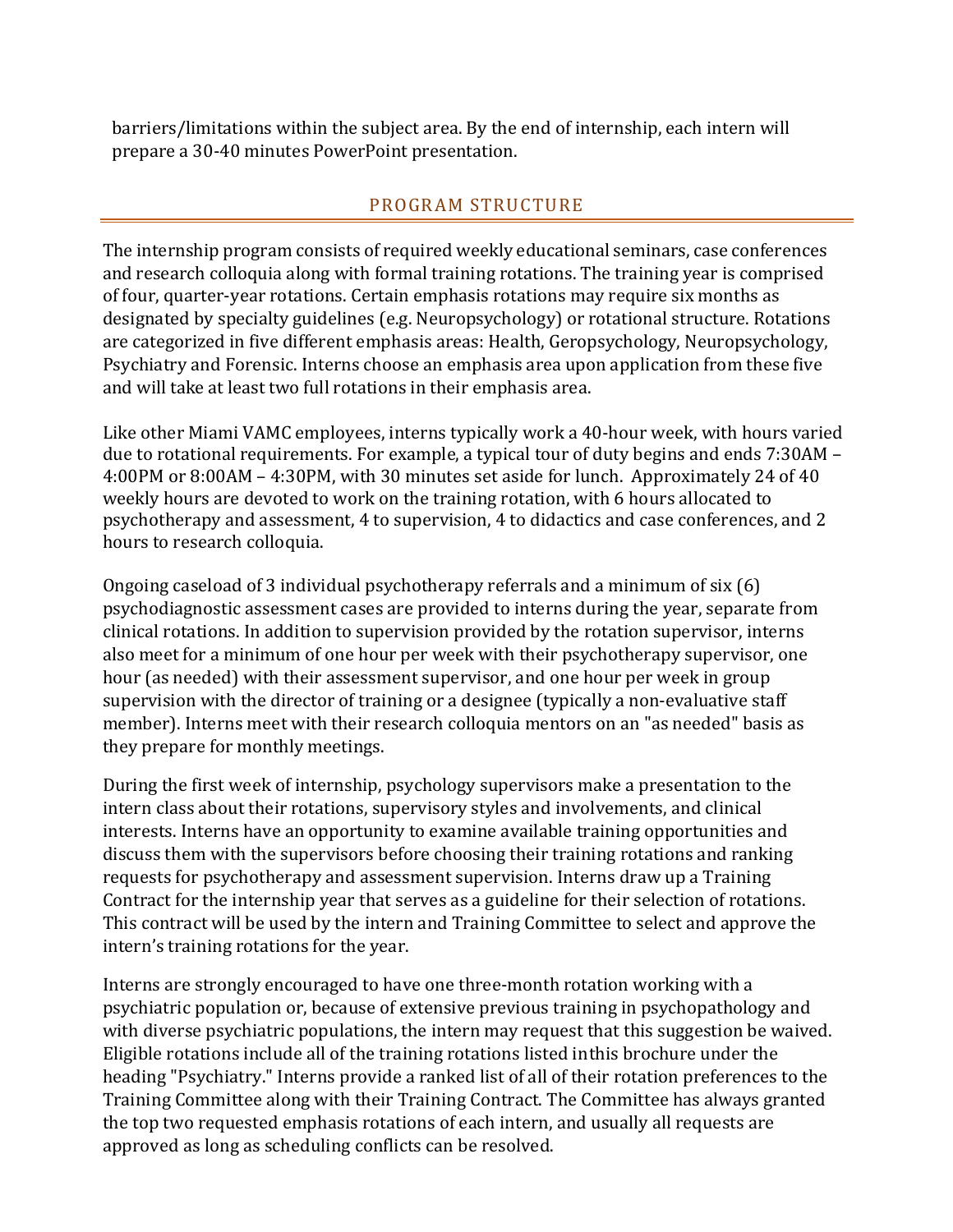Interns attend formal educational seminars that meet on a weekly basis. These seminars cover psychological assessment, empirically based interventions, ethics, licensure, and special populations. Interns also give case presentations on assessment and therapy cases during the year for the Case Conference Series**.** In continued efforts to provide culturally competent treatment, interns incorporate the ADDRESSING conceptualization in the Case Conference Series. Interns will also receive cultural competency training through the diversity didactic series, immersion community outings and reflective discussions with staff focusing on how to apply dimensions of diversity into treatment. Interns also complete a pre-post questionnaire to provide feedback on how the Miami VA internship has addressed cultural/diversity enrichment of students. There are many other educational programs including Grand Rounds, which are offered at the Bruce W. Carter VA Medical Center and the University of Miami's Miller School of Medicine during the year, and interns are encouraged to attend these as schedules permit. Please see a sample schedule and potential topics of our seminar series below.

The program also offers an **optional** mentorship program available to interns as requested. Interns will receive a brochure identifying staff members available for mentorship and are able to request mentorship at any time during the internship year for a variety of needs such as professional development and/or assistance with the post-doc application process. The mentor is non-evaluative and does not disclose the trainees mentorship needs to the Training Committee.

#### SEMINAR SERIES (PARTIAL LIST/SUBJECT TO CHANGE)

| <b>TOPIC</b>                                       | <b>PRESENTER</b>                |
|----------------------------------------------------|---------------------------------|
| Ethics For Psychologists                           | Dr. Weinberg                    |
| Florida laws & Regulations                         | Postdoctoral Residents          |
| Diversity and Multiculturalism (multiple Sessions) | <b>Mental Status Assessment</b> |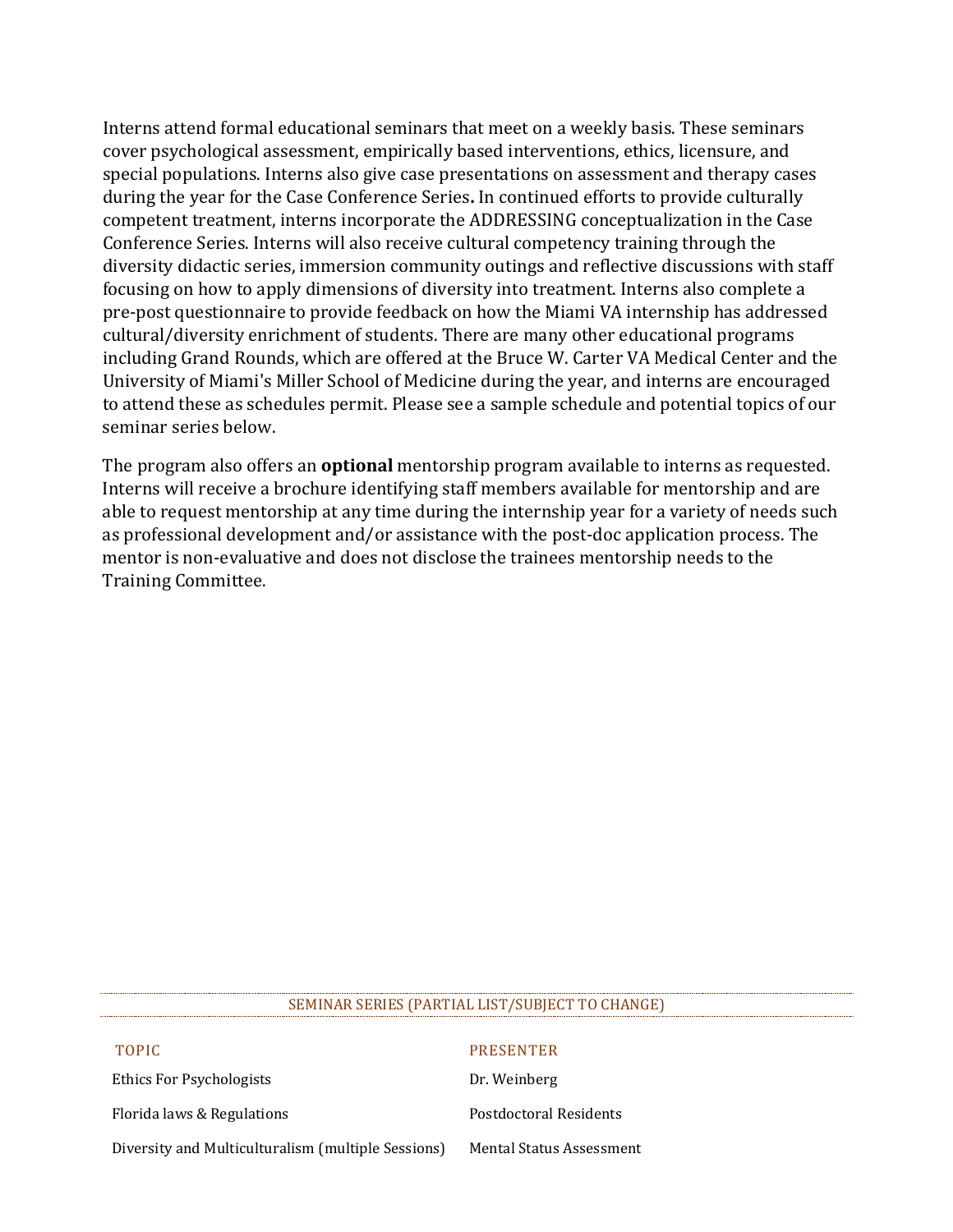| MMPI-2                                     | Dr. Spilker and the Diversity Workgroup |  |
|--------------------------------------------|-----------------------------------------|--|
| WAIS-IV Workshop (multiple sessions)       | Neuropsychology Staff                   |  |
| The Clinical Interview and Report Writing  | Dr. Gillette                            |  |
| Threat Assessment and Duty to Warn         | Neuropsychology Staff                   |  |
| <b>Effort Indicators</b>                   | Dr. Weinberg                            |  |
| <b>Understanding the Veteran Patient</b>   | Dr. Kenney                              |  |
| <b>Family Issues</b>                       | Dr. Hartman                             |  |
| <b>Models of Substance Abuse Treatment</b> | Dr. Kutcher                             |  |
| Termination of Psychotherapy               | Dr. 's Hochman and Nawalrai             |  |
| Parkinson's Disease                        | Dr. Somerstein                          |  |
| Motivational Interviewing                  | Dr. Perez                               |  |
| Posttraumatic Growth                       | Dr. Kenney                              |  |
| Military Sexual Trauma                     | Dr. Dahn                                |  |
| Post-docs & job preparation                | Dr. Suarez                              |  |
| Third Wave Psychotherapies                 | Dr. Stein                               |  |
| Evidenced Based Psychotherapy for PTSD     | <b>Postdoctoral Residents</b>           |  |
| Men's Sexual Health                        | Dr. Andres-Hyman                        |  |
| Physical Rehabilitation                    | Dr. Gonzalez and Dr. Bustillo           |  |
| Sleep Disorders                            | Dr. Dahn                                |  |
| <b>EPPP</b> and Licensure                  | Dr. Weinberg                            |  |
| Supervision (multiple sessions)            | Dr. Wohlgemuth                          |  |
|                                            | Dr. Calle-Coulle                        |  |
|                                            | Dr. Weinberg                            |  |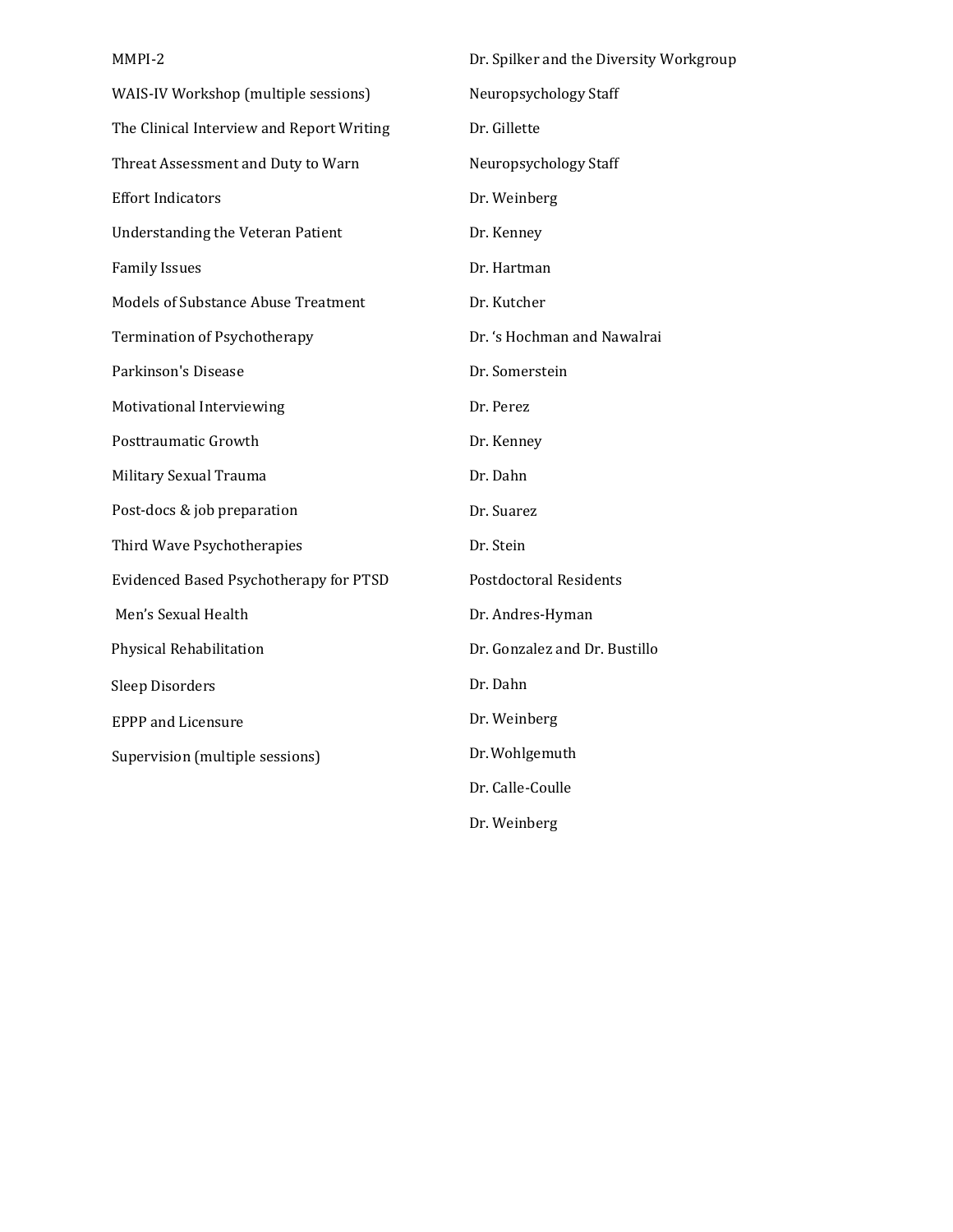### TRAINING EXPERIENCES AND SUPERVISION

**Psychotherapy Clinic:** Each intern will carry at least 3 individual psychotherapy cases at any one time with a separate supervisor specifically assigned for these cases. Provision of evidenced based interventions are encouraged, and some of the psychotherapy supervisors are certified in evidenced based psychotherapies (EBP's). The Psychology Service has an Evidenced Based Psychotherapy Coordinator who is available for supervision and guidance. The length of therapy will depend on the needs of the patient and be justified by treatment goals and plans; therefore, over the course of the year, interns will be involved with several therapy cases independent of their rotations. The *minimum* standard of achievement is **80** psychotherapy sessions delivered over the course of the training year. Interns will meet with their therapy supervisor for at least one hour per week to discuss these cases.

**Assessment Clinic:** Interns are required to complete at least **6** comprehensive Psychodiagnostic assessment reports during the year. A separate supervisor is also assigned for the management of these assessment cases. Interns use a combination of objective instruments and structured interviewing for evaluations.

**Rotation:** Each intern will select four distinct rotations (with some rotations split) and receive at least one hour of face-to-face individual supervision from the rotation supervisor each week. Supervisors meet with the intern group during Orientation to describe the learning opportunities and clinical experiences available during the rotation. This is also the time faculty introduce themselves as available supervisors for psychotherapy clinic, assessment clinic, and as a research mentor. The supervisor and intern develop training goals at the beginning of the rotation and anticipated experiences and learning opportunities to meet that goal. They also review the primary competencies and application to the specific rotation required for successful completion.

**Evaluation and Feedback:** Supervisors meet with the Training Committee on a regular basis to provide verbal feedback on the progress of each intern. Formal competency-based evaluations are given to each intern at the end of each three-month training quarter on their performance and progress in rotations, assessment, psychotherapy. Performance regarding research colloquia is provided at the 6 and 12 month mark. Final Rotation Evaluations are designed to focus on the individual growth of the intern in regard to the training domains and related competencies as required by the internship and on areas of continued need. These forms are designed to provide specific feedback that will help the intern to develop as a professional. Interns are asked to provide feedback to the supervisor at the end of the rotation.

A comprehensive evaluation is composed by the Training Director at the middle and end of the internship year, and is drawn from all sources of supervisor feedback, both written and verbal. These comprehensive evaluations are sent to the Training Director at the intern's graduate school. Interns also provide feedback to the Training Director about their supervisors, training activities, and the internship program in general.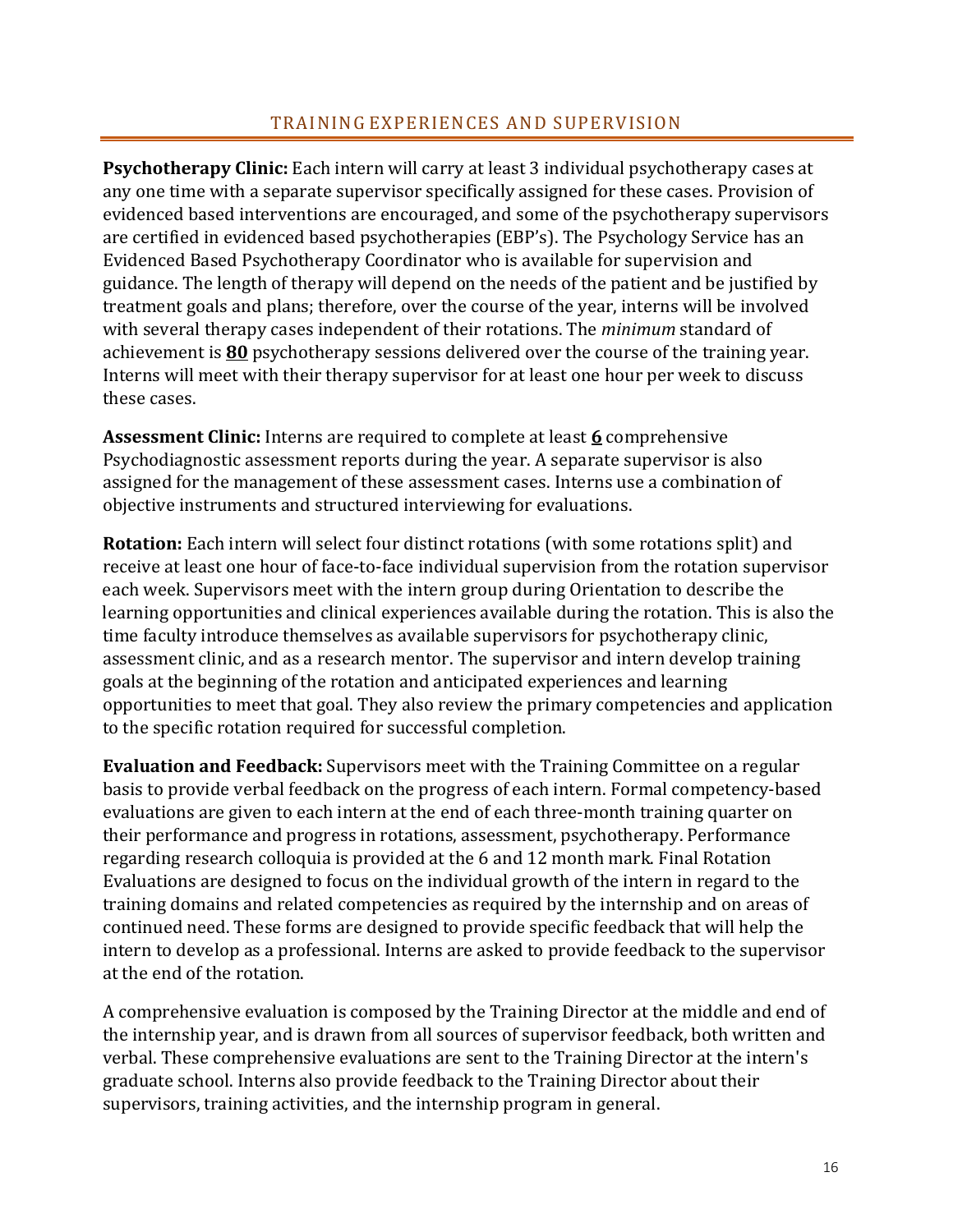Administratively, the rotation supervisor is the intern's immediate "boss". Interns clear all leave, educational activities, research, and off-site excursions with their supervisor first. The internship program emphasizes the intern-supervisor relationship, and thus the supervisor is given maximum control over his or her training rotation.

**Patient Population:** The patient population at the Miami VA Healthcare System consists almost entirely of Veterans. Select veterans' dependents and active duty service men and women also receive services at the facility. These are adults, aged 19 to 100, and mostly male but with an increasing number of females. The patients come from a diverse ethnic and cultural background with an equally diverse set of problems. Select rotations may provide opportunities to work with the Veterans' families.

# COVID-19 RESPONSE AND ADAPTATIONS

Due to the COVID-19 pandemic, the internship program with the support of medical center leadership successfully transitioned Psychology trainees to telework in April 2020. In July 2021, trainees were required to report on-site at least three to four days a week depending on service delivery area. This transition will *tentatively* apply to the training cohorts of 2022- 2023, for a duration that will be continuously evaluated by medical center leadership and in accordance with VA Office of Academic Affiliations (OAA) and APA .

Compliance with social distancing has enabled the program to maintain almost all training activities without significant disruption. Specifically, trainees are continuing to provide veterans individual therapy via telehealth and psychological assessment either through telehealth or face-to-face modality with the use of personal protective equipment (PPE). Delivery service is determined by the supervisor with consideration of the needs and specifics risk factors related to the Veteran patient. Training activities for face-to-face group therapy sessions are conducted virtually.

Trainees are attending and participating in didactics via virtual modality. At times, interns are receiving "tele-supervision" with guidance from the OAA and APA. This includes benefiting from live and direct observation of clinical care by supervising psychologists with the patient, intern and supervisor at three different locations.

The health and safety of our Psychology Trainees, along with the competent care of our nation's Veterans, is of the utmost importance to us. We will continue to provide high quality training in health service psychology while simultaneously keeping our interns' health and wellness at the forefront. We will continue to update our training materials as the situation evolves. Please note that training experiences and rotations described below reflect what would be experienced pre-Covid-19 but have also been updated as feasible with current modifications. Miami VA remains open and available for Veterans throughout the pandemic. As such, after the final phase, we will most likely provide a combination of virtual and face-toface services. Lastly, psychology interns, like all Miami VA staff, are expected to complete vaccinations recommended by the Center for Disease Control (CDC) which includes the COVID-19 vaccination.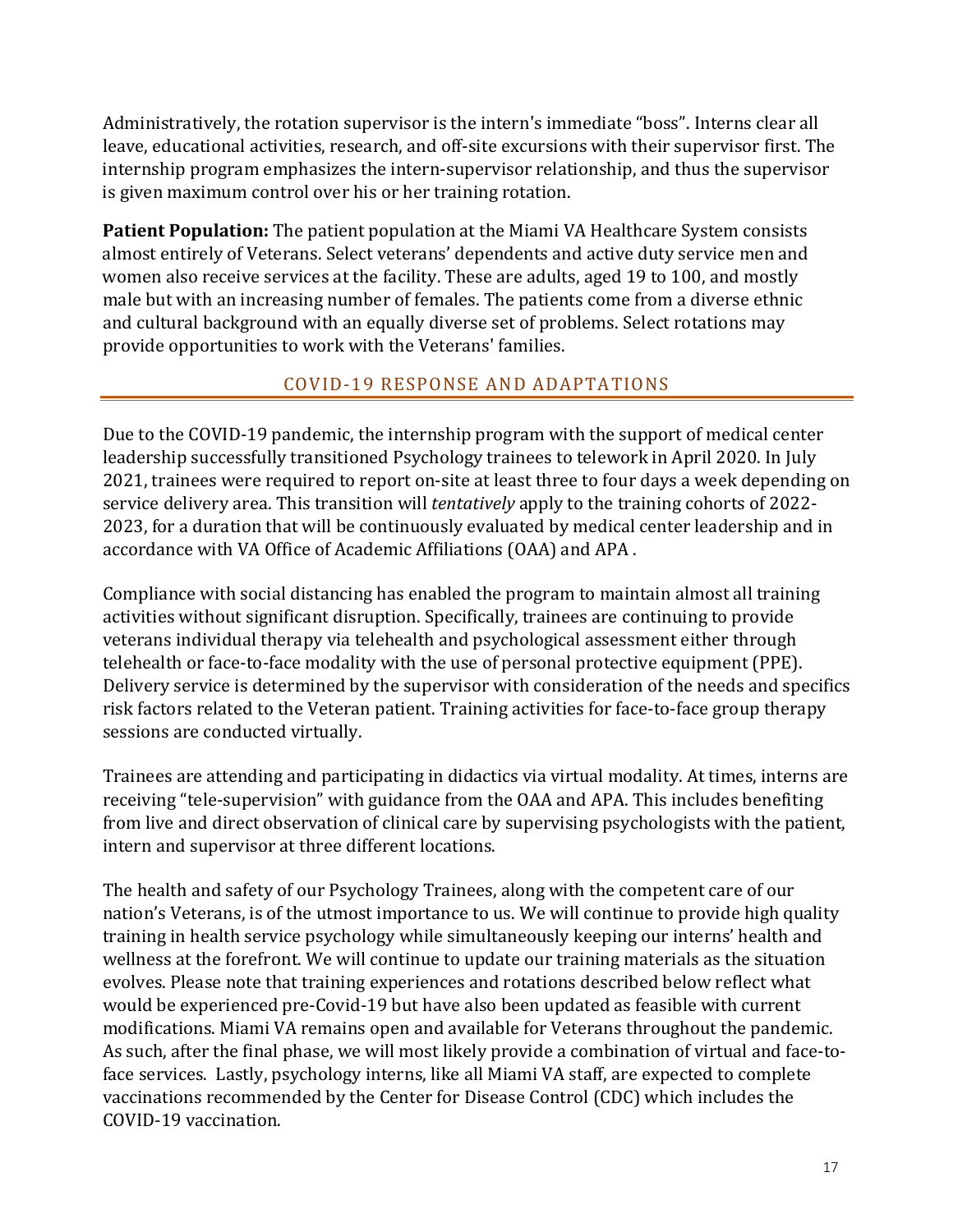### HEALTH PSYCHOLOGY

As defined by the American Psychological Association, Division of Health Psychology, Clinical Health Psychology is the aggregate of the specific educational, scientific, and professional contributions of the discipline of psychology to the promotion and maintenance of health, the prevention and treatment of illness, and the identification of etiological and diagnostic correlates of health, illness, and related dysfunction.

Each of the rotations described below provides training in Health Psychology. The interns in the Health Psychology emphasis area positions will typically spend nine months (3 rotations) on Health Psychology rotations. Health rotations are often taken as "splits" with a split rotation comprised of two rotations taken on a half-time basis (i.e., 1½ days per week on each rotation). For example, the intern may choose to spend one-half of their time providing psychological services to a Specialty Medical Service (i.e. Rehabilitation Psychology) and through Consultation & Liaison psychology. Primary Care-Mental Health Integration (PC-MHI) is a **requirement** for one of three health rotations and is taken fulltime. Please see a listing of specific rotations below.

### CONSULTATION & LIAISON

#### *Supervisor: Grace Caldas, Psy.D. and Paul Hartman, Ph.D., ABPP*

C&L Psychology is, in some instances, the main entry to psychological services for Veterans. Referrals are received from Primary Care, Psychiatry, a wide range of Specialty Services (e.g., Endocrinology, Hepatology, Nephrology, Cardiology, Immunology, Pulmonology) and medical/surgical inpatient units. Related to the diverse sources of referrals, C&L Psychology interns provide services to patients with a wide range of problems, including those traditionally thought of as mental illnesses (e.g., depression, anxiety, adjustment reactions, substance abuse) and those conventionally considered physical conditions, such as diabetes, hepatitis, coronary artery disease, end-stage renal disease and HIV, as well as patients affected by a combination of psychological and physical conditions.

The hallmark of C&L Psychology is bridging traditional divisions in conceptualizing the patient's problems and strengths, and in providing effective treatment. The C&L Psychology evaluation and treatment plan take into account the patient's mental health and physical health, as well as developmental, familial, social, and cultural issues. C&L Psychology also bridges traditional divisions among health care providers. We work closely with Patient Aligned Care Teams, various specialty medical services, and psychiatry in order to coordinate care and provide behavioral medicine interventions such as psychoeducation for diabetes, coronary artery disease, and infectious diseases. In addition, C&L Psychology conducts mental health assessments for patients under consideration for solid organ (e.g., liver, kidney or heart), and bone marrow/stem cell transplants, and metabolic surgery.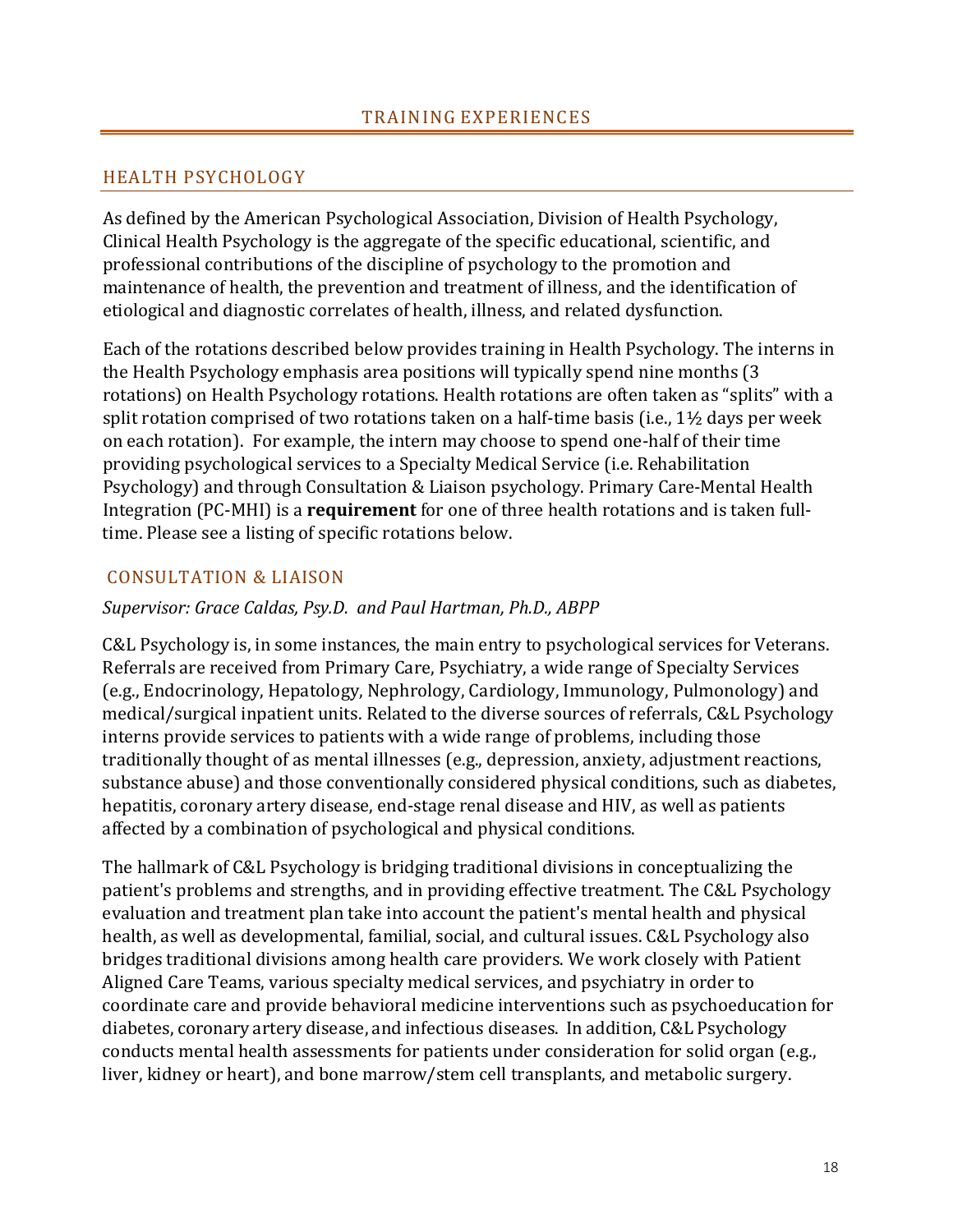Interns spend approximately 1  $\frac{1}{2}$  days (one-half of their rotation time) with C&L Psychology during any Health Psychology rotation. As detailed below in the Competencies section, C&L interns develop and refine their skills to review and understand patient's medical records (including laboratory results), conduct a thorough biopsychosocial evaluation, and construct a treatment plan that comprehensively addresses the patient's behavioral health needs. For example, the biopsychosocial assessment's findings may lead to patients being referred to individual or group therapy, mental health specialty units (e.g., PTSD clinic, substance abuse services), disease-specific support groups, weight management interventions, physical rehabilitation, vocational assistance, social work services, or resources in the community.

C&L Psychology Interns develop their skills in communicating assessment findings and treatment plans to patients and to other clinicians, orally and in written reports. C&L Interns also refine their skills in brief individual psychotherapeutic interventions, such as increasing motivation and overcoming barriers to positive health behaviors (e.g., smoking cessation or weight loss), helping patients problem-solve to cope with stressors, and teaching patients the psychotherapy process prior to their beginning more long-term treatment through another psychology unit. Opportunities to participate in morning rounds on the medical inpatient units with Hospitalists and medical students, interns and residents are available. In addition, C&L Interns usually have the opportunity to supervise an extern. Through individual and group supervision, C&L Psychology interns are encouraged to develop their professional identity, self-assurance in relating to patients and other clinicians, and expertise for working with a range of behavioral health issues. Ethical, legal and diversity matters as they relate to the clinical experience are routinely addressed during group and individual supervision.

### PRIMARY CARE-MENTAL HEALTH INTEGRATION

*Supervisors: Jessica Bryant, Psy.D., Mariah Corneille, Psy.D. Lianne Gonzalez, Psy.D. and Erika Pacheco, Psy.D.* 

This rotation provides an opportunity to work as part of an interdisciplinary team collaborating with primary care (i.e., Patient Aligned Care Teams, PACT). The intern will work closely with PACT medical teams and receive warm hand-offs using the Primary Care Mental Health Integration model. The intern will facilitate interdisciplinary health behavior sessions, focusing on a range of prevalent health conditions, as well as serve as the behaviorist and group facilitator for Shared Medical Appointments (SMAs). Intern will provide brief evaluation and intervention services for patients who screen positive for anxiety/PTSD, depression, excessive alcohol use, and various other mental health and physical health concerns (e.g. chronic pain). Additionally, a core component of the rotation pertains to educating healthcare staff in brief health behavior interventions (e.g., motivational interviewing), participation in PACT huddles, and modeling of interventions in group and individual patient care. The intern will also receive training in providing brief health-related interventions, both through individual and group modalities, for many issues that are common in medical settings. The intern will also participate in program evaluation/system redesign efforts to improve provision of mental health services in an integrated care environment.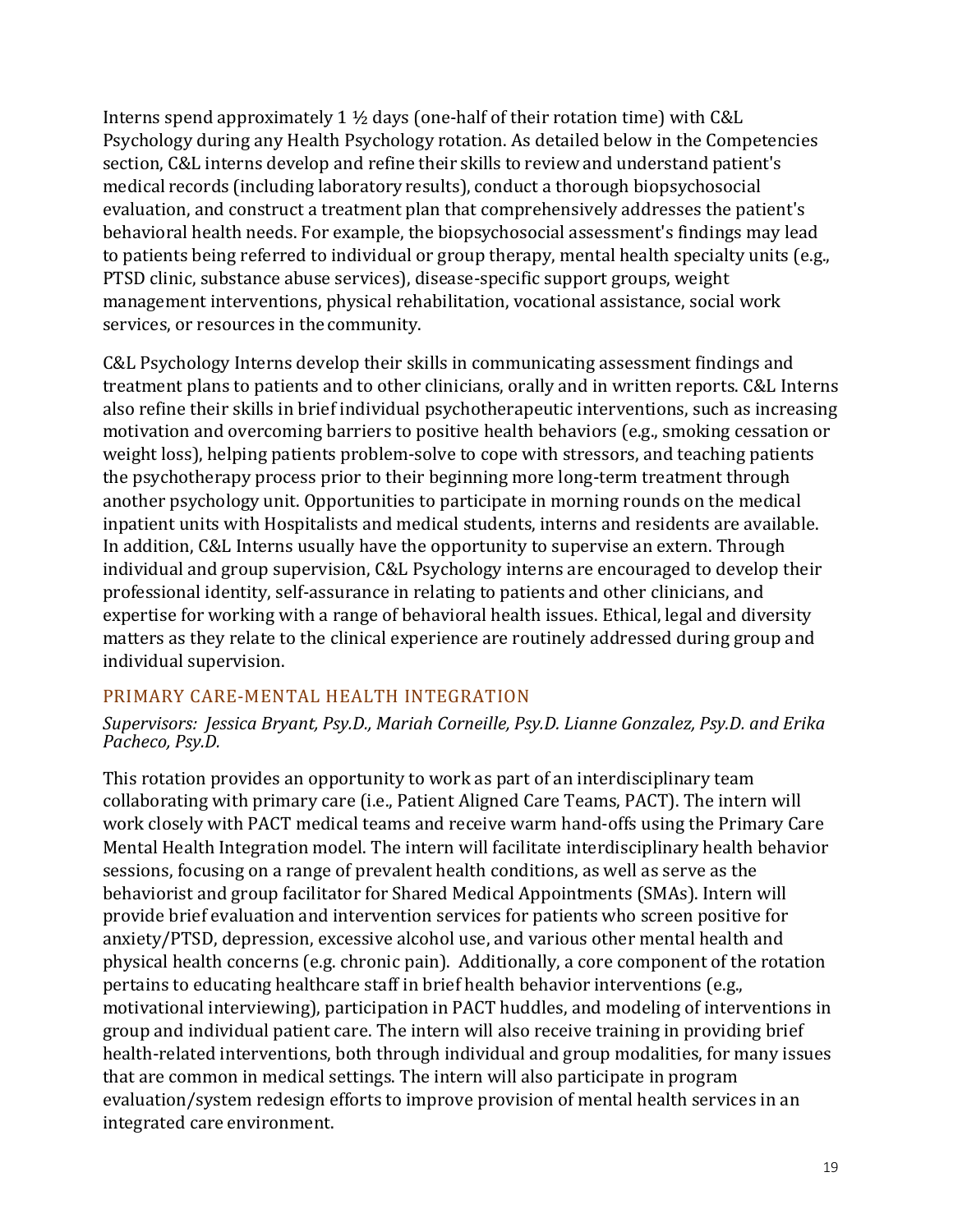### HEALTH PROMOTION DISEASE PREVENTION

#### *Supervisor: Jason R. Dahn, Ph.D.*

This half-time rotation provides an opportunity to work collaboratively with other services promoting a healthy lifestyle. The intern will work closely with staff members in patient education, audiology, nutrition, pharmacy, nursing and medicine. The intern will provide individual consultation as well as facilitate interdisciplinary health behavior groups, focusing on a range of prevalent health conditions (e.g., tinnitus, overweight/obesity, tobacco cessation, prediabetes/diabetes, cardiovascular disease, sexual dysfunction). The intern will receive extensive training in providing brief health-related interventions, individually and through structured phone clinics. Training options also include facilitating Health Promotion Disease Prevention program within PTSD residential treatment program. The intern may also participate in program evaluation/system redesign efforts to improve provision of health-related services across the Miami VA Healthcare System.

### HEALTH PSYCHOLOGY & GEROPSYCHOLOGY

*Supervisors: Paul Hartman, Ph.D., ABPP, Neil Kenney, Psy.D., Yesenia Rivera, Psy.D., and Erik Santacruz, Ph.D.*

This rotation is geared to interns who are not receiving emphasis training in Geropsychology, but who wish to receive some training in providing psychological services to older adults. In this half-time rotation, interns select from one of the four geropsychology settings: Community Living Center, Extended Care/ Palliative Care, Geriatric Primary Care, and Home-Based Primary Care. Training offered in each of these settings is further described in the Geropsychology Specialization section(below).

### HEALTH PSYCHOLOGY & PAIN MANAGEMENT

### *Supervisor: Lauren Suarez, Ph.D.*

The Miami VAMC Whole Health Center for Pain Management has operated as a specialty care clinic since 1995 and is currently staffed by an multidisciplinary team of providers. The team is committed to meeting the needs of veterans living with chronic pain through a variety of evidence-based and holistic approaches for pain management. Pain psychology offers two weekly pain management groups (Pain School and Mindfulness for Pain Management), provides brief individual psychotherapy targeting chronic pain, performs pre-procedure assessments for implantable devices, and provides psychoeducation to patients regarding behavioral management of chronic conditions. Additionally, pain psychology participates in the Opioid Risk Review Board, an interdisciplinary team charged with mitigating risk of suicide and overdose in veterans who are prescribed long-term opioids. Students learn to function as a member of a multidisciplinary medical team and utilize a biopsychosocial approach to treatment. Further, the opportunity to collaborate with team members and observe pain intervention procedures is available. This is a half-time rotation.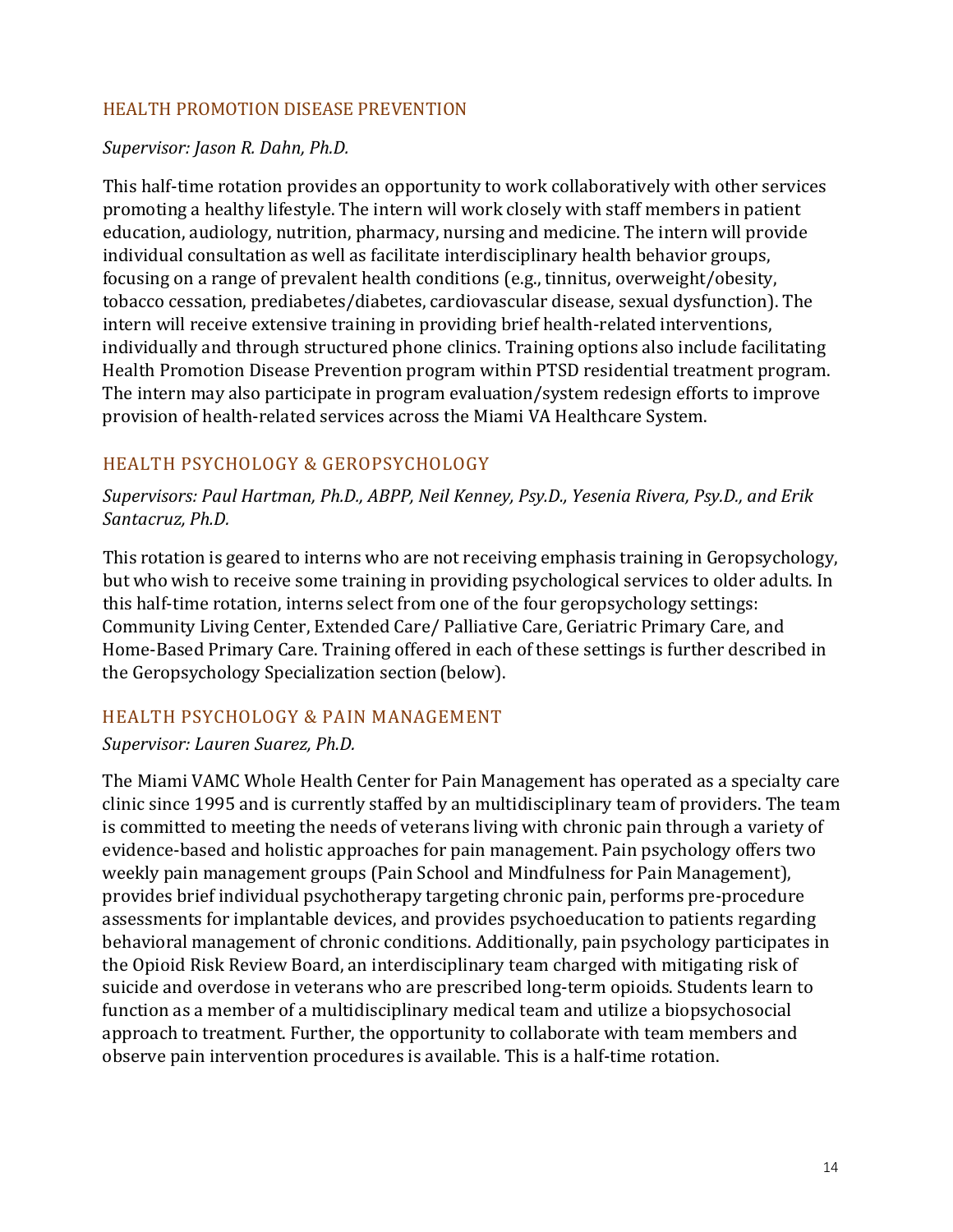### HEALTH PSYCHOLOGY & REHABILITATION PSYCHOLOGY

### *Supervisor: Grace Caldas, Psy.D.*

The Rehabilitation Psychology rotation is focused on improving the health, independence, and quality of life of people with disabilities, from acute care throughout the lifespan. Interns participating in this rotation will follow Veterans on the Comprehensive Inpatient Intensive Rehabilitation Program (CIIRP) unit which provides a broad exposure to disability populations in short-term inpatient rehabilitation. Veterans are often recovering from stroke, amputation, orthopedic injury or surgery, neuromuscular disorders, and/or debility.

Interns will conduct rehabilitation-oriented assessments, focusing on the psychological, social, and environmental variables that affect adaption to disability, such as coping strategies, cognitive and psychological functioning, social skills, substance abuse, personality traits, sexuality, family dynamics, and cultural background. Interns will provide brief treatment that incorporates disability-specific knowledge and seeks to maximize the individual's participation in the rehabilitation process. Interns will develop interdisciplinary team consultation skills by functioning as an integral team member, assessing veterans who have been admitted to the unit, addressing psychological barriers, and attending interdisciplinary rounds. Interns may also facilitate psychotherapy groups for veterans with amputations, TBIs, neurological disorders, and/or stroke survivors.

### HEALTH PSYCHOLOGY & SPINAL CORD INJURY REHABILITATION

### *Supervisors: Lindsey Calle-Coule, Psy.D. and Salome' Perez, Ph.D.*

This behavioral medicine rotation may be either three months or six months and may be taken either full- time or split half-time with another half-time health psychology rotation. It gives the intern the opportunity to become a member of an interdisciplinary medical rehabilitation team on the hospital's Spinal Cord Unit/Disorders (SCI/D) Rehabilitation Unit. The Unit is comprised of a 36-bed inpatient floor as well as the SCI/D Home Care Section that treats patients in their home setting. It is the primary care medical service for over 500 spinal cord injured Veterans in South Florida. Patients range in age from young adult to geriatric. Their spinal cord injuries were sustained in combat, as a result of accident, or disease process. The SCI/D Rehab Unit serves newly injured patients, as well as patients with long-term injuries.

The intern will have an opportunity to provide individual and group therapies. Family and couples therapy may also be available, as needed. She/he will attend rounds and interdisciplinary treatment planning meetings. While the most general goal of the intervention is to foster adaptive coping with disability, patients seen by the intern are often experiencing diagnosable problems of depression, anxiety, personality disorder, substance abuse, chronic pain, brain injury, or dementia. Interventions are eclectic and tend to include psycho-education, cognitive- behavioral therapies, as well as existential and psychodynamic explorations. There is also the opportunity to develop and co-facilitate group interventions (i.e., support group for Multiple Sclerosis patients).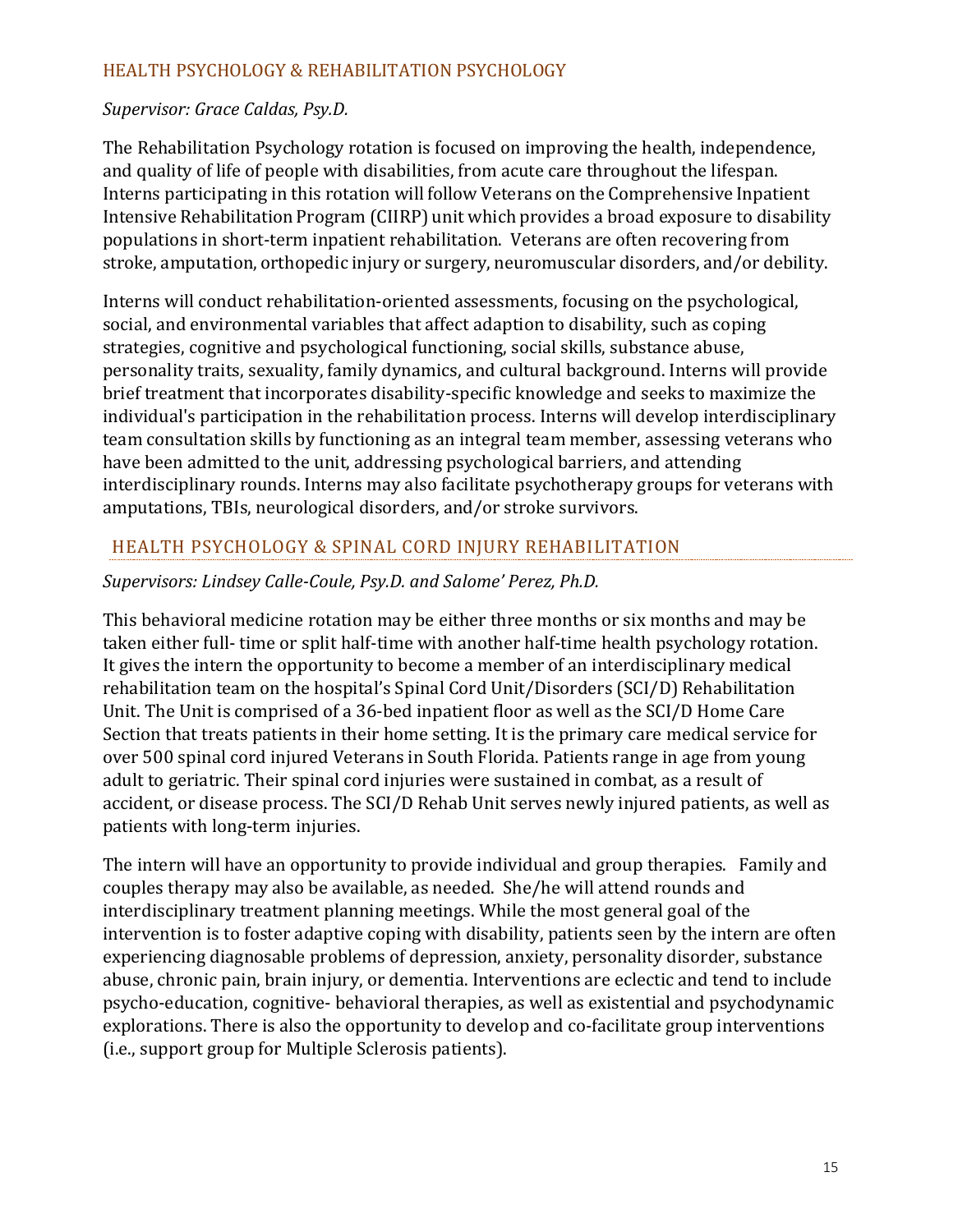### HEALTH PSYCHOLOGY & SLEEP DISORDERS

#### *Supervisor: William Wohlgemuth, Ph.D.*

The sleep disorders rotation is a six-month, half-time rotation. It will provide the intern with experience working with a multi-disciplinary team comprised of physicians (neurologists, pulmonologists, psychiatrists), and a psychologist. Experiences will include becoming familiar with the diagnostic nosology in sleep medicine (International Classification of Sleep Disorders) interviewing and diagnosing patients in the sleep disorders clinic, becoming familiar with polysomnography (PSG), understanding the results of overnight PSG, and learning about appropriate treatment for a wide range of sleep disorders. Of particular relevance to psychology interns will be training in behavioral sleep medicine. This training entails applying behavioral therapy to sleep disorders, for example, CBT for insomnia or therapy to enhance compliance with continuous positive airway pressure (CPAP). The intern in this rotation may have the opportunity to learn how to 'score' sleep and/or become involved in research projects involving sleep.

#### **GEROPSYCHOLOGY**

The need for Geriatric Psychologists is rapidly growing. By 2030, the number of older adults in the U.S. is predicted to double, to 70 million. Effective psychotherapies are being modified and developed for older adults, and the importance of addressing mental health needs of this population is increasingly recognized. Moreover, the positive impact of behavioral medicine interventions on health conditions prevalent among older persons (including heart disease, diabetes, COPD, and pain conditions) is well- established. Furthermore, baby boomers now entering older adulthood seek and accept psychological interventions more readily than did older cohorts in the past. Psychologists are needed to provide care to older persons in outpatient settings, nursing homes, inpatient medical units, palliative care or hospice programs, and older persons' homes.

The Geropsychology emphasis trains interns in the knowledge, skills, and attitudes required to provide effective psychological services to older adults. In addition, interns have opportunities for research and teaching. The Miami VA is a Veterans Health Administrationsponsored Geriatric Research, Education, and Clinical Center (GRECC), i.e., a "center of geriatric excellence" designed for the advancement and integration of research, education, and clinical achievements in geriatrics and gerontology into the total VA health care system. Moreover, there are cooperative educational opportunities with the University of Miami Miller School of Medicine, which is located in close proximity to the MiamiVA.

Interns specializing in geropsychology complete the 6-month full-time geropsychology rotation. Throughout the 6 months, they receive training in 2 settings of their choice, selected from 1) Community Living Center, 2) Geriatric Primary Care, 3) Home Based Primary Care, and 4) the Intermediate and Palliative Care Rotation. Interns may also elect to complete one 3-month rotation in Geriatric Neuropsychology (see Neuropsychology section for rotation description).

Interns not specializing in geropsychology who desire exposure to geropsychology may request a half- time 3- or 6-month rotation in one of the 4 settings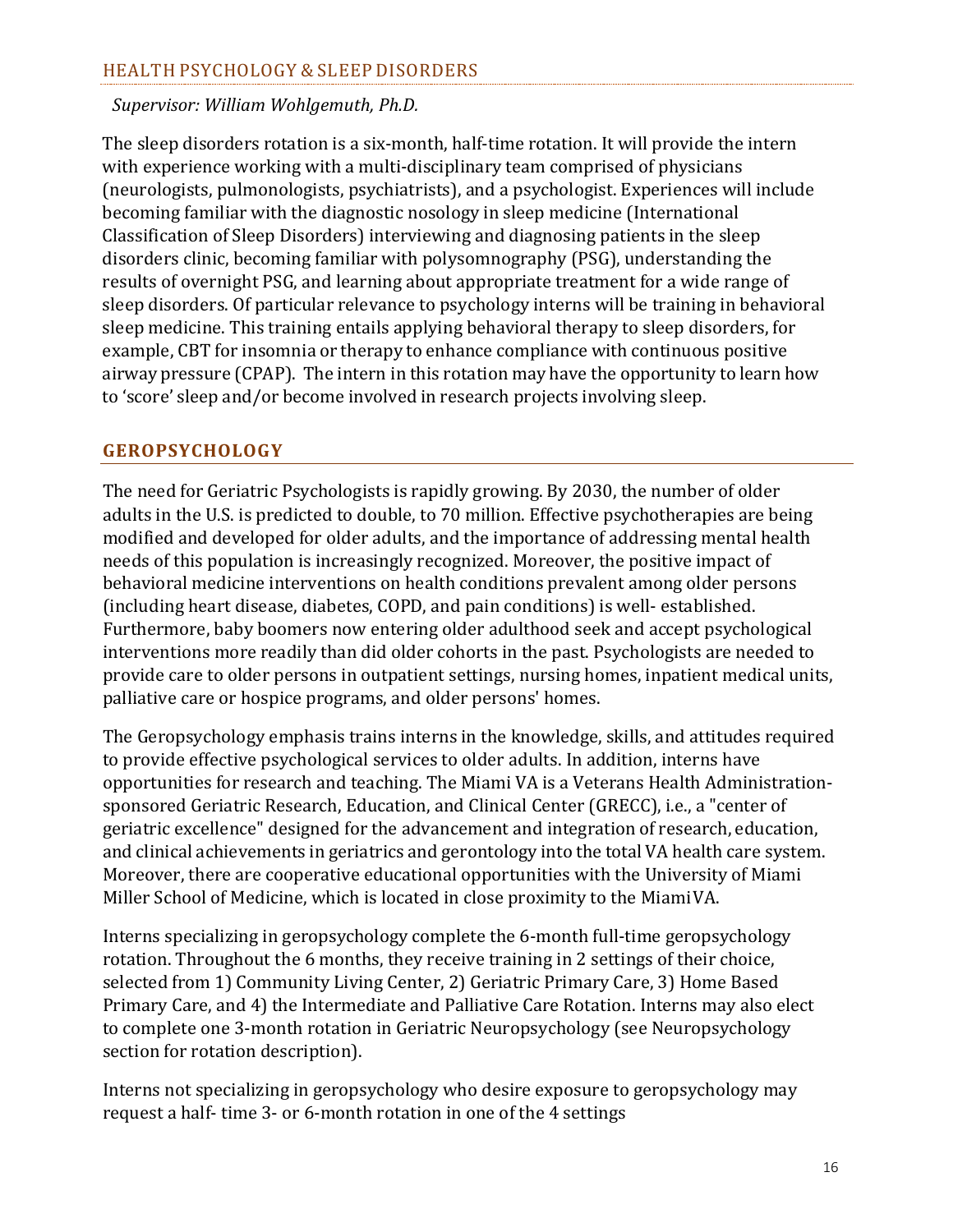In each of the geropsychology settings, interns gain greater understanding of how aging and related factors affect presentation of psychological problems and response to psychological treatment. In addition to recognizing and treating presentations of mental illness in older persons, interns learn to assess and help older adults use their strengths, including resilience, wisdom, humor, and other coping abilities.

Integrating family and community resources in the psychological treatment plan is also stressed. Specialized training is received for assessment of functional capacities and decision- making in older adults and helping patients and their family plan in advance for medical care, nursing assistance, and supervision of activities that may be needed in the future.

Interns are helped to explore how their personal attitudes about aging affect their work with older adults. Understanding how ethnicity, gender, educational level, and socioeconomic status affect presentation and response to treatment is emphasized. In addition, interns develop understanding of medical conditions common in older adults and their treatment, including medications. Interns are trained in skills for consultation with family members, other health care professionals, and agencies. A more detailed description of the 4 geropsychology settings follows:

# GERIATRIC PRIMARY CARE

### *Supervisor: Paul Hartman, Ph.D., ABPP*

Psychological services are provided to patients within a geriatric primary care clinic, in response to referrals from the clinic's medical director and fellows, psychiatry staff housed in the clinic, and specialty medical services. Patients are seen for psychotherapy and assessment, which may emphasize general psychological adjustment or neurocognitive functioning. Patients represent a wide range of ages (mid-60's to 90's), ethnicities, and socioeconomic circumstances. Psychological issues commonly encountered in the geriatric clinic include anxiety, depression, partner-relational problems, parent-adult child relational problems, employment problems, difficulty in adjusting to health conditions or disability, caregiver stress, concerns about aging, concerns about dying, and bereavement. Recognition and appropriate reporting of elder abuse and neglect are emphasized.

Assessment methods include biopsychosocial interview, standard instruments such as the MMPI-2, and instruments more specific for a geriatric or medical population such as the GDS. A neuropsychology battery is used for patients with suspected mild cognitive impairment or early-stage dementia. The training emphasis is on developing skills for clear and sensitive communication of assessment results to patients, families, and referral sources, both in writing and orally.

The primary therapy approach is cognitive-behavioral, in addition to use of concepts and methods from patient-centered therapy, motivational interviewing, interpersonal therapy, and mindfulness approaches. Couple therapy or family therapy is provided when appropriate. Interns also help lead,

"Happy Till One Hundred," a weekly learning and support group that promotes positive aging. Interns also have the opportunity to be part of the clinical team providing services at the weekly geriatric shared medical appointment for cardiovascular risk reduction. Lastly,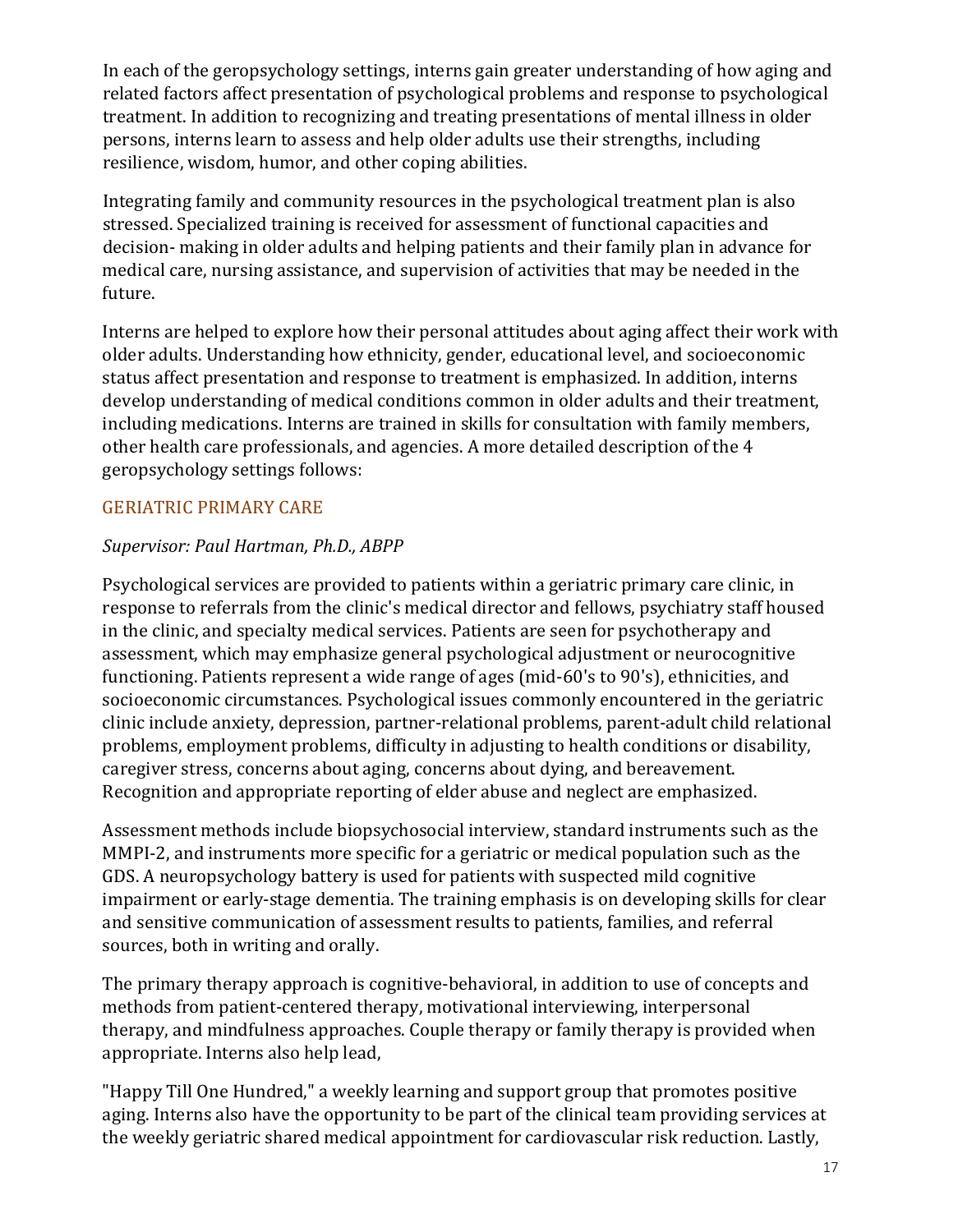the geriatric clinic is in the process of starting new services, including group and individual smoking cessation interventions, frailty clinic, and incontinence clinic, and interns will have the opportunity to be involved in these clinics.

Extensive supervision is provided by modeling (intern sitting in on supervisor providing services), direct observation of intern's provision of service, review of audio or video recording, review of written reports and notes, and discussion of cases. Interns are encouraged to attend "mini-lectures" given by the clinic director to medical fellows on various geriatric issues at the start of the day, as well as geriatric grand rounds which are held once or twice a month.

### COMMUNITY LIVING CENTER (CLC)

*Supervisor: Yesenia Rivera, Psy.D.*

### **ROTATION DESCRIPTION:**

The CLC is home to approximately 80 veterans who require a supervised nursing/medical environment to ensure their health, safety, and well-being. Residents in the CLC range in age from 40 to 98. Our CLC resident are as unique as our Miamian community: they show diversity in ethnic, racial, and gender orientations, influenced by their worldwide military views and socio-economic backgrounds. Most residents are willing to explore spirituality, or find meaning in the suffering associated with physical or mental difficulties. Thus, their request for psychological services requires sensitivity to individual differences and awareness of diversitybased intervention models but it also leads to sharing of meaningful interactions between individuals. Because treatment recommendations are coordinated via an interdisciplinary team, requests for psychological services are ongoing; trainees are expected to function as active contributors in discussions with those who are equally invested in the care of our veterans including physicians, nurse practitioners, nurses, clergy, dietitians, pharmacists, recreational therapy and social work.

- 1. **SHORT TERM CARE:** This team is made up of the Geriatric Evaluation and Management Unit (GEM) and the Extended Care Unit. GEM serves frail elderly veterans who are not acutely ill, but have multiple medical, functional, and psychosocial problems. They are admitted with the goal of addressing their comorbid medical conditions, functional impairments, and psychosocial issues with the aim to avoid permanent institutional placement. The typical length of stay is one month. While, the Extended Care Unit is tailored to veterans with acute medical illness, who have specific treatment goals, such as being admitted for a course of antibiotics, radiation therapy, wound care, or rehabilitation. The length of stay can range from two months to one year. Psychological issues commonly encountered include adjustment disorder, depression, anxiety, substance abuse, and PTSD. Pain and sleep disturbances are also common problems.
- 2. **LONG TERM CARE:** This team treats residents with a wide range of issues germane to such a population including chronic medical and psychiatric illnesses, lack of decisionmaking capacity, disabling physical problems, end-of-life issues, and/or psycho-social problems. Family needs also play a vital role in treatment planning and health care delivery within a non-institutionalized 'home-like' environment.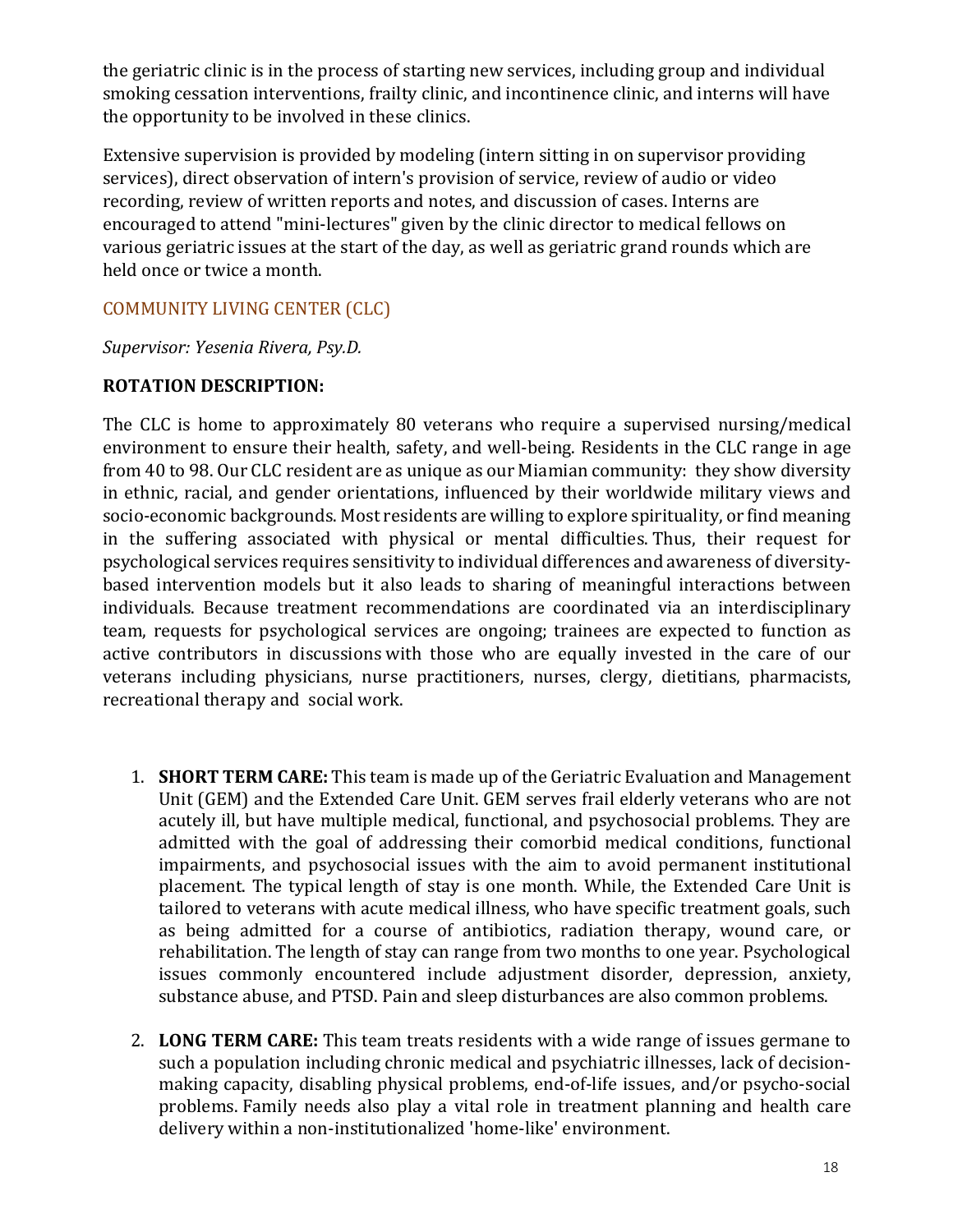This CLC team, along with residents and their families, anticipates a full range of psychological interventions to be provided, such as cognitive and emotional evaluations (e.g., baseline cognitive and functional status, decision-making capacity, or mental status changes), brief neuropsychological testing, and psychotherapeutic modalities (e.g., supportive, reminiscence, and cognitive-behavioral), as well as educational interventions when coping with depression, anxiety, or grief. Family members might be included in our sessions. Also, psychoeducational presentations are offered to CLC nursing staff members when implementing individualized behavioral (STAR-VA) interventions. While direct supervision (i.e., co-therapy, supervised administration of assessment instruments) and consultation times are available, trainees are expected to function independently within CLC; therefore, trainees will acquire a basic understanding of mental and medical illnesses along with a sensitivity to diversity issues like power and privileges, biases or interpersonal aggressions while advocating for residents. Increased levels of awareness and proficiencies will be attained by the trainees thru active participation in regular bed-side rounds, didactics, and treatment meetings as well as frequent discussion with other disciplines involved in the residents' care.

### HOME BASED PRIMARY CARE (HBPC)

#### *Supervisor: Neil Kenney, Psy.D.*

Home Based Primary Care: Home Based Primary Care (HBPC) provides interdisciplinary primary care in- home services to Veterans with chronic medical conditions. The HBPC program serves Veterans in advanced stages of chronic disease and specifically targets Veterans who are at high risk for recurrent hospitalization or nursing home placement.

This rotation is either three or six months in duration and split halftime with another rotation in the Geropsychology emphasis. During this rotation, the intern will work collaboratively with HBPC interdisciplinary team (IDT) members including representatives from Medicine, Nursing, Pharmacy, Social Work, Physical Therapy, and Nutrition. Providing feedback and consultation to HBPC providers during weekly IDT meetings is an integral component of this rotation. The rotation will focus on applying assessment, diagnostic methods, and evidence-based intervention strategies to a diverse patient population in the home environment. Duties include providing screening, assessment, diagnosis, and treatment of numerous mental health conditions with an emphasis on time-limited, evidence-based approaches. Providing services to the family members and caregivers of Veterans enrolled in the HBPC program is also an integral component of the HBPC rotation. The intern will have opportunities to provide psychoeducational/supportive interventions and recommendations to caregivers and to family members in an effort reduce caregiver burden and allow the family to sustain the Veteran in the home environment.

Specific objectives of the rotation include: (1) enhancement of assessment and treatment skills with Veterans in a home environment; (2) broadened experience in conducting cognitive screening to address specific functional questions, particularly for elderly patients and/or patients with co-occurring medical diagnoses; (3) observation and/or provision of individual interventions designed to support patients who are coping with feelings of grief and loss associated with disabilities, loss of loved ones, and other life transitions (4) experience in providing consultation about mental health diagnoses with other healthcare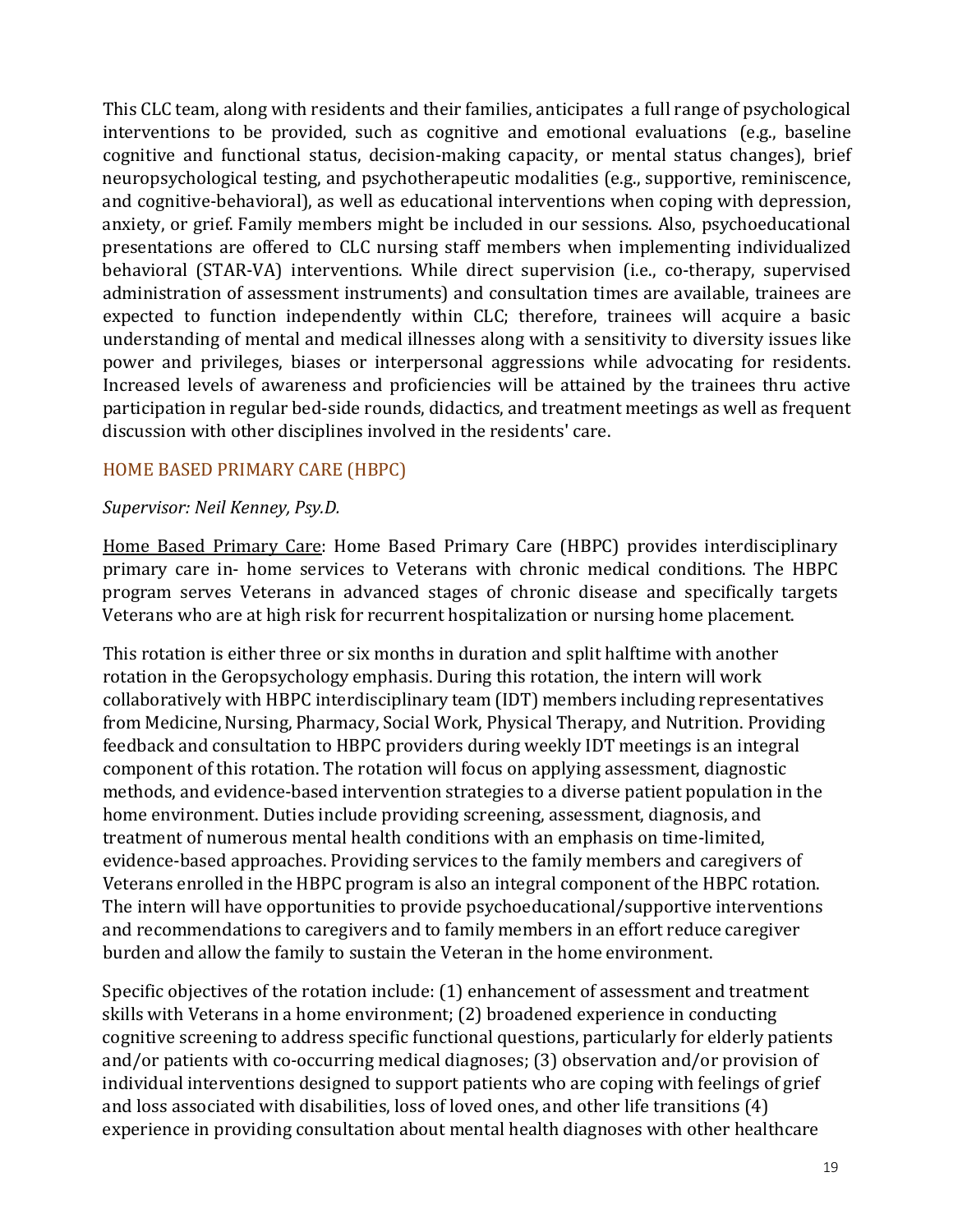providers and (5) familiarity with minimal standards for practice in HBPC including but not limited to appropriate hygiene practices and protection of patient confidentiality.

The intern on this rotation is primarily supervised by the licensed psychologist assigned to the HBPC team. The supervising psychologist will accompany the intern on all patient visits, with the expectation that the intern will come to exhibit sufficient clinical experience, judgment, and technical skill which has been formally documented. Opportunities for interns to provide independent home visitations while the supervising psychologist remains in the general vicinity may be available. Patient referrals are originated by the members of the HBPC team and are discussed during weekly team meetings. Common referral questions consist of assessment of a mood disorder (e.g., depression/anxiety), dementia, medical noncompliance, and bereavement issues. When individual therapy is initiated, it is often timelimited and focused on issues such as adjustment to a new living situation (e.g., recent nursing home placement), depression, bereavement, and stress and pain management.

Given that all of the HBPC patients have a chronic medical diagnosis, it is important that the intern develop a knowledge base of common medical conditions that often afflict our older patients (e.g. diabetes, COPD, stroke, dementia). The intern will have numerous opportunities to broaden their understanding of these medical conditions and to observe the psychological impact of these diseases on the patient's overall physical health. At the conclusion of the rotation, the intern will have advanced knowledge of psychological diagnosis, brief cognitive assessment, and behavioral health skills that will adequately prepare the intern to provide mental health services to a primarily community dwelling geriatric population with co-morbid medical and psychiatric conditions.

### PSYCHO-ONCOLOGY & PALLIATIVE CARE

### *Supervisor: Erik Santacruz, Ph.D.*

Psychology interns will serve as part of the Palliative Care Consult Team providing services to individuals living with chronic, life-limiting, or terminal illness (i.e. cancer, end stage organ disease, congestive heart failure, dementia) and their family members/caregivers. The patient population is diverse in terms of age, ethnicity, socioeconomic status, mental health issues and life experience.

Interns will provide direct clinic care to Veterans and their family members admitted to our 10-bed, acute hospice and palliative care unit. This entails conducting clinical interviews evaluating the Veteran's adjustment to his/her hospitalization & illness, mood, emotional well-being, grief, and coping skills. The majority of veterans are administered a brief cognitive screening measure (i.e. Mini-Mental State Examination) and a mood questionnaire (i.e. Geriatric Depression Scale). The primary therapeutic approach offered is supportive, bedside therapy. Orientations used include patient-centered therapy, interpersonal therapy, acceptance-based therapy, reminiscent / life review, existential therapy, and bereavement counseling. Anticipatory grief evaluations and assessment of caregiver stress are also conducted with family members of Veteran's admitted for hospice care. Consultation is an integral component of this rotation. Interns are expected to actively participate in the weekly interdisciplinary team meetings which is comprised of physicians, medical trainees, nurses, social worker, recreation therapist, chaplains, physical and occupational therapists, dietician, and pharmacist. Interns are also required to participate in and occasionally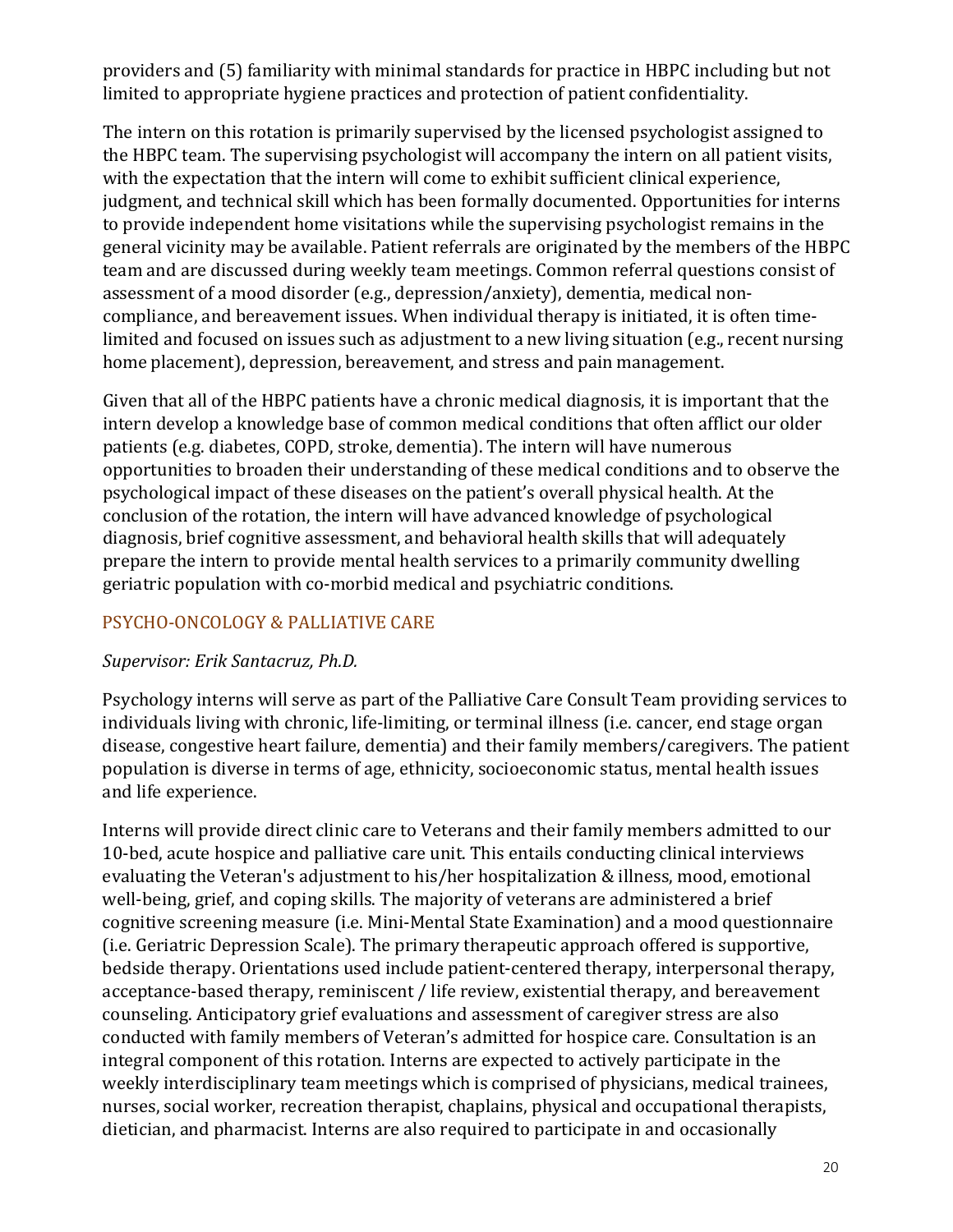present during our bi-weekly interprofessional educational seminars. The opportunity to attend weekly medical rounds is also available.

Psychology interns will provide outpatient psychological services to Veterans diagnosed with hematological and/or oncological disorders/diseases. These services include individual psychotherapy, couples counseling, and facilitating the Cancer Education Support Group. Psychology interns will also participate in radiation oncology medical rounds. Opportunities to develop and implement other group therapies are available. Interns will gain familiarity with oncological disorders/diseases, behavioral health interventions, and goals of care conversations.

### **NEUROPSYCHOLOGY**

The Neuropsychology service provides consultation to all specialties of the Bruce W. Carter Medical Center and affiliated Community Based Outpatient Clinics (CBOCS). Approximately 100 consults are received each month from departments throughout the Medical Center, with questions commonly pertaining to diagnostic clarification, capacity, presurgical/postsurgical cognitive evaluations, measuring cognitive/functional changes over time, as well as rehabilitation and treatment planning. The most common referral sources include Psychiatry, Psychology, Neurology, Primary Care, and other medical specialties.

The three Neuropsychology rotations offered at the Miami VA Healthcare System provide training in the neuropsychological assessment of individuals with known or suspected brain dysfunction. The rotations aim to provide interns with a solid foundation in brain-behavior relationships, including neuropathology and functional neuroanatomy. This is accomplished by providing interns with a wide range of clinical experiences, many of which involve interdisciplinary or multidisciplinary collaboration. These experiences include training in direct patient care, provision of supervision to graduate-level practicum students, and involvement in weekly structured didactic activities. Skill enhancement will occur in numerous areas, including clinical interviewing, behavioral observation, test administration, scoring and interpretation, report-writing, consultation, and provision of feedback to Veterans, family members, and referring providers. There is an emphasis in the importance of patient-centered service, psychometric integrity, detailed observation, collection of essential neurobehavioral interview data, and the appropriate use of qualitative information. A flexible battery and process-oriented approach is most often utilized.

Didactic training is provided on site through a weekly neuroanatomy and neuropsychological case conference series, weekly neuropsychology journal club, as well as a weekly multi-site VTC neuropsychology didactic led by neuropsychology residents. The Miami VA Neuropsychology service enjoys a collegial relationship with the University of Miami-Miller School of Medicine and Jackson Health System and participates in psychiatry and neurology grand rounds and neuropathology case conferences. This participation enhances the training offered through the Neuropsychology rotations by providing exposure to diagnostically diverse patient populations across the lifespan. Neuropsychology Interns are expected to take at least two three-month rotations in neuropsychology to ensure six months of specialized training to meet Division 40/Houston Conference Guidelines in preparation for Board Certification. The following four rotations are offered to interns who are interested in gaining advanced training in neuropsychology: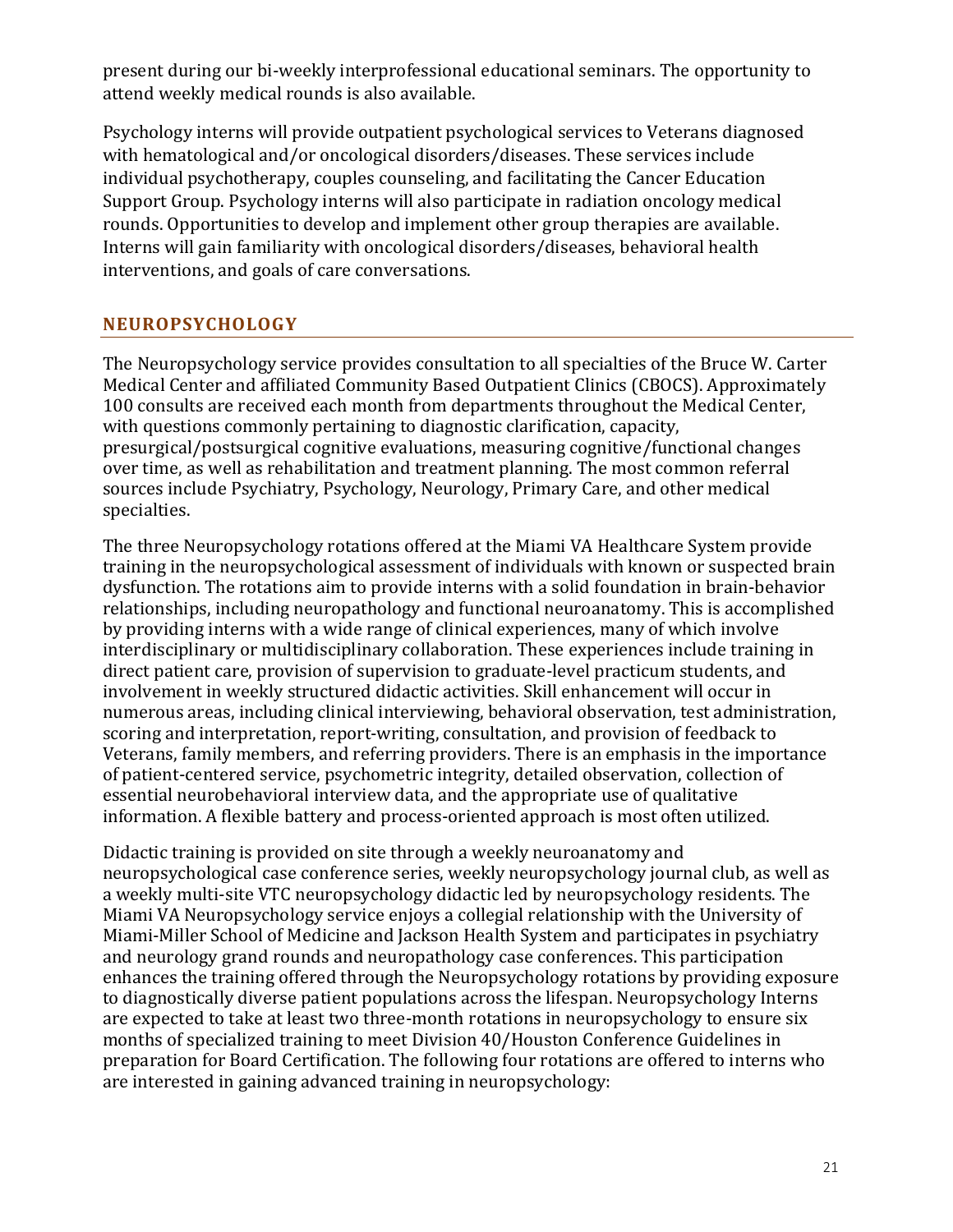#### GENERAL NEUROPSYCHOLOGY

*Supervisor: Arlene Raffo, Psy.D.*

This rotation provides experience primarily in an outpatient setting, although interns will also have the opportunity to evaluate patients with acute and subacute presentations on the inpatient units. Interns will gain experience working with a wide variety of neurological and non-neurological patient populations; common referrals include memory disorders, movement disorders, stroke, epilepsy, TBI, brain tumors, metabolic conditions, presurgical evaluations, and neuropsychiatric disorders. Report styles vary from comprehensive to more succinct, depending on the case and referral source. Interns will integrate research into their practice through literature review on a case-by-case basis. There will also be an opportunity to gain proficiency conducting Spanish-language evaluations for interns who are interested and fluent in Spanish.

### GENERAL NEUROPSYCHOLOGY- BROWARD OUTPATIENT CLINC (OPC)

#### *Supervisor: Jennifer M. Gillette, Psy.D.*

The Broward OPC neuropsychology rotation provides experience in a full range of outpatient neuropsychological activities. Patients are referred to this service from a variety of sources; referrals typically include cognitive dysfunction secondary to a medical or psychiatric condition, epilepsy, ADHD, stroke, traumatic brain injury, and dementia. The role of the intern in this rotation is to provide a variety of assessment and consultation services. The intern will determine the cognitive and behavioral deficits resulting from cerebral dysfunction secondary to disease or injury. An assessment is also made of cognitive strengths so that such information can be utilized in rehabilitation and future vocational or placement planning. This is accomplished by the selective use of a variety of neuropsychological evaluation procedures as well as test instruments for functional assessment. The intern will be encouraged to approach clinic activities anticipating their own preferences as it relates to growing independence in professional practice. Interns will demonstrate proficiency in managing their workload and clinical caseload with the expectation of completing approximately 2 cases per week. Interns will be involved in the clinical interview, administration, data scoring, report writing, patient feedback, and multidisciplinary team consultation. In addition to the assessment experience, interns will have the opportunity to lead or co-lead a psychoeducational/cognitive rehabilitation group. Informal mentorship and professional development are an expected component, with the goal of developing peer consultation and mentoring skills in the context of providing supervision and mentorship to practicum students. Readings via journal club and neuropsychology didactics will be incorporated into the rotation.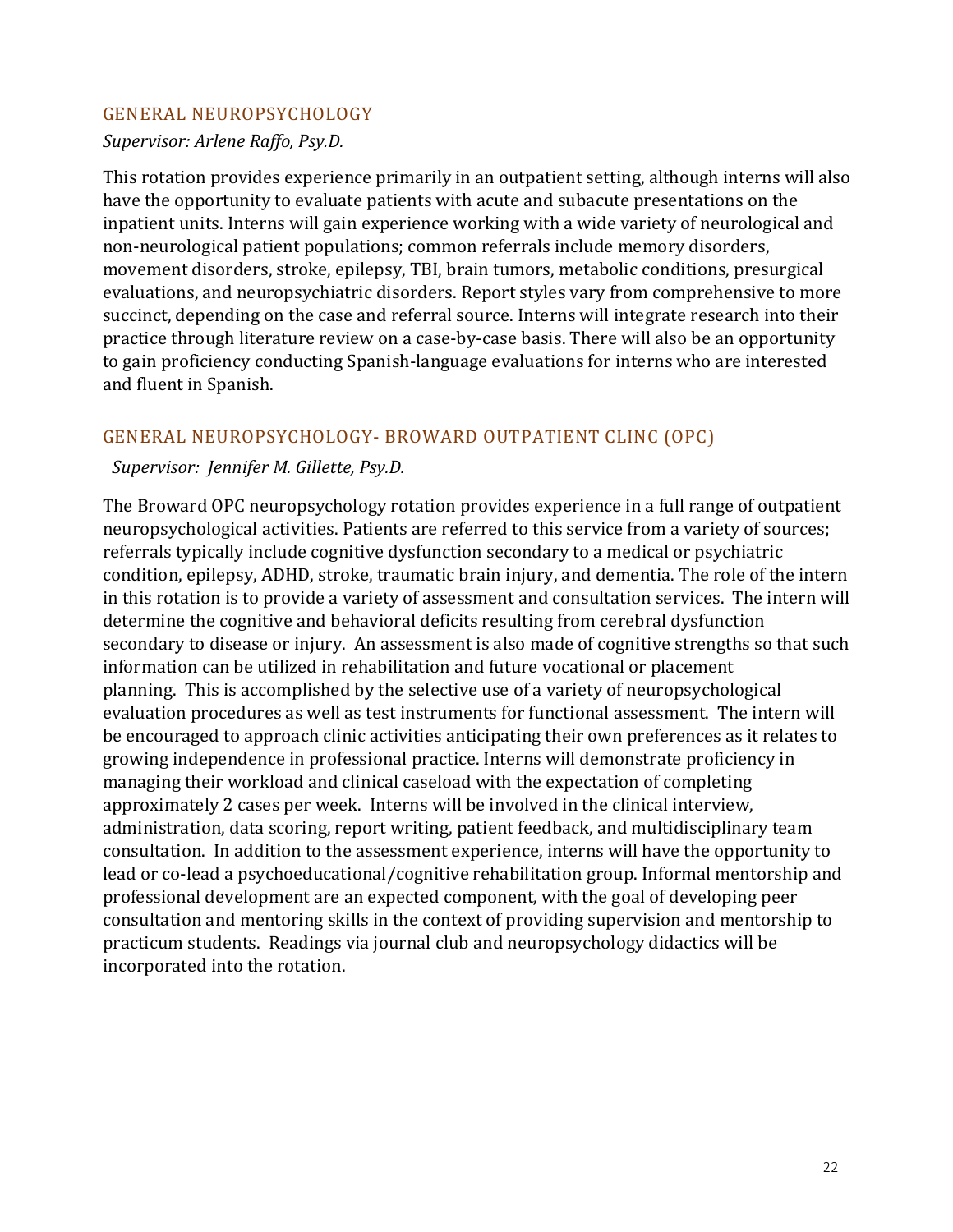### NEUROPSYCHOLOGY- GERIATRIC EMPHASIS

*Supervisor: Courtney Spilker, Psy. D., ABPP-CN*

This rotation aims to train interns and fellows who are interested in expanding neuropsychological expertise with the geriatric population regarding assessment, consultation, intervention, and psychiatric/pharmacological factors. This unique experience offers specialty practice with older adults – a vastly growing population increasingly requiring neuropsychological services. This rotation is designed to further hone core neuropsychological skills while developing exposure to related disciplines (e.g. geriatric medicine). Finally, this training experience will focus on other important aspects of geriatric evaluation including the evaluation of capacity and ethical dilemmas that can arise in geriatric evaluation.

This clinic provides evaluations for both outpatient and inpatient referrals. Given the fluidity of inpatient consults, flexibility is essential for the successful trainee. Expect a clinical caseload averaging 10-12 face-to-face hours per week for a full-time trainee and 6 face-to-face hours per week for a part-time trainee. In addition to neuropsychological assessment, emphasis will be placed on chart review, report writing, test selection, review of neuroimaging results, communicating feedback to an interdisciplinary team and patient/family members, and making appropriate recommendations. Report styles vary from comprehensive to more succinct, depending on the case. Turn-around time for evaluations and reports is typically expected within 48-72 hours. A patient-centered approach to evaluation (e.g., sensitive and targeted feedback, recommendations) will be heavily emphasized. Additionally, trainees will take on a junior-colleague role within the clinic to prepare for postdoctoral level experiences. Although this rotation is commonly selected as a full-time rotation, it is also available part-time for individuals with a significant neuropsychology background, upon request.

### **PSYCHIATRY**

### ACUTE INPATIENT PSYCHIATRY 4AB (AIP)

### *Supervisor: Ashley Carreras, Psy.D.*

The Acute Inpatient Psychiatry (4AB) rotation provides the opportunity to work with individuals with serious mental illness and/or co-occurring substance use disorders who are seen for short-term stabilization. This rotation involves working as part of an integrated interdisciplinary team which includes psychiatry, pharmacy, nursing, social work, and suicide prevention. Additionally, this rotation offers the opportunity to provide short-term evidencebased treatments in both and individual and group format. There is the opportunity to participate in family meetings. There is the opportunity to conduct psychological assessments for diagnostic clarification purposes. There are opportunities to gain supervisory experience with practicum students from local training programs. This rotation is offered on a half time or full-time basis.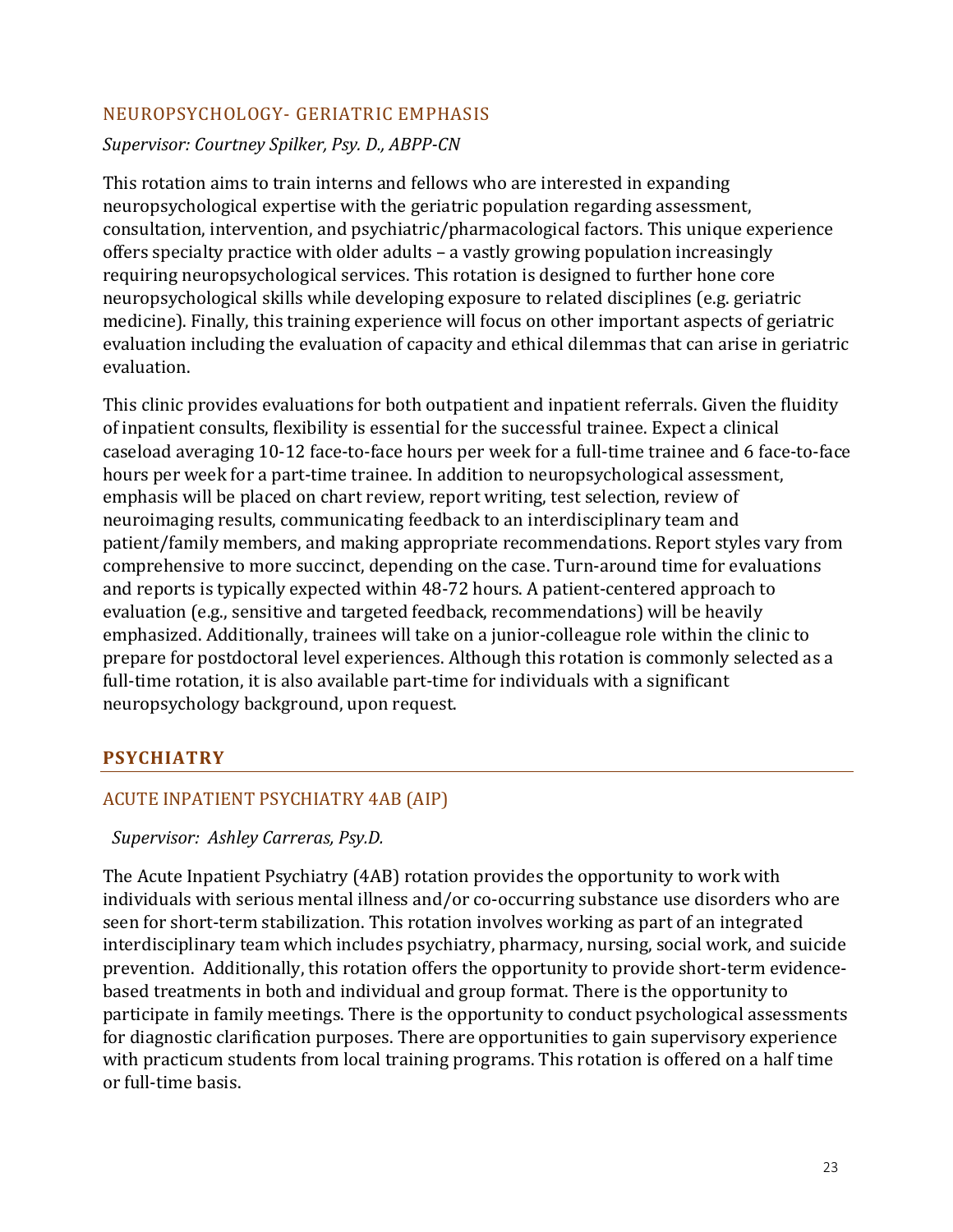### BEHAVIORAL HEALTH CLINIC (BHC)

### *Supervisors: Pedja Stevanovic Ph.D. and Soseh Sardarian, Ph.D.*

The Behavioral Health Clinic provides outpatient mental health services to Veterans who manifest a broad range of psychiatric disorders and levels of daily functioning. The disparity of these concerns manifest from chronic and persistent mental illness to short-term adjustment disorders (i.e., maladaptive response to civilian life after military discharges). A number of these Veterans are medically compromised which lends complexity to their psychological and functional presentation and ongoing treatment needs. The BHC staff is multidisciplinary including psychiatry, social work, psychology, nursing, and recreation therapy providers whose goals are to tailor treatment recommendation to the specific needs of Veterans and their spouses. Interventions recommended for Veterans include individual, couple and group psychotherapy, psycho-educational classes, psychotropic medications, and case management services.

Interns on this rotation conduct biopsychosocial interviews and have opportunities to conduct psychological assessments geared towards treatment planning. Interns also have opportunities to provide individual, couple, group psychotherapy, as well as co-facilitate specialized groups. Individual therapy includes learning and applying Evidence-Based Practices (EBP), as most supervisors are trained in different Evidence-Based Therapies (EBT's), some of which include Prolonged Exposure (PE), Seeking Safety, Cognitive Processing Therapy for PTSD (CPT), Eye Movement Desensitization and Reprocessing (EMDR), Motivation Enhancement Therapy (MET), Cognitive-Behavioral Therapy for Insomnia (CBT-I), Dialectical Behavioral Therapy (DBT) and Acceptance and Commitment Therapy (ACT). Specialized group therapy options include the LGBT Support Group, CBT and ACT for Depression Groups, Mindfulness Skills Groups, Minority Stress and Resilience Group, Dialectical Behavioral Therapy Skills Group, Avoidance/In-Vivo Skills Group, Women's Problem-Solving Group, Understanding the Effects of Trauma Group, as well as Aftercare Processing Group. Interns will also gain experience in providing clinical supervision to practicum-level students. Interns will contribute to case conferences, crisis management, and treatment planning. This is a full-time 3-month rotation.

BHC Optional Opportunities:

- A. Interns can gain experience in providing Tele-Mental Health Services conducted via CVT or VVC/VOD for group and individual therapy for Veterans within the Miami VA Healthcare System and/or the North Florida/South Georgia VA Healthcare System.
- B. Interns can gain experience in working on the DBT Skills Group team supervised by Dr. Shapiro. Interns help co-facilitate a weekly 90-minute DBT skills group and participate in weekly supervision and DBT Treatment Team consultation meeting.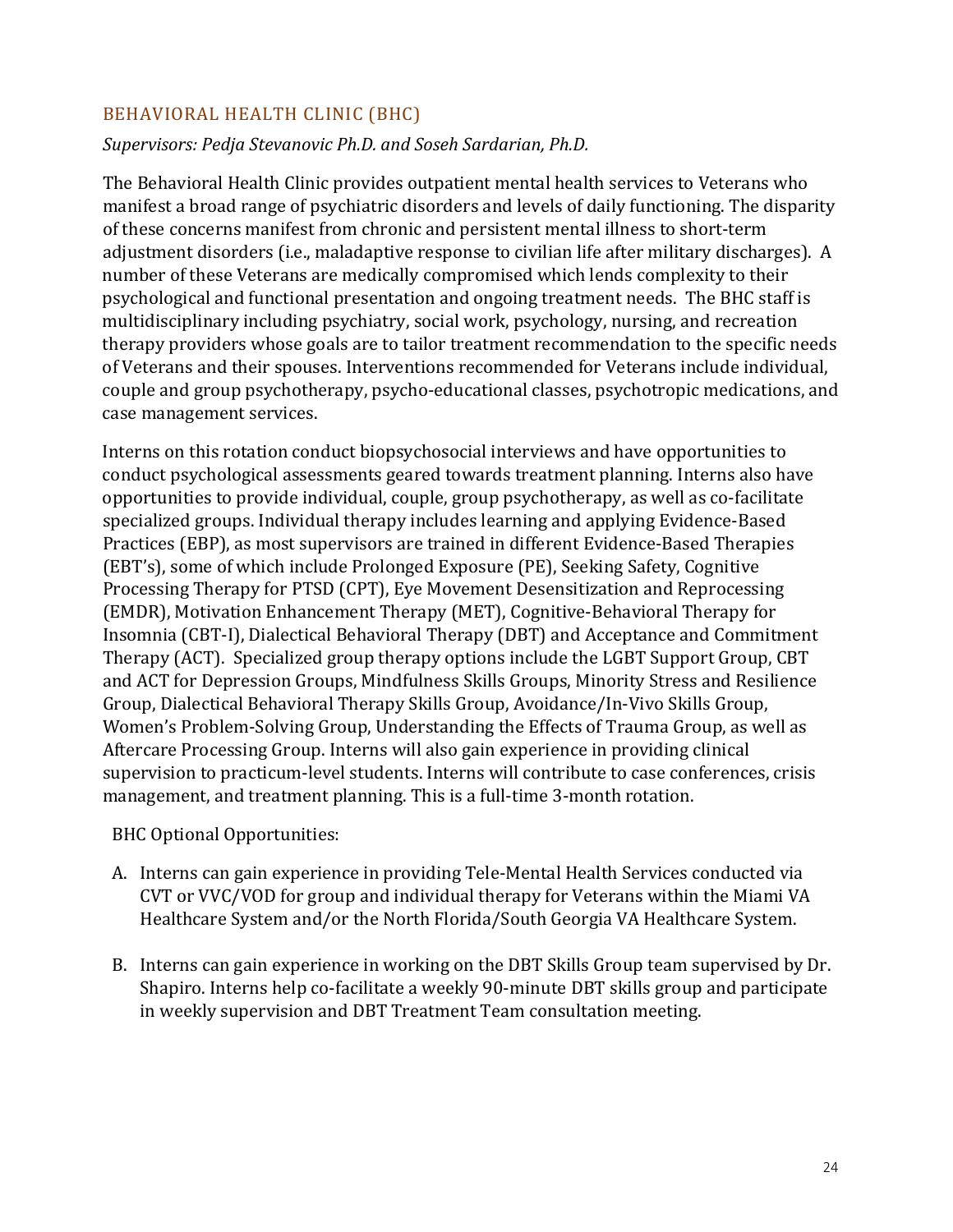# PSYCHOSOCIAL REHABILITATION AND RECOVERY CENTER (PRRC):

*Supervisor: Carlos Finlay, Ph.D.* 

The Psychosocial Rehabilitation and Recovery Center (PRRC) is an innovative and exciting program that has been mandated at VAs nationwide. The program serves Veterans who have been diagnosed with, and have significant impairment in psychosocial functioning, as a result of a serious mental illness, including psychotic disorders such as schizophrenia, mood disorders such as bipolar, and significant anxiety disorders, such as severe post-traumatic stress disorder. Some of the Veterans also have a co- morbid substance abuse problem and many have co-morbid medical problems.

The mission of the PRRC is to support Veterans, with serious mental illness and significant functional impairment, re-enter community-integrated employment, education, housing, spiritual, family, and/or social activities. It is a transitional educational center that inspires and assists Veterans driven by psychiatric recovery and rehabilitation principles. Referrals to PRRC are for Veterans who need additional support, education, brief therapy and care coordination to manage in the community. The PRRC is based on the expectation that all people have the capacity to learn and develop meaningful self-determined life goals. The PRRC assists Veterans in defining a personal mission and vision, based on their selfidentified values, interests, goals, and roles. Services are geared toward empowering Veterans by instilling hope, highlighting strengths, and encouraging skill development. Students (patients) select from among skills- based classes (groups), based on their personal recovery goals.

Core components of the program (and examples of services) include:

- Individualized assessment/re-assessment, curriculum, and recovery planning: interventions include motivational interviewing/enhancement strategies, clarification of life values, goals, and roles, and CBT strategies
- Psychotherapy groups: social skills, anger management skills, relationship skills
- Community integration skills: interviewing skills, leisure/recreation skills
- Psychoeducational classes: sleeping well, pain management
- Illness Management classes: Wellness Recovery Action Plan (WRAP), medication education
- Health and wellness classes: nutrition and exercise
- Peer support: learning from others in recovery
- Family services: education programs/classes

The PRRC interdisciplinary team at the Miami VA currently includes a psychologist, a mental health counselor, a marriage and family therapist, a recreational therapist, and an advanced nurse practitioner. Additionally, trainees from these disciplines may also participate. PRRC interns will receive significant education about the recovery model and have the opportunity to participate in multiple components of the PRRC.

Assessment and Intervention: Interns will have the opportunity to conduct biopsychosocial assessments and recovery-based planning and goal-setting. They will consequently increase their knowledge of the diagnostic criteria for serious mental illness, including psychotic disorders, major mood disorders, and substance use disorders, and the complexities of comorbidity. Additionally, interns will receive training in the provision of brief individual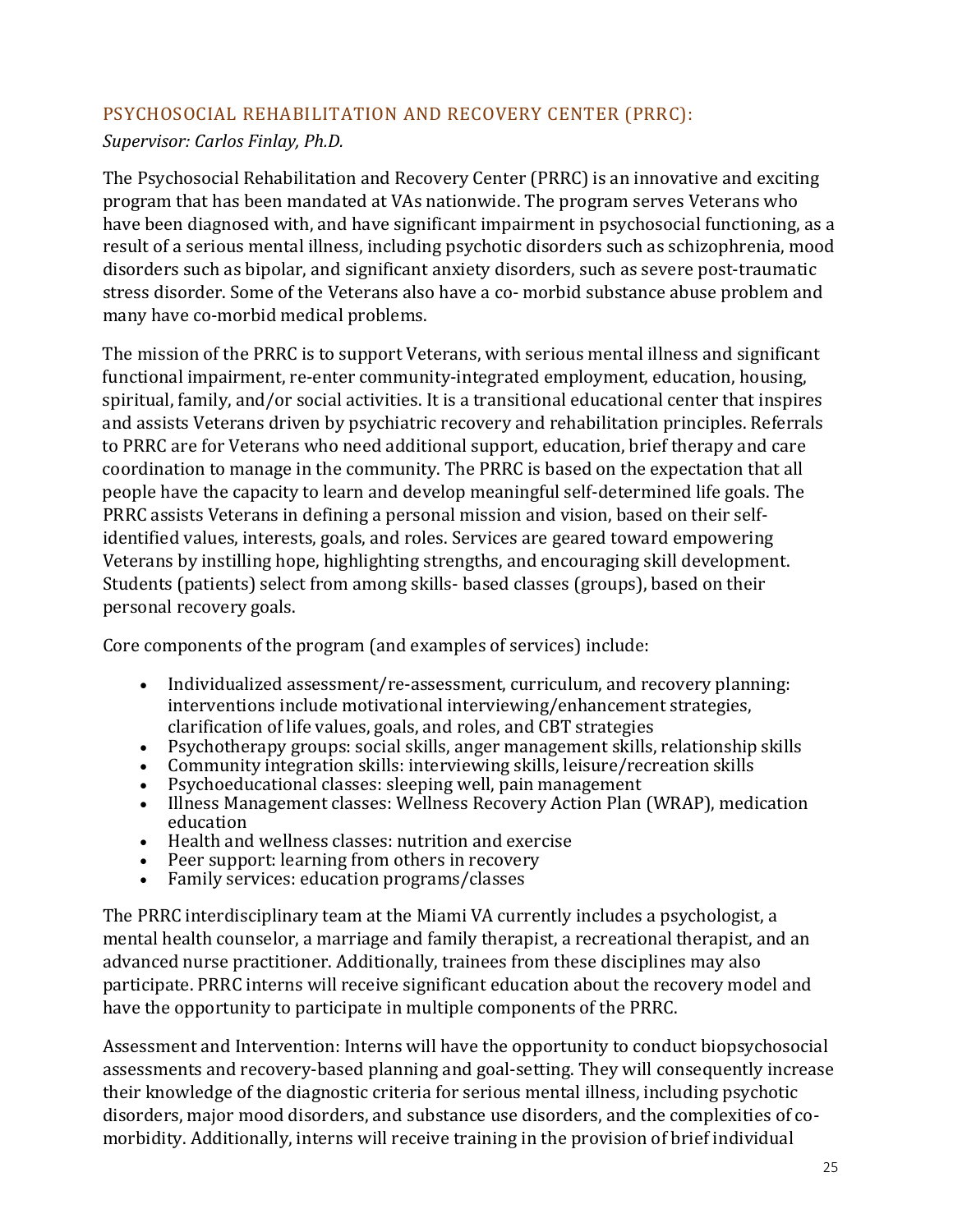psychotherapeutic and group psychotherapeutic/educational interventions, inclusive of evidence-based approaches such as motivational enhancement techniques. Since the PRRC consists primarily of group interventions, the interns will develop an expertise in this therapeutic modality.

Interdisciplinary Meetings/Consultation: Interns will be members of the interdisciplinary team and participate in regularly scheduled treatment team and staff meetings. The interns will discuss clinical issues, conduct ongoing trainings for staff in recovery, and discuss consults. They may have the opportunity to provide consultation to other disciplines/providers.

Ethics and Diversity: Training is providing in terms of addressing ethical issues, as well as attitudes, knowledge, and skills in relationship to issues of diversity. Interns will be expected to make a substantial effort to recognize, understand, appreciate and discuss these topics. Age, sex, gender, ability/disability/illness, culture, ethnicity, race, language/culture of origin, sexual orientation, socioeconomic status, and religious/spiritual beliefs and attitudes, among others, as well as the intersection of these multiple identities, will be considered and integrated in provision of services. The exploration of power differentials, dynamics, and privilege will be at the core of understanding issues of diversity and impact on social structures and institutionalized forms of discrimination that may influence the veteran's perception of her/his potential for improved quality of life.

Scholarly Activity, Supervision, and Professional Development: Additionally, the interns may have the opportunity to be involved in continued program development projects, and the writing and updating of course curriculum, based on literature review and sound research findings. Relevant readings will be suggested. Participation in relevant and available seminars will also be offered to interns. One hour of face-to-face supervision will be provided each week, in addition to ongoing supervision, as needed.

Mentoring of interns on various professional development issues is also provided on a regular basis and as desired by the trainee.

At the conclusion of the PRRC training experience, interns will be well-prepared to provide both brief individual and group interventions to Veterans of all ages, especially those with SMI, and will have a sound understanding of the recovery model, as related to this population.

### PSYCHOSOCIAL RESIDENTIAL REHABILITATION TREATMENT PROGRAM (PRRTP)

### *Supervisor: Raquel Andres-Hyman, Ph.D.*

**About the PRRTP:** The Miami VAHS Psychosocial Residential Rehabilitation Treatment Program (PRRTP) provides state-of-the-art, high quality residential rehabilitation and treatment services for veterans with serious mental illnesses, complex trauma, personality disorders, addictions and/or psychosocial deficits. The program is designed with a variable length of stay of approximately 90 days. The PRRTP identifies and addresses goals of recovery, rehabilitation, health maintenance, improved quality of life, and community integration in addition to the specific treatment of medical conditions, mental illnesses, addictive disorders and/or homelessness. In accordance with a recovery-oriented philosophy,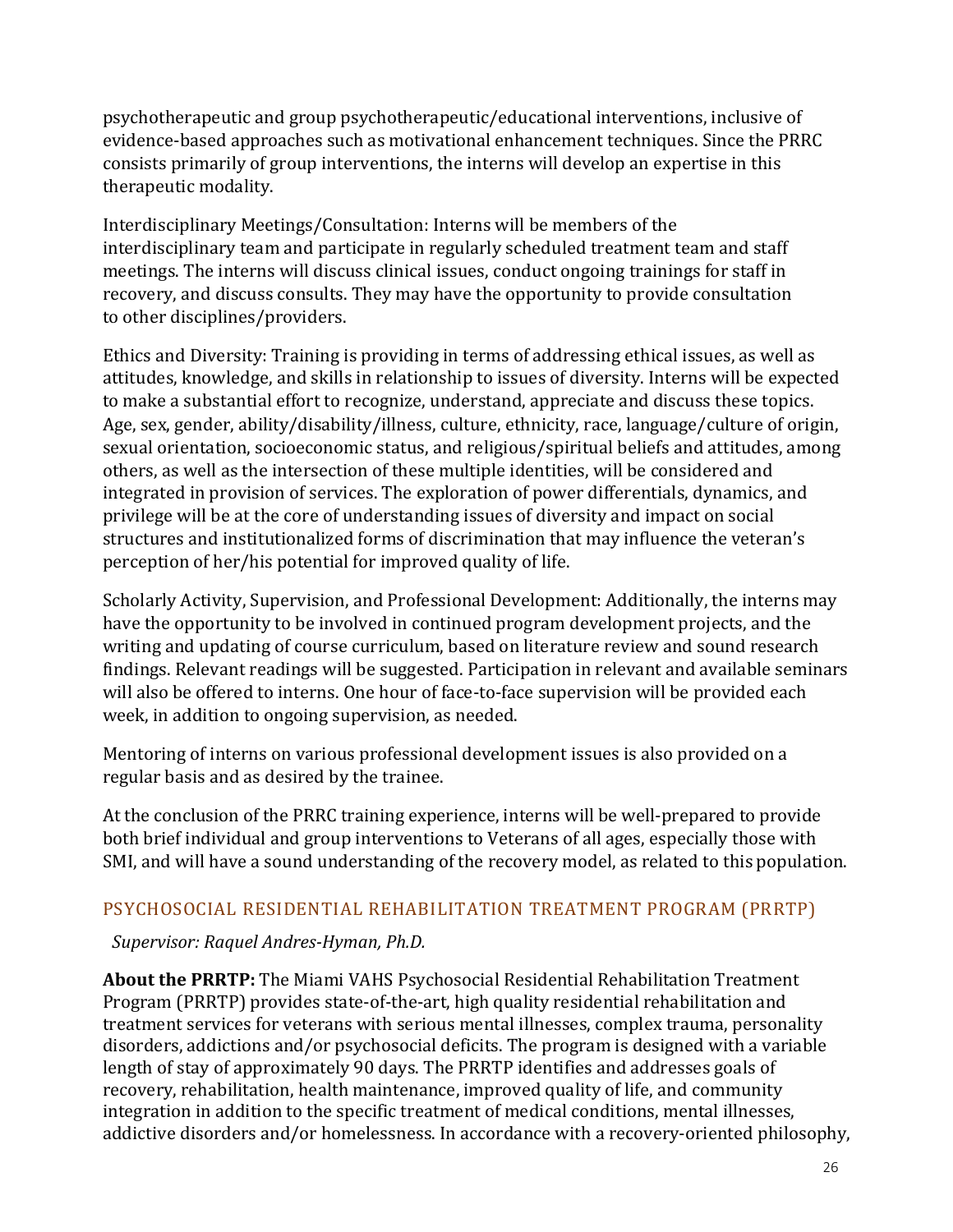Miami VAHS PRRTP provides residential rehabilitation and treatment services that focus on the veteran's strengths, abilities, needs and preferences rather than concentrating exclusively on illnesses and symptoms.

Residential rehabilitation and treatment services utilize a therapeutic community based on peer and professional supports in a structured and supervised setting. The therapeutic community is a system which guides the veterans' daily living on the ward. Unit rules and routines are designed to increase veterans' awareness of themselves and their effects on others and to model responsible living in a social framework. In essence, the therapeutic community provides mechanisms by which residents can learn adaptive behaviors which they may not have been able to master in the past. The therapeutic community empowers the veteran to engage in the decision making process, facilitates the active participation of each resident in the program's daily living experiences, and creates a community organization by integrating the residents and staff into a system which guides the activities of the program.

Rehabilitation and treatment services address: 1) Building a more meaningful life in the context of medical conditions, mental illnesses, addictions and psychosocial difficulties; 2) Transitioning to safe, affordable, and appropriate community housing; and 3) Assisting veterans to choose, access, and utilize the community and natural supports needed to be independent, self-supporting, and successful in their individual recovery. In support of these goals, the program offers comprehensive recovery oriented services and evidenced-based practices such as Dialectical Behavior Therapy Skills Training, Acceptance and Commitment Therapy, Illness Management and Recovery, Wellness Recovery Action Planning, Cognitive Behavior Therapy, Seeking Safety, Motivational Interviewing, and Treatment of Addictions and Relapse Prevention. In addition, the PRRTP offers activities to promote physical health and wellness including groups in Whole Health, Tobacco Cessation, Nutrition, and referrals to Health Enhancement Fitness classes, and referrals to classes in Diabetes self-care. The Miami VAHS also provides education and guidance on self-medication management and adherence to assist veterans in understanding the purpose and side effects of their medications and to promote independent self-management of medications.

**About the Staff:** The faculty of the PRRTP is comprised of an interdisciplinary team of professionals that work collaboratively with veterans to assist them in accomplishing their goals. The interdisciplinary team is comprised of: a Psychiatrist/Medical Director, Psychologist/Program Director, Peer Support Specialist, Primary Care Physician, Registered nurses and Licensed Practical Nurses with 24/7 coverage, Mental Health Rehabilitation Technicians, Clinical Dieticians, Social Workers, Recreation Therapist, Music Therapist, Art Therapist, Vocational Rehabilitation Specialist, Chaplain, and Clinical Pharmacist.

**About the Intern Experience:** Interns will acquire experience delivering several evidenced based therapies using a transdiagnostic understanding of human problems in living. Interns will co-lead groups with their supervisor, another team member or practicum trainee and may carry individual therapy or recovery treatment planning assignments. Interns will function as a co-professional within the team and will: 1) Attend interdisciplinary treatment team meetings; 2) Discuss clinical concerns during rounds; 3) Develop individualized recovery plans; 4) Administer assessments; 5) Review referrals; 6) Conduct comprehensive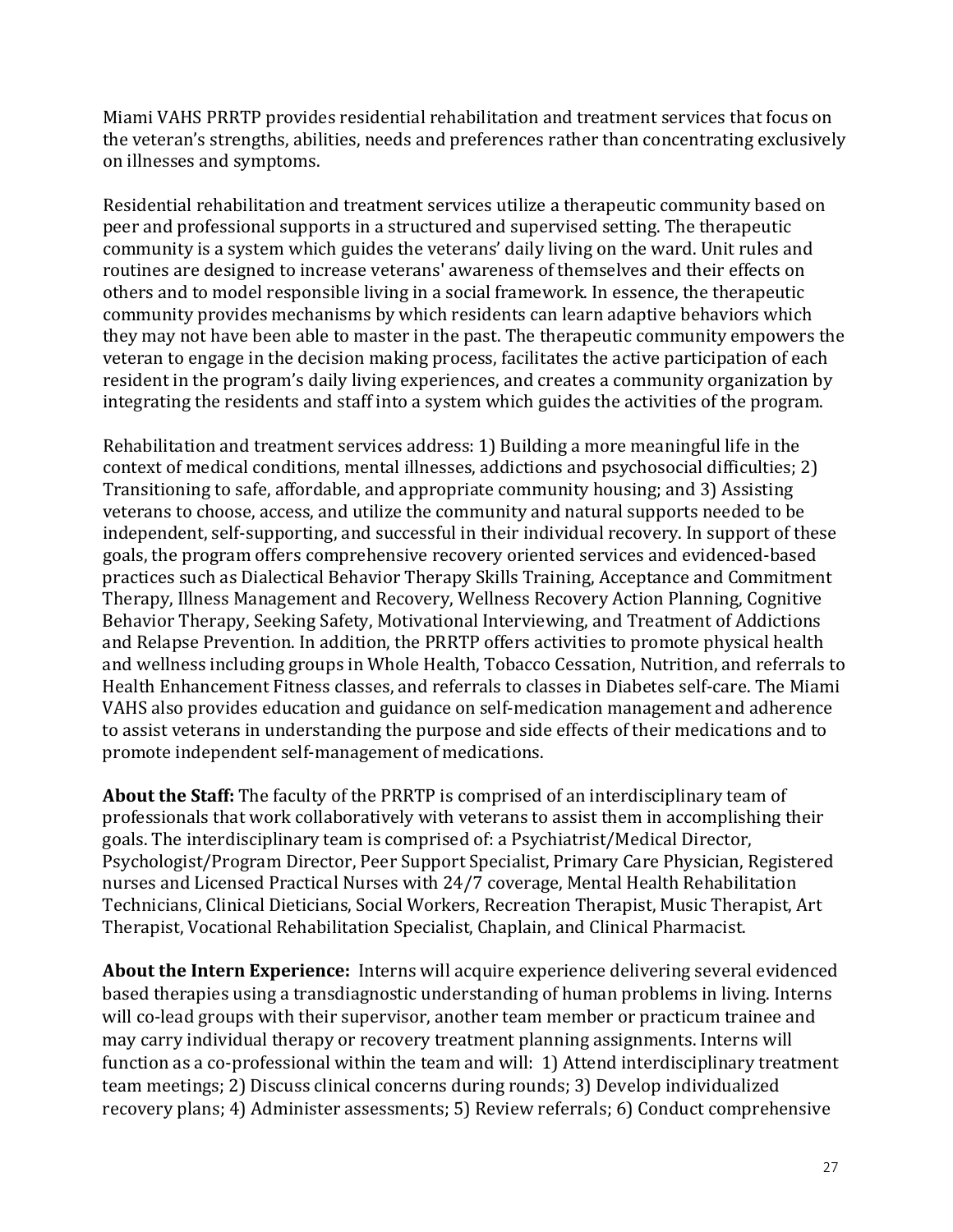psychosocial assessments/screening interviews; and 7) Provide consultation to other disciplines/providers.

Interns will have the opportunity to learn specific evidenced based approaches such as DBT, ACT, Seeking Safety, and Motivational Interviewing.

**About Diversity:** Emphasis is placed on understanding presenting problems in terms of both universal human challenges and specific factors and influences. Interns will enhance their knowledge of how multiple identities and coping strategies impact the individual and will increase their ability to integrate this knowledge to inform treatment. For example, interns will consider the impact of formative childhood events (both traumatic and loving), internalized messages, and existing strengths and supports in conceptualizing how best to help the veteran.

**About Professional Development and Supervision:** Interns may have the opportunity to collaborate on program development projects such as analyzing program data or developing a new group. One hour weekly and ongoing supervision are provided.

Atthe conclusion ofthe PRRTP training experience, interns will be equipped to work with individuals that experience challenges of high clinical complexity in a group format and to collaborate as a psychologist within an interdisciplinary team. Interns will also acquire preliminary competence in delivering several evidenced based interventions within a person-centered, recovery-oriented paradigm.

# PTSD CLINICAL TEAM (PCT)

### *Supervisors: Natalie Bustillo, Ph.D., Camille Gonzalez, Psy.D., Dr. Alanna Hochman, Divya Nawalrai, Psy.D., Dr. Pamela Slone-Fama, Elaine Stein, Psy.D., and Lauren Suarez, Ph.D.*

The PCT program provides outpatient therapy services to Veterans diagnosed with Post-Traumatic Stress Disorder incurred during their military service as a result of combat, non-combat, and military sexual traumas. The PCT clinic is staffed with a multidisciplinary team that provides evaluation, treatment planning, medication management, and therapy services. Treatment objectives are to reduce PTSD symptoms, to improve coping resources and self-image, to increase self-awareness of thoughts, behaviors, and feelings, as well as improve the Veteran's overall quality of life. Treatment interventions include evidence-based therapies, as well as coping skills based therapies. Prolonged Exposure (PE), Cognitive Processing Therapy (CPT), Cognitive-Behavioral Conjoint Therapy for PTSD (CBCT for PTSD), Recovery Group, and Anger Management Group are examples of some of the treatment options available within the PCT. There are also specialized groups for Veterans suffering from PTSD, such as Seeking Safety for dually diagnosed Veterans and the Military Sexual Trauma Modular Group. Interns on this rotation will receive training in group and individual psychotherapy for the treatment of PTSD. Interns expressing interest in particular specialty areas may be accommodated in order to maximize their learning experience. Interns will participate in screening evaluations of new patients, as well as assist with treatment planning. Moreover, trainees can focus on Military Sexual Trauma as an emphasis area within the PCT clinic rotation.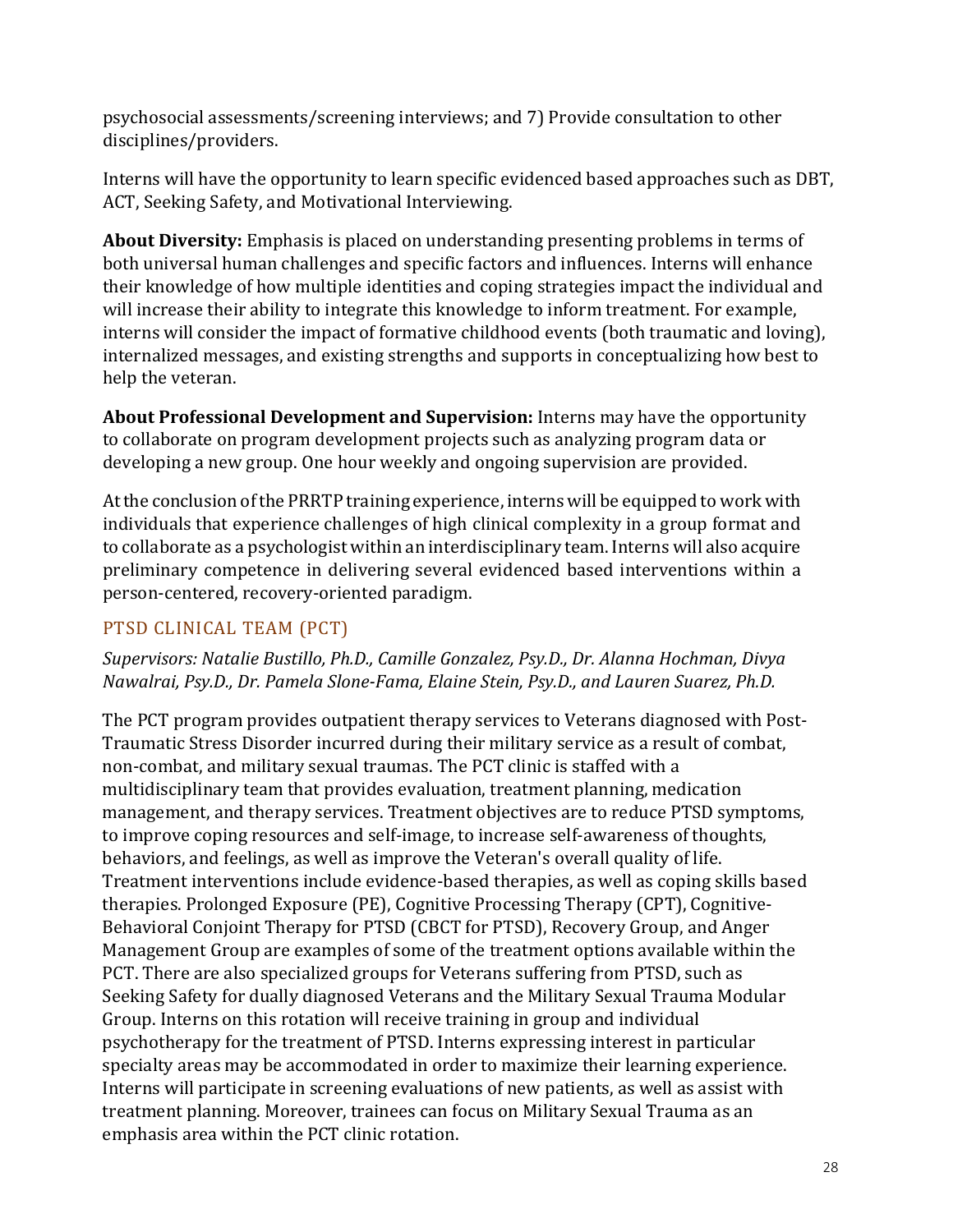### PTSD RESIDENTIAL REHABILITATION PROGRAM (PTSD-RRP)

*Supervisors: Gary S. Kutcher, Ph.D., Divya Nawalrai, Psy.D. and Natalie Bustillo, Ph.D.*

The PTSD-RRP is a 12-bed residential and open psychiatric unit which was specifically designed to treat Veterans suffering from **military-related** posttraumatic stress disorder (PTSD). Patients are admitted electively, after being thoroughly screened for a planned 12- 14-week length of stay. The PTSD-RRP clinical team evaluates and treats Veterans from all parts of the continental United States, Puerto Rico and the U.S. Virgin Islands who have served at duty station all over the world, as well as active duty personnel and combat veterans from WWII through to the newly returning GWOT.

The PTSD-RRP staff is composed of an interdisciplinary team including psychiatrists, psychologists, psychology technicians, social workers, clinical nurses, and professionals from various supportive therapeutic services. The PTSD-RRP functions as a therapeutic community offering a variety of integrated evidence-based and trauma-focused treatment approaches including process and trauma focused group therapy, PTSD recovery groups, psychoeducation classes, structured "exposure" based activities, anger management, spirituality and recreational and music therapy. PTSD-RRP patients also receive specialized computer assisted psychoeducation from the PRRPT Computer Assisted Therapy Laboratory which includes PTSD and GWOT recovery psychoeducation. Finally, there are several ongoing research projects in the areas of assessment and diagnosis of PTSD, and sleep phenomenology associated with PTSD.

Interns working on PTSD-RRP will have the opportunity to participate in trauma focused group psychotherapy, psychoeducational classes, interdisciplinary team meetings, and research. **This is a half- time rotation which is partnered with the PCT rotation only.**

### SUBSTANCE ABUSE RESIDENTIAL REHABILITATION TREATMENT PROGRAM (SARRTP)

### *Supervisors: Abigail Somerstein, Ph.D.*

Patients in the SARRTP remain in residence for ninety days. A large proportion of patients are dually diagnosed with substance use disorders and other major psychiatric disorder, such as PTSD, schizophrenia, chronic depression, and bipolar disorder.

The Program maintains a bio-psychosocial conceptualization of the development of substance use disorders. It utilizes a multidisciplinary treatment approach and includes staff from psychology, psychiatry, social work, nursing , occupational therapy, recreation therapy, and music therapy. The program provides comprehensive services including psychopharmacology, therapeutic community, psycho-educational groups, process group therapy, individual therapy and family intervention.

SARRTP has adopted a recovery approach to treatment. Among other aspects, a recovery approach emphasizes building on patients' existing strengths and abilities, talents, and coping skills. A recovery approach promotes patients' respect for themselves and making use of the support of peers.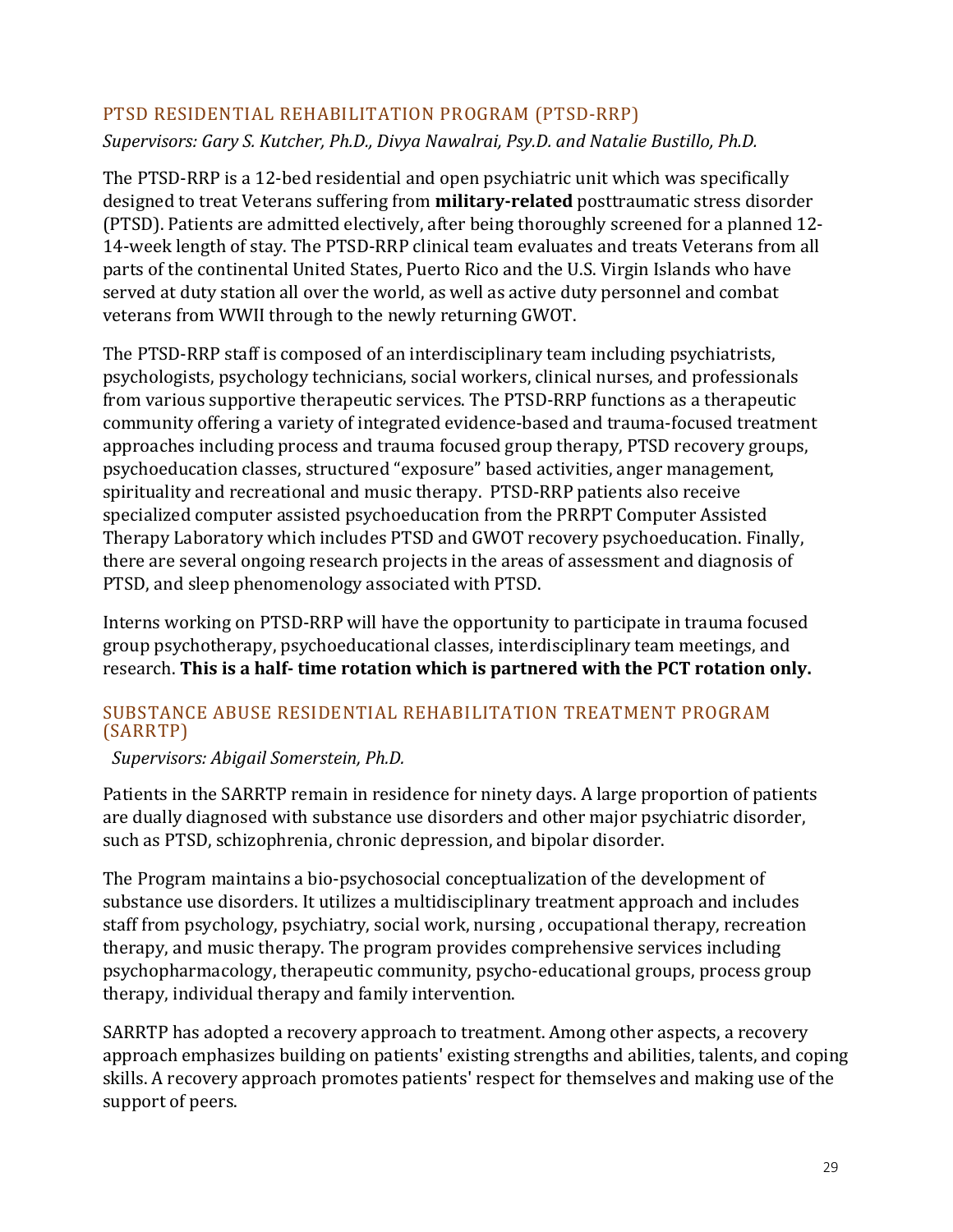The overarching goal of the Program is to increase patients' motivation for sobriety and assist them to develop strategies of thinking and behaving to avoid relapse. The Program utilizes the following evidence-based treatments: motivational enhancement, cognitive behavioral strategies for relapse prevention, mindfulness, Dialectical Behavior Therapy skills group, social and coping skills training, and 12 step facilitation therapy. "Seeking Safety" is an empirically evaluated treatment for patients with both PTSD and substance use disorders used in the Program.

### **FORENSIC PSYCHOLOGY**

### VETERANS JUSTICE OUTREACH

### *Supervisors: Giovanna Delgado, Psy.D., Jennifer Lee, Psy.D. and Adam D. Rosen, Ph.D.*

Consultation and clinical psychology in the emphasis area of Veterans Justice. This is a fulltime, six month-long (2 rotations) psychology intern position aimed at providing trainees with emphasis training in forensic psychological practice within the VA hospital and South Florida Justice systems. This program will provide interns with training and experiences related to consultation and liaison work of professional forensic psychologists as well as clinical practice with justice-involved veterans.

The goal of the Veterans Justice Outreach (VJO) program is to avoid unnecessary criminalization of mental illness and extended incarceration among veterans. Participation in the Miami-Dade Veterans Treatment Court is the primary avenue through which interns contribute to this effort. In general, Veterans Treatment Court exists to facilitate justiceinvolved veterans divergence from arrest into mental health or substance abuse treatment. Trainees are therefore required to participate in Veterans Court hearings and court-related meetings each week. The VJO intern will learn to effectively collaborate with multidisciplinary teams of professionals both within the local justice systems of Miami-Dade County as well as throughout the VA hospital system. Justice-related team members include treatment court judges, attorneys with the public defender and state attorney offices, and court clerk and case management services. Interns are expected to directly and regularly interface with these individuals. After shadowing the VJO supervisors, the intern will take initiative in building working relationships with the above noted professionals as part of our work centered on ensuring that justice-involved veterans are receiving needed services and that their progress in treatment is appropriately communicated to the treatment courts monitoring their legal status. Additionally, providing feedback/education to court staff team members regarding the science and practice of psychology and advocating on behalf of veterans' overall well-being within the treatment court setting represent significant components of the position. Opportunities may also be available for interns to actively participate in the training of local law enforcement Crisis Intervention Teams (CIT) to facilitate their capacity to effectively address veteran specific issues.

In terms of direct clinical activities, the VJO intern will participate in the organization, management, and administration of psychology services provided to our veterans participating in the treatment court programs. The primary focus of these encounters will be to assess justice-involved veteran treatment needs, identify appropriate services within the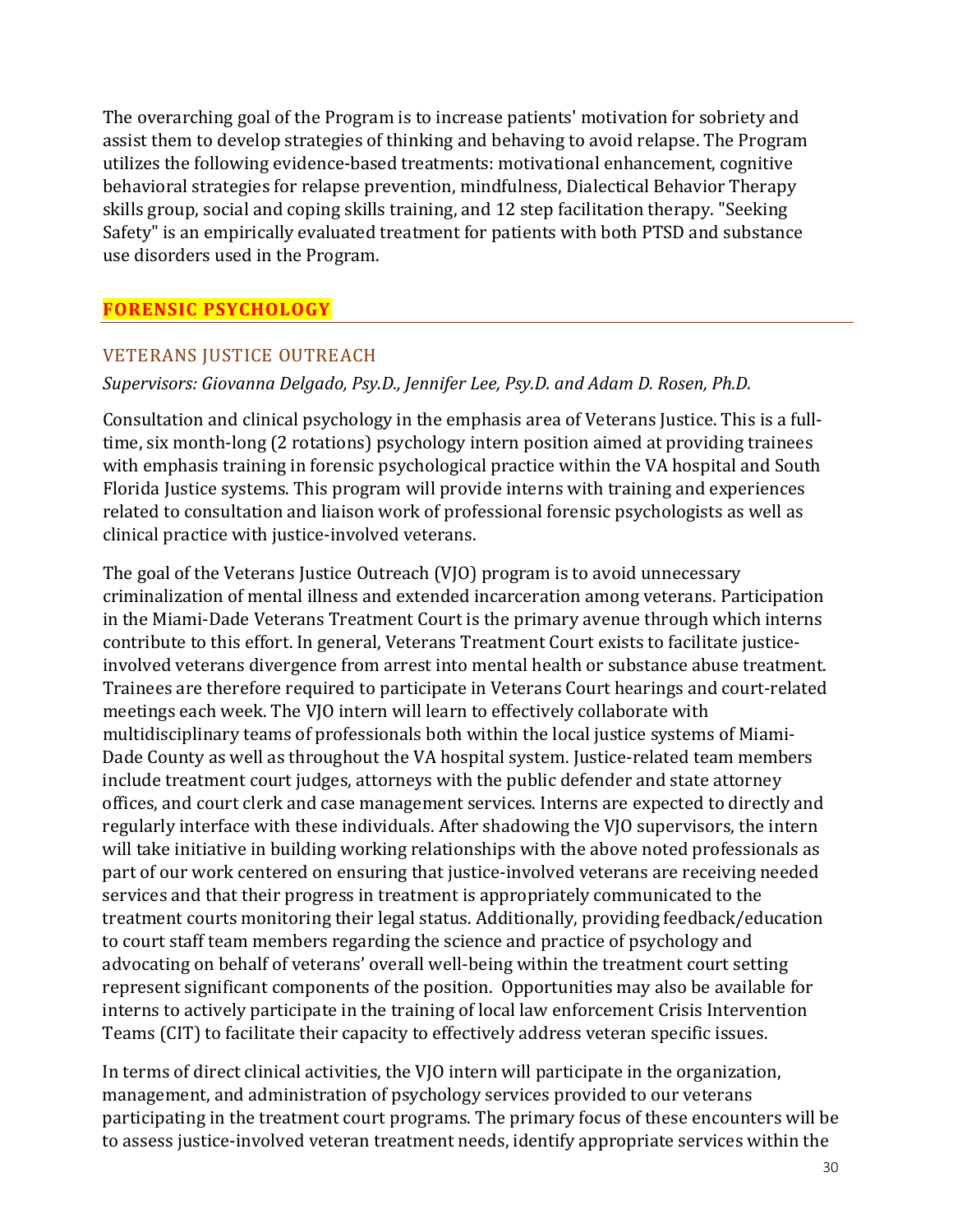VA system, and engage in ongoing treatment planning. Additionally, psychotherapy experiences will be incorporated into both individual and group interventions. Use of Motivational Interviewing, problem solving, Cognitive-Behavioral techniques, and culturallysensitive orientations represent some of the relevant clinical approaches associated with this population and training position.

Please be advised that although there are ample opportunities for direct clinical practice experiences with a forensic population throughout this rotation, the primary and unique focus of the VJO training program is professional psychological consultation and liaison work. Unlike some traditional forensic training programs, the VJO training experience at the Miami VA does NOT place emphasis on forensic assessment (e.g., risk, NGI, competency, etc.). Applicants interested in systemic/organizational change and/or the application of multiculturally competent approaches to the practice of forensic psychology are strongly encouraged to apply.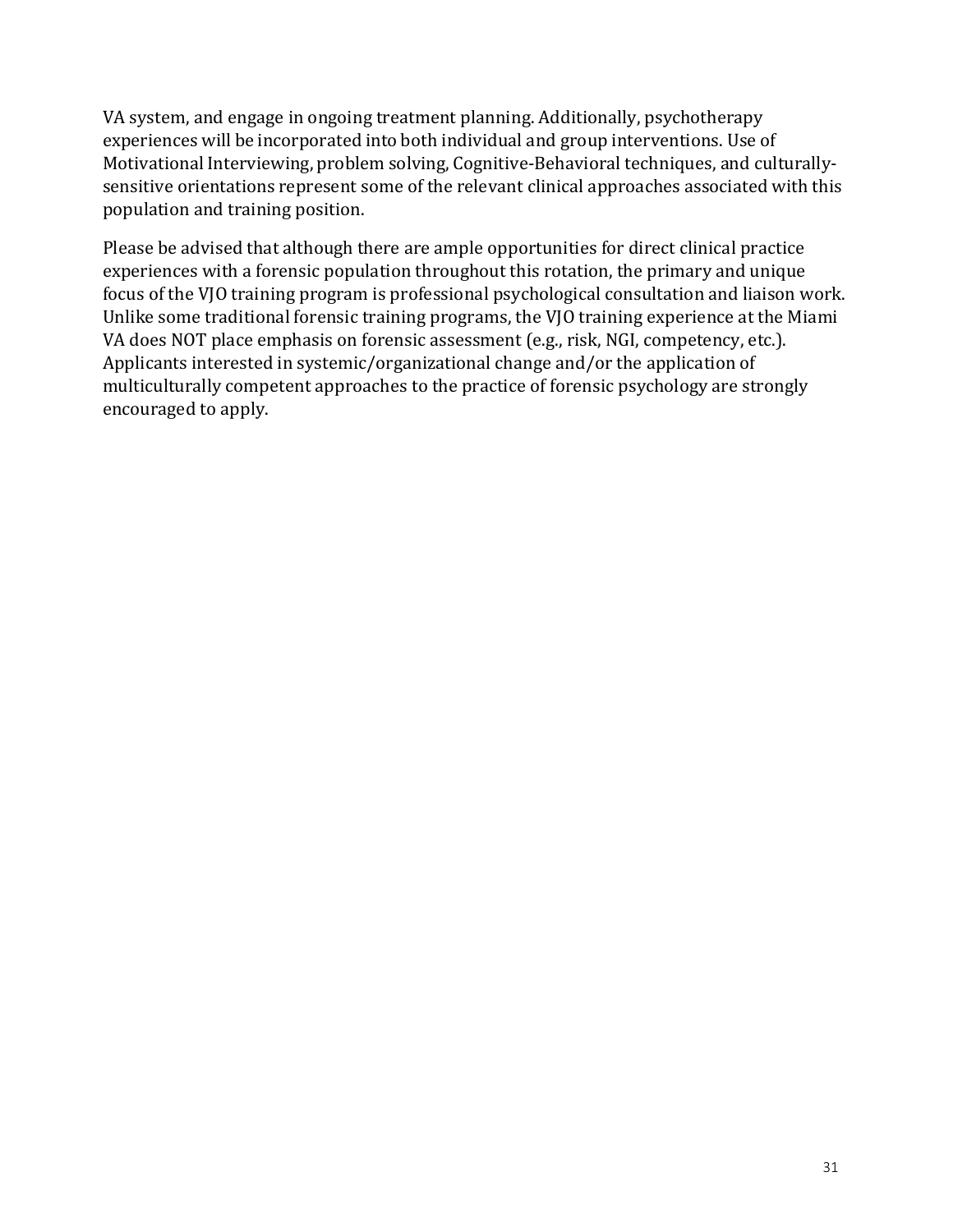| <b>Sample Training Schedule 2022-2023</b>                                          |                                                          |                                                          |                                                                         |                                                           |  |
|------------------------------------------------------------------------------------|----------------------------------------------------------|----------------------------------------------------------|-------------------------------------------------------------------------|-----------------------------------------------------------|--|
| <b>Rotation</b>                                                                    | <b>Quarter 1</b>                                         | <b>Quarter 2</b>                                         | <b>Quarter 3</b>                                                        | <b>Quarter 4</b>                                          |  |
| Intern 1 Health<br>Psychology                                                      | <b>PCMHI</b>                                             | C&L,<br>Physical<br>Rehab                                | C&L, Pain<br>Clinic                                                     | <b>BHC</b>                                                |  |
| Intern 2 Health<br>Psychology                                                      | C&L, Pain                                                | <b>PRRC</b>                                              | <b>PCMHI</b>                                                            | Spinal Cord Injury                                        |  |
| Intern 3 Health<br>Psychology                                                      | <b>PCT</b>                                               | <b>PCMHI</b>                                             | Spinal Cord,<br>Sleep                                                   | C&L, Sleep                                                |  |
| Intern 4<br>Neuropsychology                                                        | <b>General Neuro</b>                                     | GeriNeuro                                                | Rehab Neuro                                                             | PTSD/MST                                                  |  |
| Intern 5 Geropsychology                                                            | Physical<br>Rehab,<br>GeriPrime                          | <b>BHC</b>                                               | Community<br>Living Center,<br>Palliative Care-<br><b>Extended Care</b> | Community Living Center,<br>Palliative Care-Extended Care |  |
| Intern 6 Geropsychology                                                            | Home Based<br>Primary Care,<br>Geriatric<br>Primary Care | Home Based<br>Primary Care,<br>Geriatric<br>Primary Care | PCT/MST                                                                 | VJ <sub>0</sub>                                           |  |
| <b>Intern 7 Psychiatry</b>                                                         | PCT/PTSD-RRP                                             | PCT/MST                                                  | <b>PRRTP</b>                                                            | <b>SAARTP</b>                                             |  |
| <b>Intern 8 Psychiatry</b>                                                         | <b>BHC</b>                                               | <b>IPT</b>                                               | PCT/PTSD-RRP                                                            | Physical Rehab                                            |  |
| <b>Intern 9 Psychiatry Mental</b><br><b>Health Integration</b><br>Rehab & Recovery | <b>PRRTP</b>                                             | PRRC                                                     | <b>SARRTP</b>                                                           | <b>BHC</b>                                                |  |
| Intern 10 Forensic                                                                 | VJ <sub>0</sub>                                          | VJ <sub>0</sub>                                          | Gen Neuro                                                               | <b>IPT</b>                                                |  |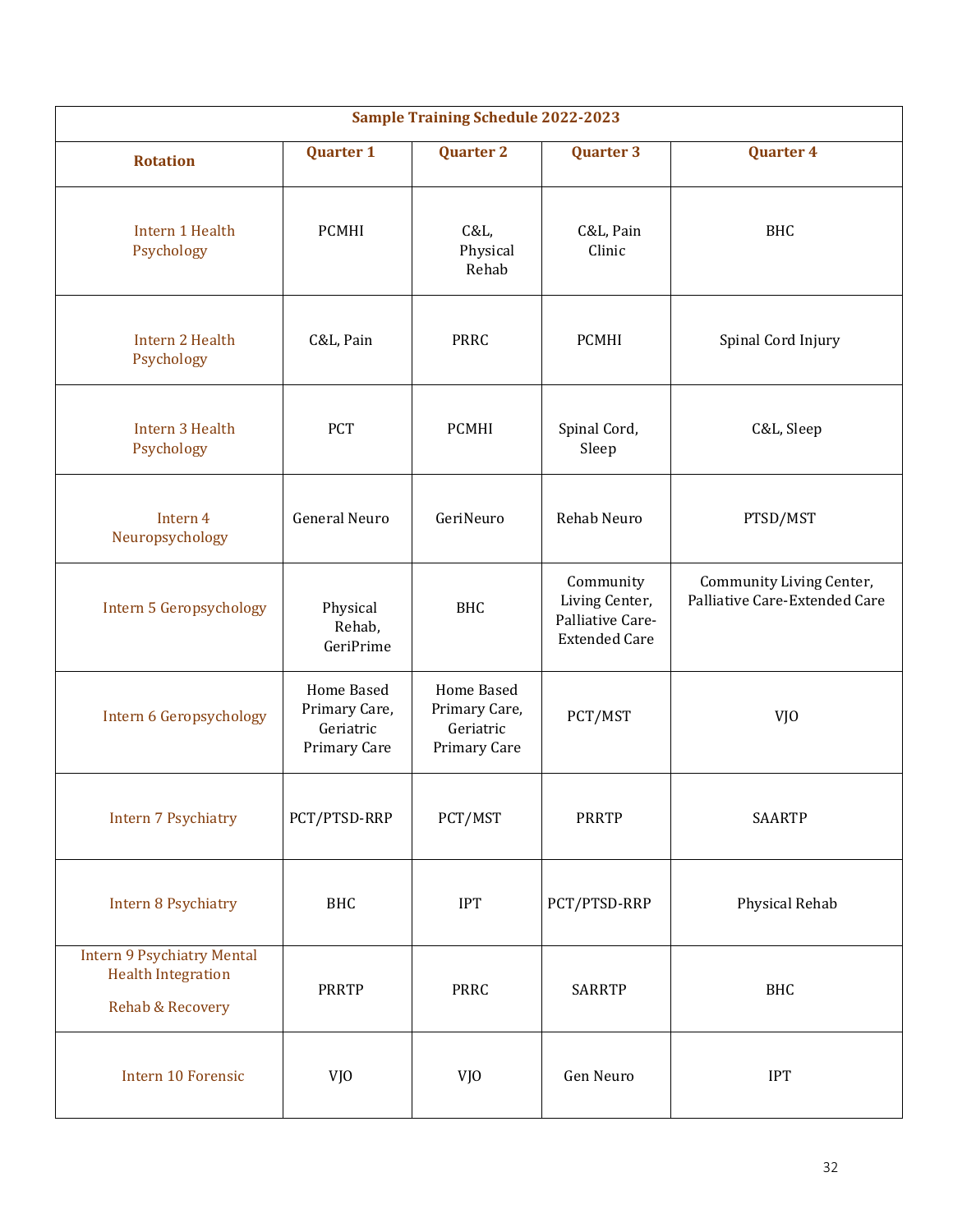### REQUIREMENTS FOR COMPLETION

*Rotation Evaluations.* Formal and informal feedback on performance as an intern are provided by supervisors on a regular basis. Formal competency-based evaluations are made by the rotation, psychotherapy, and assessment supervisors at the conclusion of the three-month rotation period. Research supervisors' complete evaluations at the 6 month and 12-month mark. Intern performance is rated against the specific competencies addressed in each rotation. Interns will review written evaluations and be asked to sign it. Interns are provided a copy of the evaluations. The original signed evaluations are given to the Director of Training for inclusion in the training files.

*Trainee Progress:* "Informal" feedback about trainee progress is provided by supervisors during monthly Training Committee meetings. The Director of Training keeps minutes on all such feedback. Rotation supervisors meet for a minimum of two hours per week for verbal feedback with the interns. Psychotherapy supervision is conducted at least one hour per week. Assessment supervision is provided for each individual assessment. Supervision with the Director of Training or a designee will be held one hour weekly. It should also be noted that supervisors (including the Training Director) may also provide supervisory feedback and evaluation on a less formalized basis when appropriate or necessary. A written copy of this feedback may be provided to the intern and/or filed in the intern's records at the discretion of the supervisor.

*Comprehensive Evaluations.* The Director of Training integrates all supervisor feedback into formal written evaluations provided to the interns' graduate school at the middle of the year and at the conclusion of the internship. The Director of Training meets with each intern, provides the intern with a copy of this evaluation, and discusses the intern's progress and perceptions of the training program with each intern. These comprehensive evaluations are based on the Competency Standards, which are used in development of the training contracts for the internship year as well as for each rotation. Interns must demonstrate competencies related to Program Goals for successful completion of internship.

**Intern Feedback.** Interns are asked to provide feedback about each rotation, training activity and supervisor at the end of each three-month and/or six-month rotation period. Interns complete evaluation of didactics and seminars on a weekly basis. Interns also provide feedback about the training program at the end of the internship year to the Training Director. Interns are asked to raise any acute concerns or problems either directly to the Training Director and/or the Training Committee, or through their Intern Representative. Feedback should include a review of the relevant training contracts and whether the intern's expectations were met by the training and supervision provided.

*Performance Deficits.* One of the goals of internship is for interns to identify and work on gaps and deficits in their foundational and functional competencies. The internship program helps interns identify such areas through supervisor evaluations. The internship provides opportunities for improving competencies through all training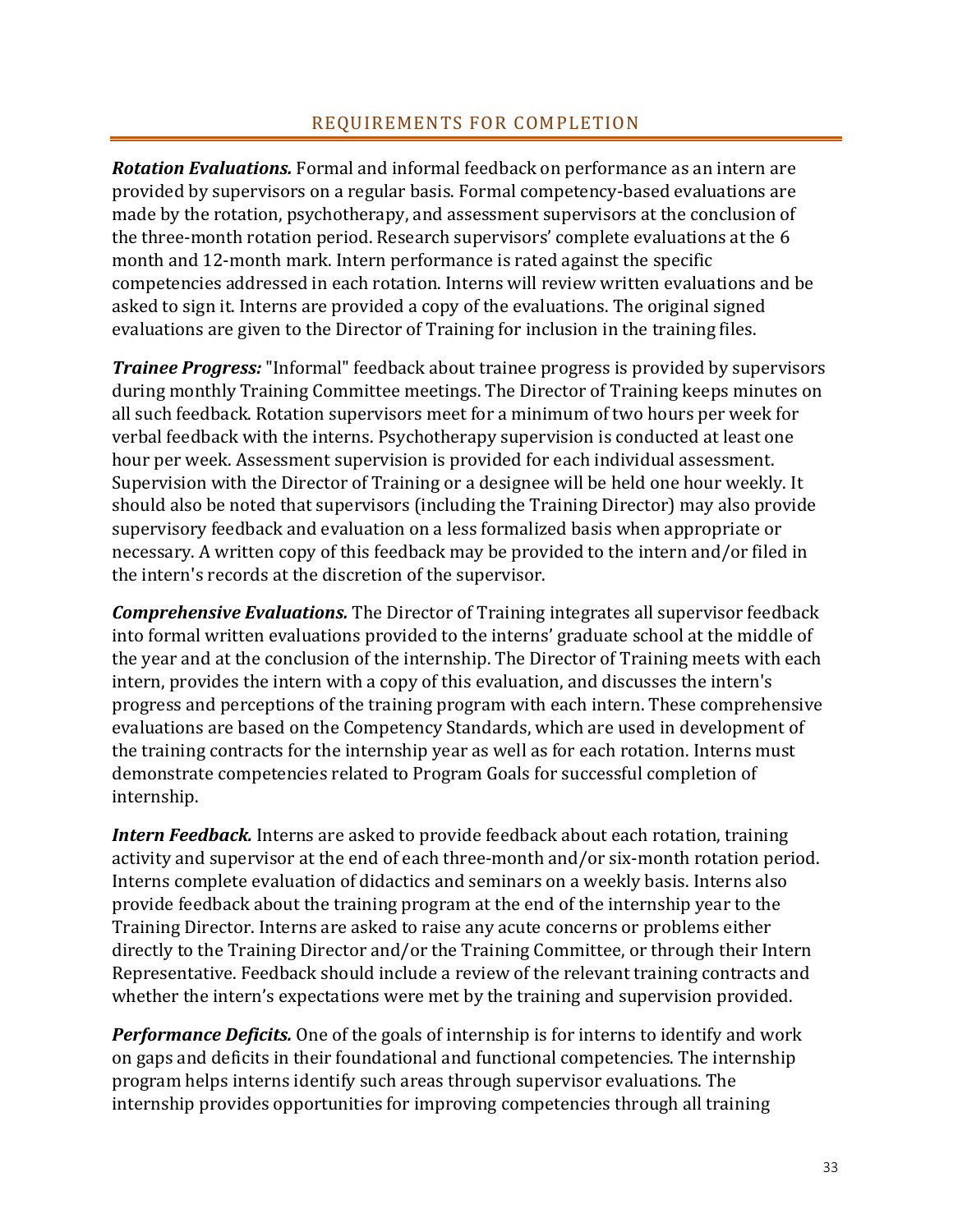activities including rotations, didactics, case conferences and research colloquia. It is expected that interns will make sufficient improvement in these areas so that they will be able to meet the Competency Standards listed above. Interns must meet these standards in order to graduate from and get official credit for completing the predoctoral internship. Usually, the process of supervisor evaluations and the supervisory feedback meetings by the Training Committee ensures that interns receive adequate training and supervision to achieve satisfactory levels of performance.

If a problem or deficit is identified to be of sufficient severity that the intern would not be able to graduate from the internship program, this problem must be brought to the attention of the Director of Training and the Training Committee immediately. It is the ethical responsibility of interns and especially supervisors to bring such issues to the Training Committee for discussion, even if the presenter is not completely sure about the problem. If an intern is not made aware of a deficit, they cannot remediate it. All efforts will be made to provide a written statement first (see below for description) communicating to the trainee observation of the competency deficit. However, the Training Committee may decide that the deficit warrants placing the intern under a performance improvement plan or probation (see below). If a supervisor gives an intern an unsatisfactory rating on a formal evaluation, this will automatically result in the development of a performance improvement plan. An intern can also be placed on probationary status for significant or repeated instances of unethical, illegal, or unprofessional behavior. It should also be noted that flagrant ethical and legal violations, such as abuse of, or sexual relations with a patient, may result in an intern's immediate termination from the internship.

*Written Statement:* Whenever possible, supervisors are encouraged to communicate deficit areas and provide a written statement informing the trainee that the Training Committee is concerned about a behavior or competency deficit. This communication will include how the Training Committee will work with the trainee to rectify the matter and that the behaviors are not significant enough to warrant more serious action (Performance Improvement Plan or Probation). The trainee will have 30 days to demonstrate objective changes in behavior and will be provided feedback from the Training Committee. This will not be part of the trainees personnel file and will not be communicated to their Training Director.

*Level One Remediation***: Performance Improvement Plan:** A performance improvement plan consists of targeted competencies and expectations and related outcomes to meet expectations. Additional training experiences or immediate changes in the trainee's rotation or other training experiences may be warranted. The plan will establish a system for frequent feedback on the trainee's progress and performance, not less than once per month. The plan will set standards for meeting minimal levels of proficiencies in the problem areas or deficits. The plan will devise opportunities for training and remediation that clearly and concretely address the areas of concern. Such a problem and its remediation would take priority over the trainee's preference for training rotations and experiences. The plan may involve the participation of the trainee's psychotherapy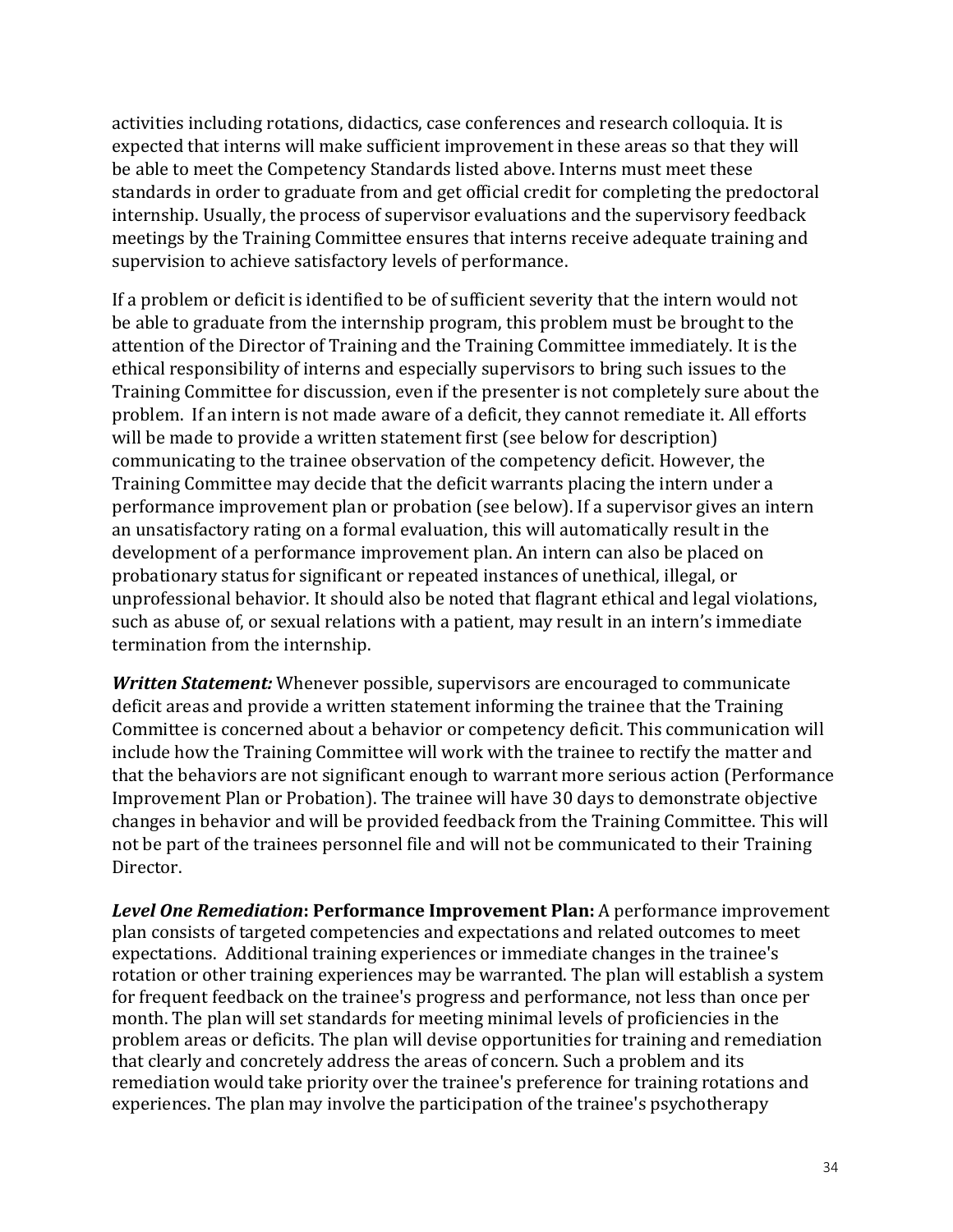supervisor and/or assessment supervisor, as well as research mentor, when appropriate. In situations where a concern has been raised by someone other than the trainee's direct supervisors, that party may be consulted as part of the process. At this level of remediation, the trainees Training Director of their school will be notified if they are an intern.

*Level Two Remediation:* **Probation.** If a trainee is unable to successfully remediate behavior within the abovementioned Performance Improvement or the Director of Training, a Supervisor or Trainee becomes aware of a serious deficit or unprofessional conduct on the part of a trainee that would create doubts or questions about their ability to satisfactorily meet the Competency Standards for successful completion of the program, the trainee may be placed on Probational Status. The Training Committee will carefully evaluate the situation, including speaking with the trainee and his or her supervisors, as well as reviewing any written material relevant to the issue including evaluations or clinical work. The Training Committee may request additional information in writing from the trainee and supervisors (i.e. VA 119 Report of Contact form).

In instances where concern is expressed about a trainee's performance without an unsatisfactory rating from a trainee's supervisor, the Training Committee will decide by majority vote whether the trainee does have a severe enough deficit or problem that would jeopardize their ability to successfully complete the program. A trainee on probation CANNOT graduate or successfully complete the program until the trainee has been removed from probation.

When a trainee is put on probationary status, the trainee will meet with the Director of Training and the trainee's supervisors to devise and/or continue outlined goals within the **Performance Improvement Plan.** The burden of demonstrating that the problem has been adequately remediated will be upon the **trainee** once they are put on probation. The trainee must achieve the goals set by the agreement in order to be considered for removal for probation.

If an intern is placed on probationary status, the Director of Training will notify the intern's Training Director at their graduate school program. The Performance Improvement Plan will also be sent to the intern's graduate program. The Director of Training of the Miami VAMC Internship Program will provide regular updates to the intern's graduate school Training Director on the intern's status and progress, both in writing and verbally.

*Removal from Remediation***.** Supervisors responsible for implementation of the Performance Improvement Plan and Probation will provide written and verbal feedback to the Training Committee on a regular basis, not less than monthly. When the supervisors and Training Director believe that the trainee has satisfactorily addressed and remediated the problems and deficits, and met all of the goals established in the learning contract, the Director of Training will formally propose that the Training Committee consider removing the trainee from remediation status. The Training Committee **cannot** vote on the issue of removal from probation without such a recommendation by the Training Director. A trainee is removed from probation by a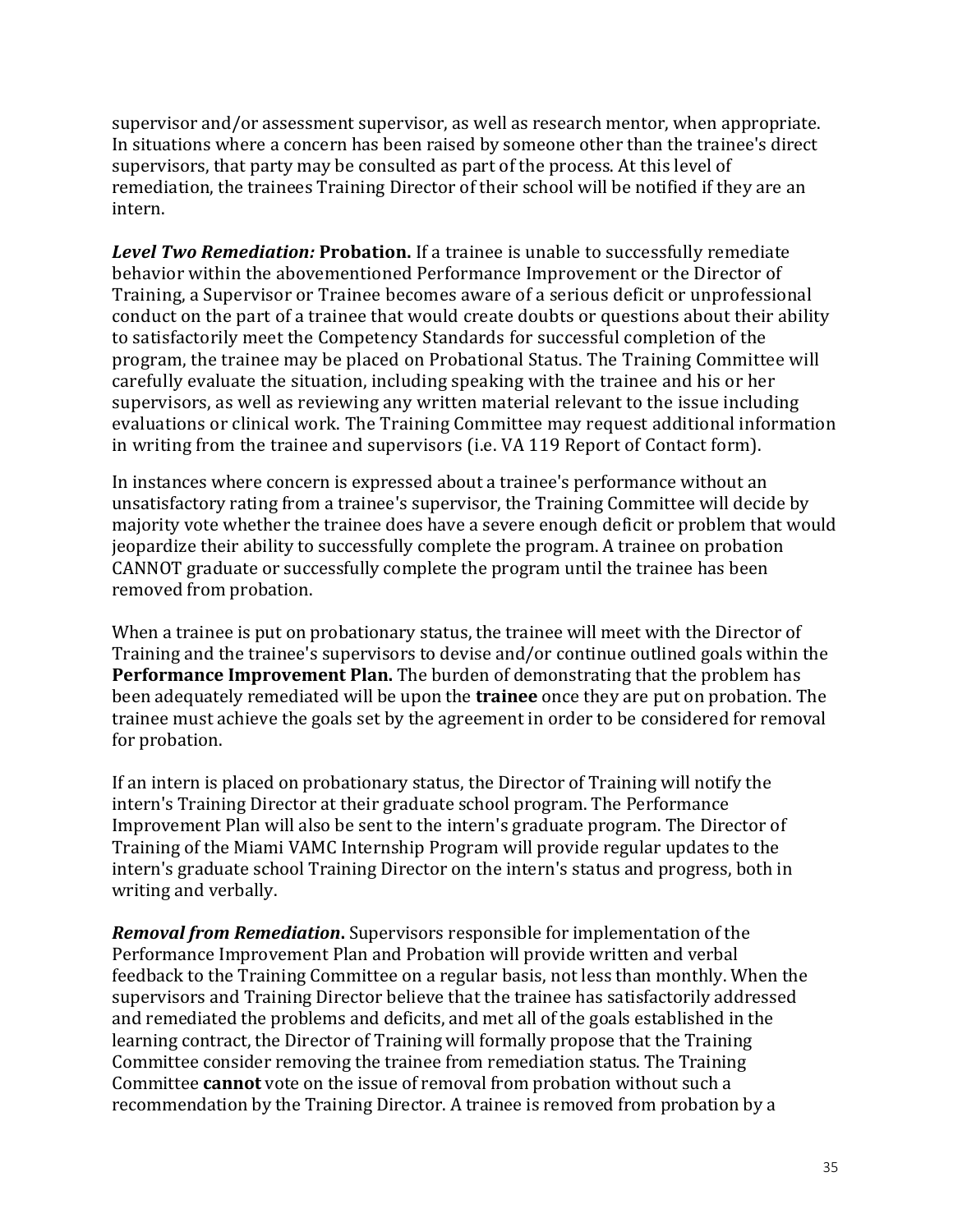**majority** vote of the Training Committee. Removal officially indicates that the trainee's performance is at an appropriate level to successfully complete the program. A trainee can only successfully complete the program if he/she/they is **not** on probationary status.

*Termination from the Program***.** If a trainee is on probation and the supervisors and Training Director do not believe that the trainee is achieving satisfactory progress toward acceptable levels of performance, or believe that the trainee has not been able to remediate the problem or deficit, the Training Committee may have to consider alternatives such as partial credit for internship or residency and/or early termination from the program. Similarly, if the trainee does not cooperate with devising a remediation program or refuses to cooperate with this process, termination will be considered by the Training Committee.

The Training Committee may also consider terminating a trainee from the program for violations of standards of behavior including significant or repeated instances of illegal, unethical, or unprofessional behavior. Moreover, the committee may choose to terminate the trainee without an opportunity for remediation. In all of the situations described above, the Training Committee will decide on the ultimate disposition of the trainee. Since the trainee will technically be on probation in all of these situations, the outcome for the trainee must be agreed to by a **majority** of the Training Committee. It is preferable that the Director of Training and the trainee involved cooperate in order to present the Training Committee with a plan that would be to the advantage of all parties to agree to.

In all of these situations, if the trainee is an intern, the Director of Training will be in intensive communication with the trainee's graduate school Training Director so that he/she/they can be involved in the process. If the Training Committee votes to terminate the intern or provide only partial credit for the internship, the Director of Training will meet with the intern and talk to the graduate school Training Director in order to come up with an appropriate plan for the intern's future course. The intern may **appeal** a termination decision with the same process used to appeal final comprehensive evaluations.

**Illegal, Unethical, or Unprofessional Behavior.** If a supervisor or fellow trainee believes that a trainee has engaged in significant or repeated instances of illegal, unethical, or unprofessional behavior, then he or she is required to report these concerns to the Training Director. The Training Director will investigate the situation

and report findings to the Training Committee and Chief of Psychology. The Training Committee can place the trainee on probation by majority vote, and for very serious problems, immediately terminate the trainee from the program by a **majority** vote. Interns and residents are responsible for and will be held up to all of the appropriate ethical guidelines and professional laws established by the Department of Veterans Affairs, the local Psychology Service, the American Psychological Association, and the Florida Department of Professional Regulation.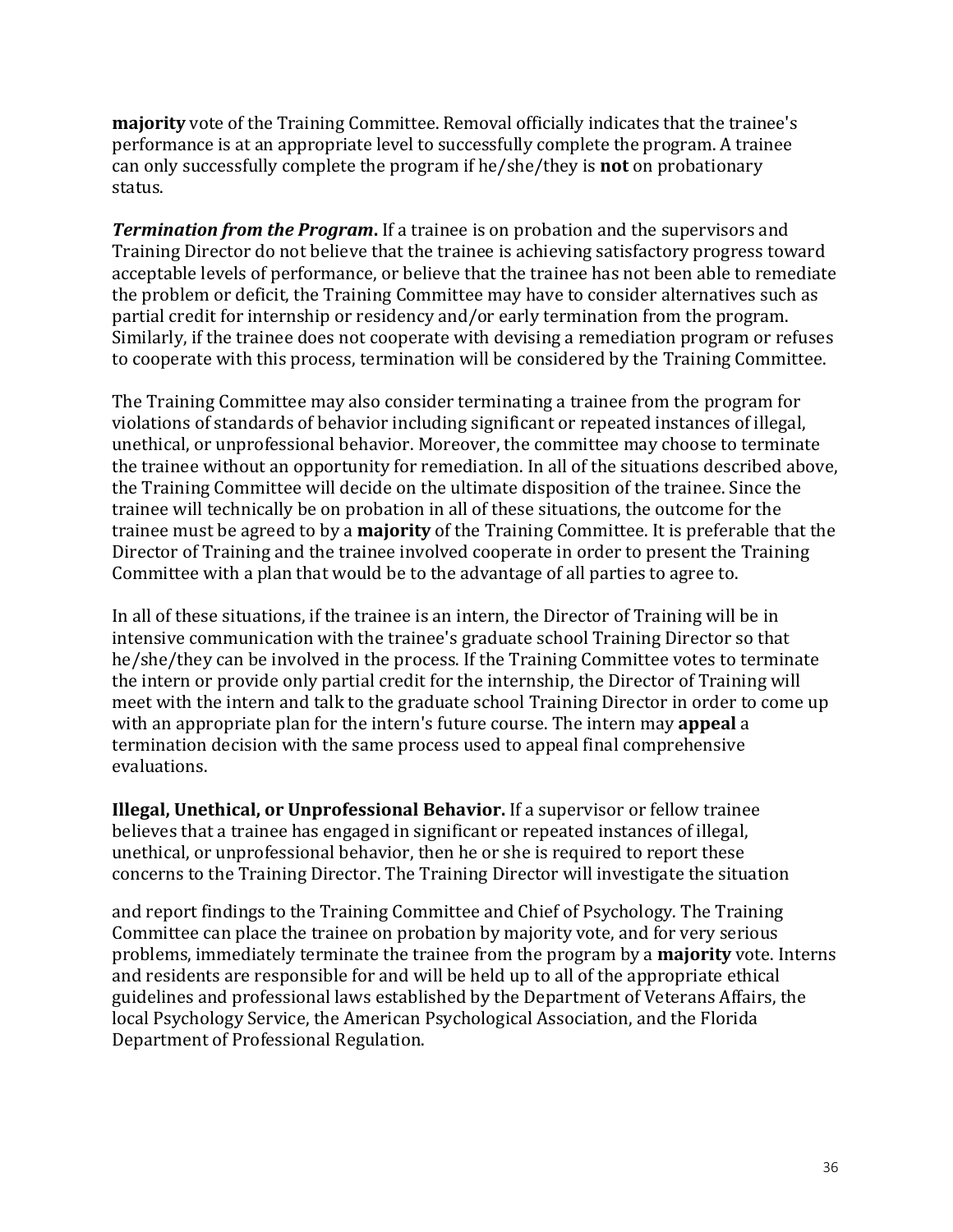#### ADMINISTRATIVE POLICIES AND PROCEDURES

**Conflict Resolution and Grievances / Due Process.** If an intern has conflicts or difficulties with a supervisor, the intern's first recourse is to speak to the Miami VA Training Director. The Training Director will make every effort to explore the intern's concerns and attempt to mediate any problems between the intern and supervisor. If the intern has conflicts or difficulties with the Training Director, or believes that the Training Director has not adequately addressed the intern's concerns, the intern may then speak to the Intern Representative or another supervisor, and ask to have the issue addressed by the entire Training Committee. The intern may also present issues directly to the Training Committee at one of its meetings. The Training Committee will then explore the situation and may gather additional information, request written responses, or interview all parties involved. The Training Committee may make suggestions and recommendations for resolution of the problem.

If the intern is not satisfied with the results of bringing the issue before the Training Committee, the intern may then file an "official grievance". The intern will write up a summary of the problem, actions that have been taken, and the reasons why the intern continues to be dissatisfied with the situation. The intern will submit this "grievance report" to his or her graduate school Training Director and the Miami VA Training Committee. All parties involved are then invited to make written responses to the grievance including the supervisor, Training Director, graduate school Training Director, and Training Committee. The grievance, along with all of the written responses, will then be forwarded to the Chief of Psychology Service who will make a final decision about the resolution of the grievance.

Interns always have the right to consult with their graduate school Training Director about difficulties during internship. They may also consult with the American Psychological Association Education Directorate and Office of Accreditation, as well as the Association of Psychology Postdoctoral and Internship Centers.

*Our privacy policy is clear: we will collect no personal information about you when you visit our website. This program does not require self-disclosure.*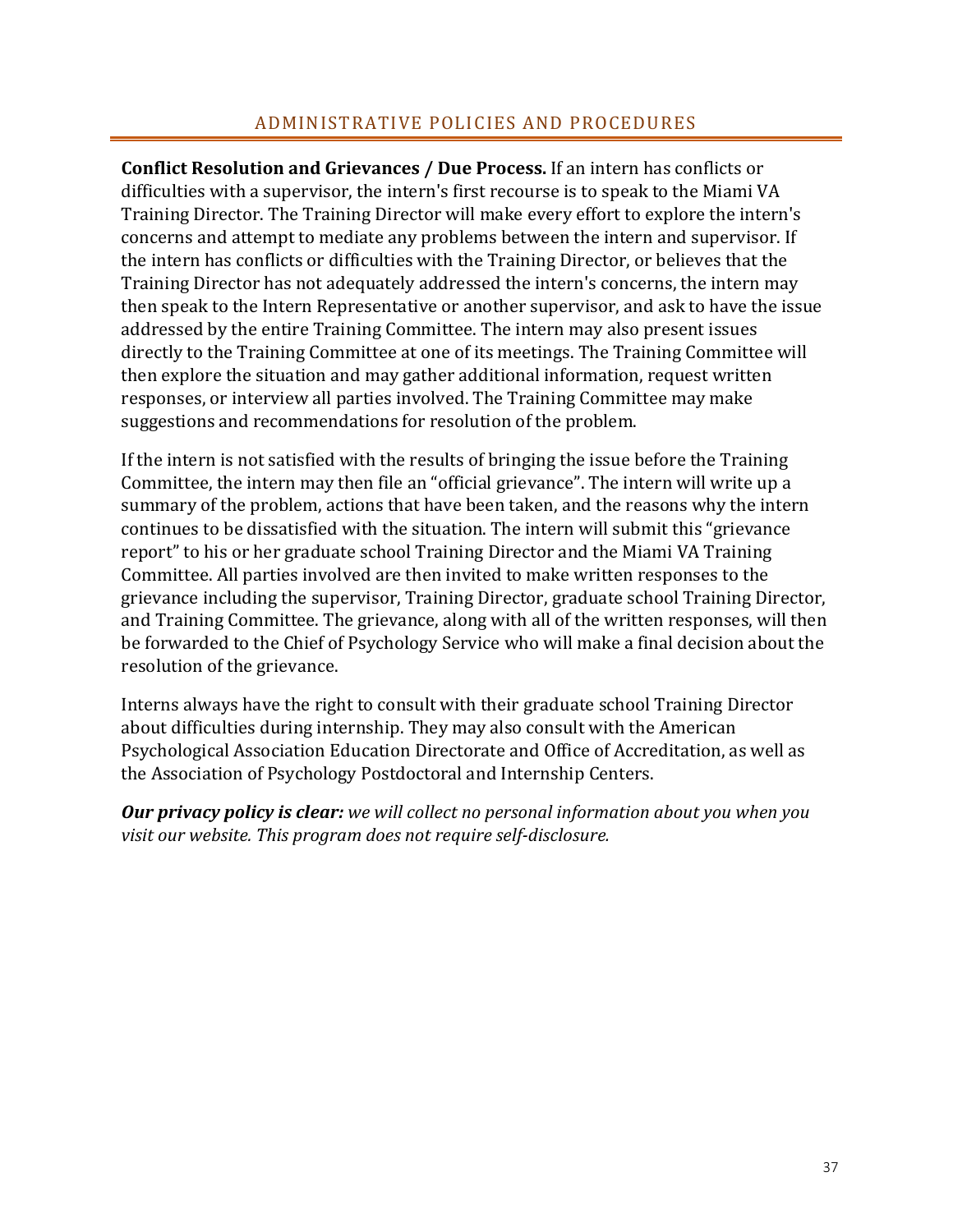*Raquel Andres-Hyman, Ph.D.* is a licensed Clinical Psychologist and the Clinical Director of the PRRTP and will provide on-site supervision of trainees. Her work focuses on assisting veterans with serious mental illnesses, addictions, and psychosocial difficulties to achieve more meaningful lives in their community through the provision of evidenced-based and innovative recovery-oriented care. In addition to her interests in program development and treatment, Dr. Andres-Hyman has published in the areas of cultural competence, addictions, recovery-oriented services, and factors that influence recovery from trauma. She has been influential nationally in promoting recovery-oriented services and in transforming mental health practice. Dr. Andres-Hyman earned her doctoral degree at Nova Southeastern University and completed her pre-doctoral and postdoctoral fellowships at the Yale University School of Medicine. Prior to joining the faculty of the Bruce W. Carter Medical Center of the Miami VA Healthcare System in 2009, Dr. Andres-Hyman spent five years as faculty at Yale University School of Medicine and Co-Director of Cultural Competence & Health Disparities Research & Consultation in the Department of Psychiatry at Yale.

Jessica M. Bryant, Psy.D. (Albizu University, Clinical, 2018). Staff Psychologist assigned to Primary Care – Mental Health Integration (PCMHI) at Miami Post-Deployment Clinic and Homestead CBOC. Additionally, providing marriage and family counseling to Veterans and their spouses/families. Duties within PCMHI include conducting brief interventions targeting mental health conditions and health behaviors changes, receiving warm-handoffs from primary care providers, participating in daily clinic huddles and working with transitional care team to aid Veterans recently discharged from military or following deployment. Dr. Bryant completed her pre-doctoral internship and post-doctoral residency at Miami VA Healthcare System's forensic track working with Veteran's Justice Outreach (VJO).

*Natalie E. Bustillo, Ph.D.,* (University of Miami, Clinical, 2014). Assigned to the PTSD Clinical Team (PCT) and PTSD Residential Rehabilitation Program (PTSD-RRP). Clinical responsibilities consist of PTSD screenings, evidence-based individual psychotherapy, psychoeducational and coping skills-based group therapy, patient-centered treatment planning, and working in an interdisciplinary team. Therapeutic orientation is primarily cognitive-behavioral and experience includes completing all components of VA training in Cognitive Processing Therapy (CPT), Prolonged Exposure (PE), and Cognitive Behavioral Therapy for Chronic Pain (CBT-CP). Additional professional interests include mindfulness, utilizing evidence-based health behavior interventions to address common psychological and medical issues, and promoting healthy lifestyle changes (e.g., pain management, weight management, reducing at-risk alcohol use, tobacco cessation, stress management, and cardiovascular risk reduction).

*Grace Caldas, Psy.D.* (Albizu University, Clinical Psychology, 2016). Staff Psychologist assigned to the Comprehensive Inpatient Intensive Rehabilitation Program (CIIRP) unit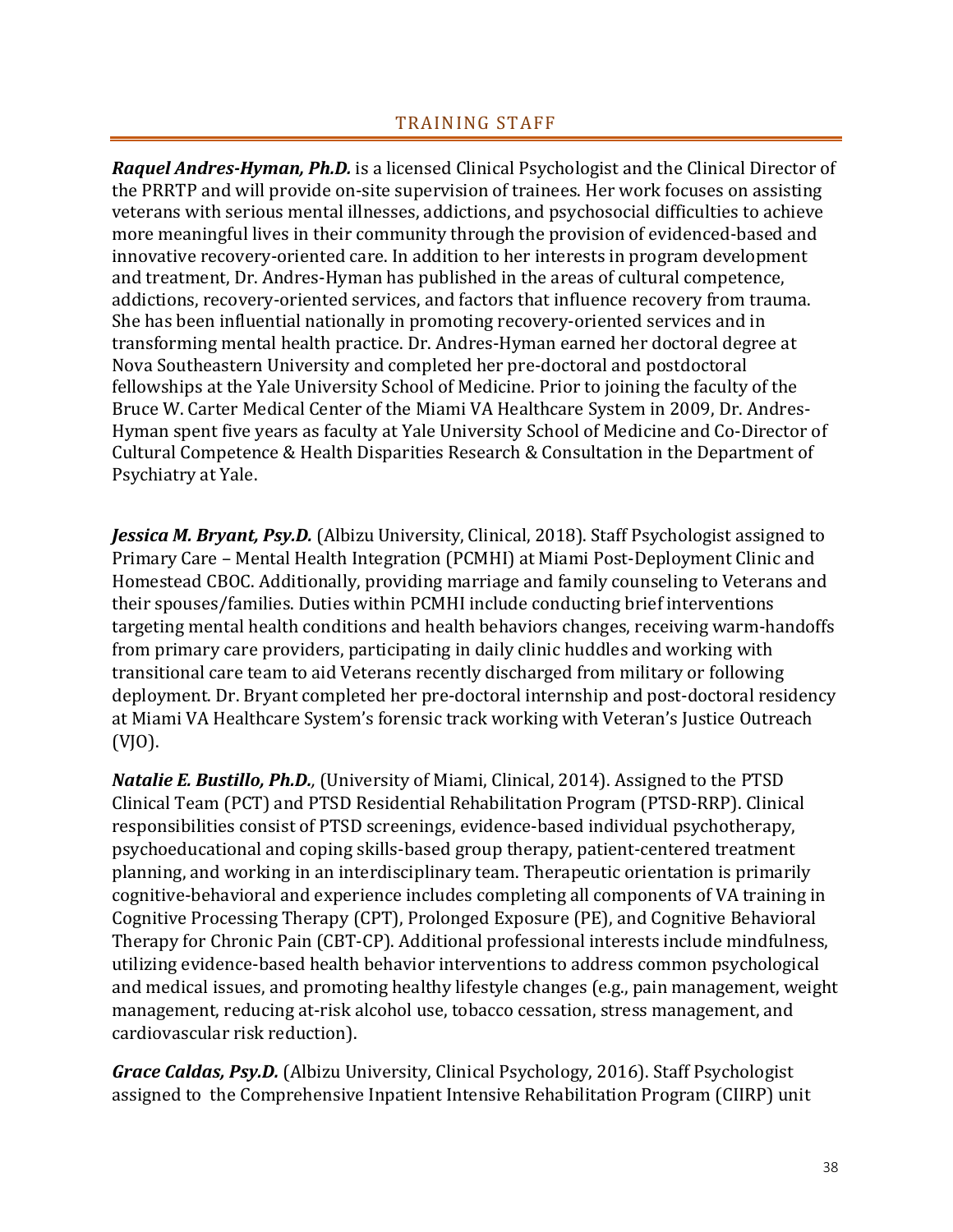which provides a broad exposure to disability populations in short-term inpatient rehabilitation. Clinical interests include behavioral medicine, rehabilitation psychology, medical psychology, and primary care psychology. Approaches to interventions mainly focus on Motivational Interviewing, Problem Solving, and Cognitive Behavioral.

*Lindsey Calle-Coule, Psy.D.* (Nova Southeastern University, Clinical Psychology, 2016). Staff Psychologist. Assigned to the Behavioral Medicine Section and to Spinal Cord Injury/Dysfunction (SCI/D) Rehabilitation Service. Duties include evaluation and treatment of individuals on an inpatient and outpatient basis, consultation to medical and nursing staff, research, and program development. Case conceptualization involves a biopsychosocial approach with an emphasis on humanistic/existential therapy. Research interests include the role of psychology with patients diagnosed with Amyotrophic Lateral Sclerosis (ALS), the role of existential therapy on the improvement of quality of life among patients with chronic illness, and issues of diversity in the disability population.

*Ashley Carreras, Psy.D.* (Nova Southeastern University, Clinical, 2017) Staff Psychologist. Assigned to Acute Inpatient Program. Duties include working collaboratively with interdisciplinary team to develop treatment plans. Additionally, provide individual and group based psychotherapy to veterans or active duty service members with serious mental illness/substance use disorders requiring psychiatric stabilization and/or crisis stabilization. Approaches to interventions are integrative, utilizing motivational interviewing, psychodynamic therapy, cognitive behavioral therapy, and dialectical behavioral therapy. Clinical interests include dual diagnosis populations and long-term mental illness.

*Mariah Corneille, Psy.D.* (Albizu University, Clinical Psychology – Health Psychology Concentration, 2017). Staff Psychologist. Dr. Corneille completed her clinical internship at the Missouri Health Sciences Consortium in Columbia, MO, and her post-doctoral fellowship in Integrated Care at the Miami VAMC. Dr. Corneille's primary role is in PCMHI providing population-based care and brief interventions aligned with the PCMHI model. Additionally, Dr. Corneille takes special interest in ongoing multicultural competency training and inclusion efforts within the Miami VAMC at large. Dr. Corneille utilizes brief interventions within PCMHI, but also takes integrative and psychodynamic approaches to psychotherapy and assessment. Dr. Corneille's other clinical interests include examining impacts of power and systems, and delivering culturally informed assessment and interventions within the medical setting.

**Jason R. Dahn, Ph.D.** (Michigan State University, Clinical, 1999). Staff Psychologist and Health Behavior Coordinator. Expertise in individual and group psychotherapy, health behavior assessment and interventions, and in the treatment of serious mental illness (SMI). Therapeutic approach integrates psychodynamic, cognitive-behavioral, and health coaching perspectives. Serves as the lead clinical consultant to healthcare system staff, providing specific training and consultation to build and maintain competencies in health behavior coaching and associated interventions (e.g., motivational interviewing), and as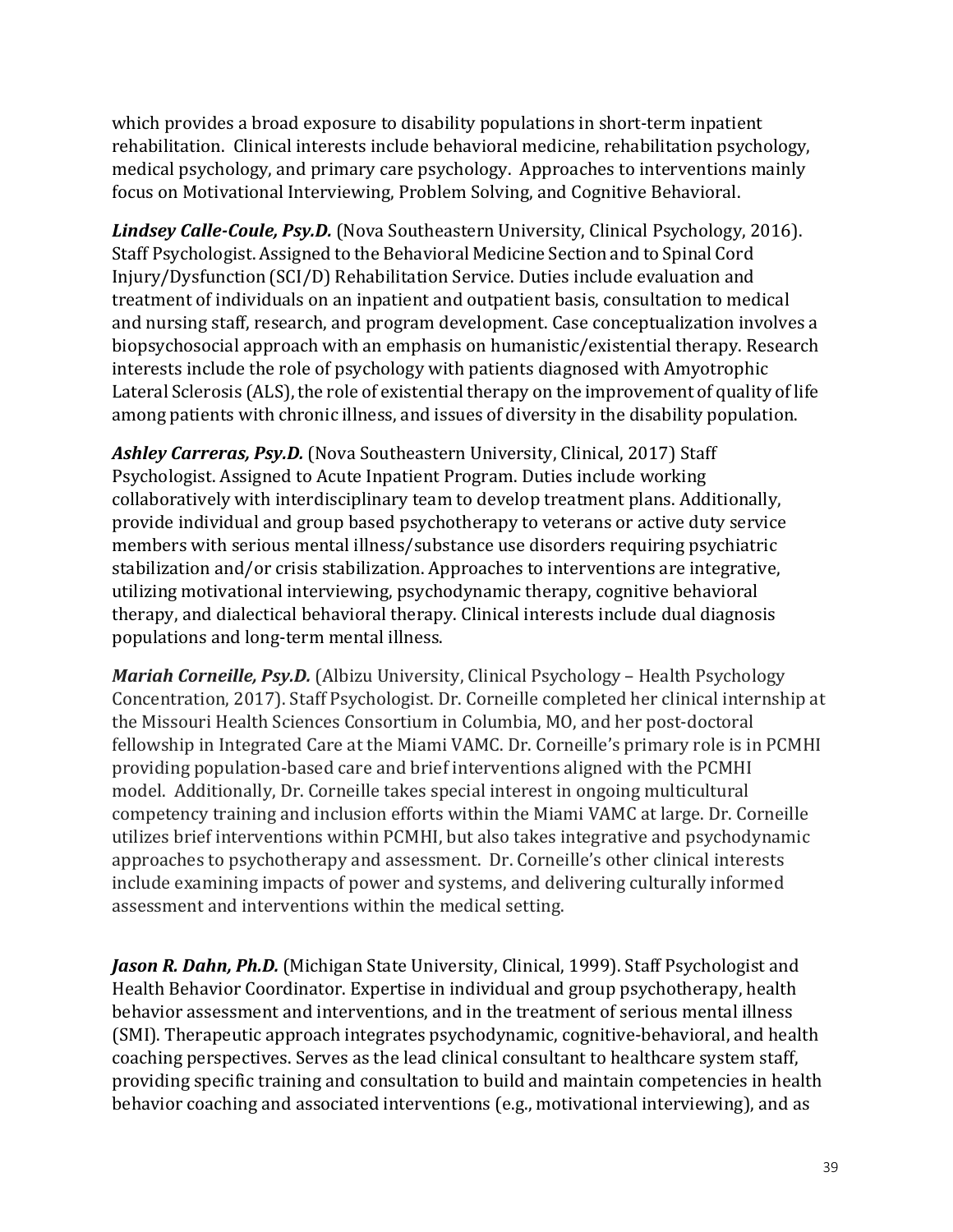co-chair of Health Promotion and Disease Prevention (HPDP) Committee. Collaborates with medical center staff to develop, adapt, implement and assess effectiveness of health behavior interventions for the promotion of general health and to address health risk behaviors as part of disease prevention and chronic disease management. Research interests broadly include issues common to mental health and medical psychology (e.g., weight management, sexual dysfunction, tobacco cessation, medication adherence, adjustment to illness) as well as the influence of gender and race/ethnicity on illness perception and health-related behaviors. Adjunct Assistant Professor, Department of Psychology, University of Miami.

*Giovanna Delgado, Psy.D.* (Carlos Albizu University, Forensic Psychology; Florida International University, 1996) As the Veterans Justice Outreach Coordinator for the Miami VA, she coordinates outreach services for Veterans involved with the judicial system and works as a liaison with the court system to ensure access to care for Veterans reentering the community. Expertise in working with an adult forensic population. Experience includes work with children, adults, the severely mentally ill, and clients suffering from sexual abuse, trauma, homelessness, substance abuse, medical, justice related and psychiatric issues.

*Carlos Finlay, Ph.D.* (University at Albany, SUNY, Clinical, 2005. Director of the Psychosocial Rehabilitation and Recovery Center. Clinical responsibilities include implementation and management of Individualized assessment, Psychotherapy groups, Community integration skills, Psychoeducational classes, Illness Management classes, Wellness Recovery Action Plan (WRAP) and peer support. My therapeutic approach is cognitive-behavioral with an emphasis on empirically supported interventions. Professional interests include the following: treatment of anxiety disorders with concomitant mood complaints and/or substance use problems, motivational enhancement, and anger management. My supervisory approach to working with interns and externs can be described as a combination of scholar-practitioner and juniorcolleague models.

*Jennifer M. Gillette, Psy.D.* Dr. Gillette is a staff neuropsychologist within the Miami VA Healthcare System, Broward Outpatient Clinic (OPC). She obtained her doctorate in Clinical Psychology with a specialty in neuropsychology at Albizu University. She completed her predoctoral internship training in neuropsychology at the Gainesville VA Medical Center, followed by a post-doctoral fellowship in neuropsychology at South Florida Neuropsychology. Clinically, she has experience evaluating patients with various neurological, medical, and psychiatric conditions in inpatient and outpatient settings. Dr. Gillette also works as a member of the Polytrauma Support Clinic Team (PSCT) serving OEF/OIF Veterans with multiple body system traumas, including traumatic brain injury. She supervises graduate students, interns and post-doctoral fellows in neuropsychology. Areas of interest include traumatic brain injury and cognitive rehabilitation.

*Camille Gonzalez, Psy.D.* (Carlos Albizu University, Clinical, 2002). Staff Psychologist assigned to Post- Traumatic Stress Disorder Clinical Team, which provides outpatient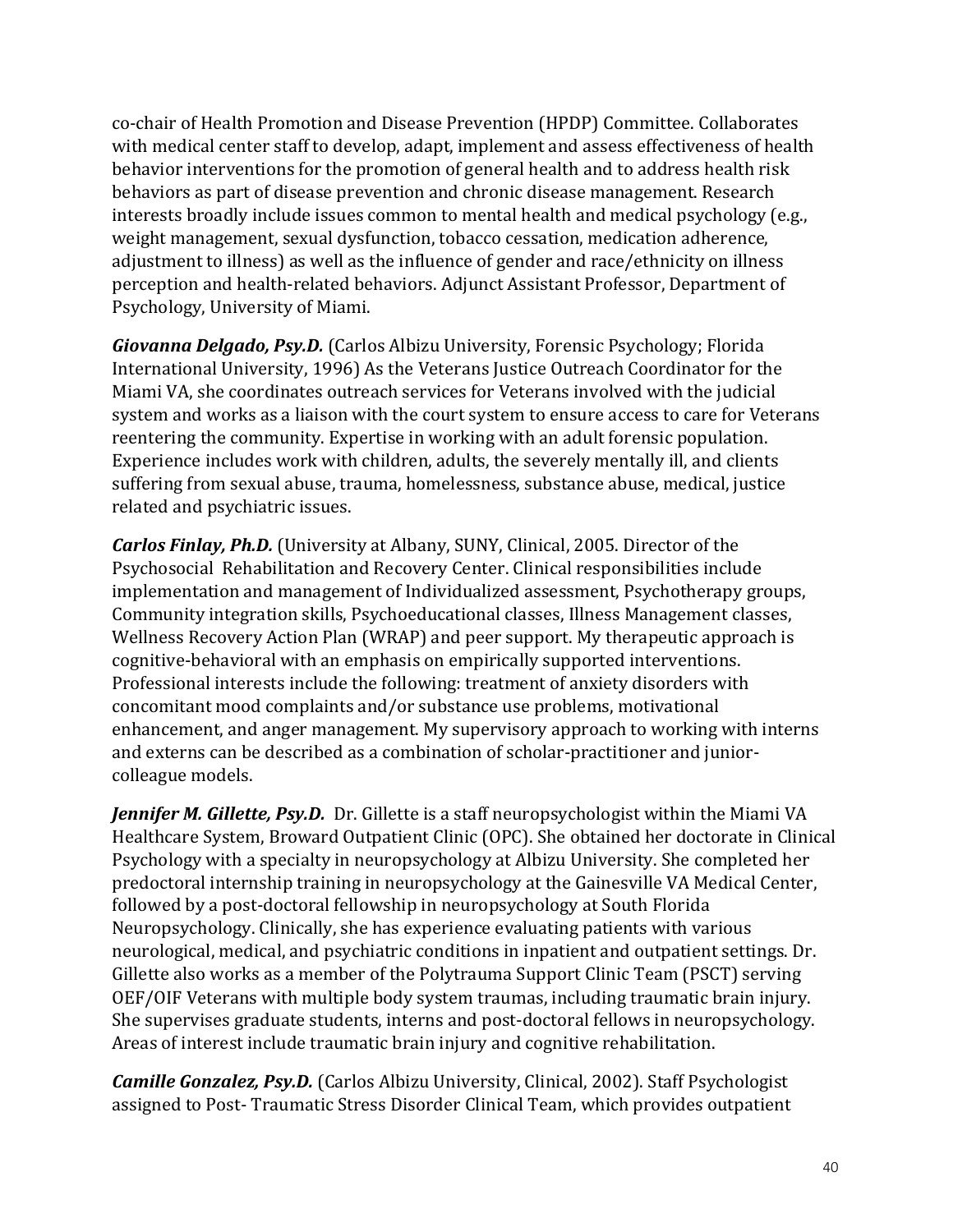psychiatric services to Veterans with military related PTSD. Clinical responsibilities include psychological evaluations, individual and group therapy, family/couples therapy, and psychoeducational classes. Additionally, she is involved in the coordination and implementation of evidenced-based psychotherapies. Therapeutic approach is eclectic, with a cognitive- behavioral emphasis. Dr. Gonzalez also supervises psychological assessment clinical cases with trainees. Research interests include evidenced-based treatment for PTSD.

*Lianne Gonzalez, Psy.D.* (Nova Southeastern University, Clinical Psychology, 2012). Staff Psychologist. Assigned to the Primary Care Mental Health Integration (PCMHI) service. Dr. Gonzalez provides behavioral health services to veterans in the primary care clinics, including behavioral health evaluations and brief interventions. Behavioral health concerns addressed through PCMHI include depression, anxiety, substance use, as well as other psychological disorders. As a PCMHI psychologist, Dr. Gonzalez also focuses on veterans' health behaviors and management of physical health problems, such as diabetes, obesity, smoking cessation, chronic pain, and stress-management skills. The focus of the PCMHI model of service is on providing a team-based approach and integrated care to veterans, addressing their behavioral and physical health needs in the primary care setting. Approaches to therapy mainly consist of cognitive-behavioral therapy, behavioral modification techniques, and motivational interviewing.

*Paul Hartman, Ph.D., ABPP* (University of Miami, Biological Psychology, 1986; California School of Professional Psychology-Fresno, Clinical Psychology Respecialization, 1995; Board Certified in Clinical Health Psychology). Provides inpatient and outpatient psychological services as part of the consultation and liaison psychology team, and the geriatric primary care team. Privileges in psychological assessment, consultation, and therapy; and neuropsychology. Clinical approaches informed by patient-centered, motivational interviewing, cognitive-behavioral, interpersonal, positive psychology and mindfulness perspectives.

*Alanna Hochman, Psy.D.* (Nova Southeastern University, Clinical, 2004). Staff psychologist assigned to the Posttraumatic Stress Disorder Clinical Team (PCT) team. Duties include providing psychological services to veterans returning from Operation Enduring Freedom and Operation Iraqi Freedom (OEF/OIF) with PTSD as well as veterans coping with polytraumas. Clinical responsibilities include individual and group psychotherapy, psychological assessments, and consultations. Clinical expertise and interest in the treatment of PTSD, rehabilitation psychology (especially traumatic brain injury and other polytrauma issues), behavioral medicine, cultural diversity issues, and neuropsychological evaluations. Conceptualization consists of an eclectic and integrated approach, determined by the patient's background, diagnosis, and treatment goals. Cognitive-behavioral therapy is predominantly used, with an emphasis on solution-focused modalities.

*Neil J. Kenney, Psy.D.* (Nova Southeastern University, Clinical, 2005). Assigned to Home Based Primary Care. Duties include psychological assessments, neuropsychological screenings, individual and group psychotherapy. Professional interests include health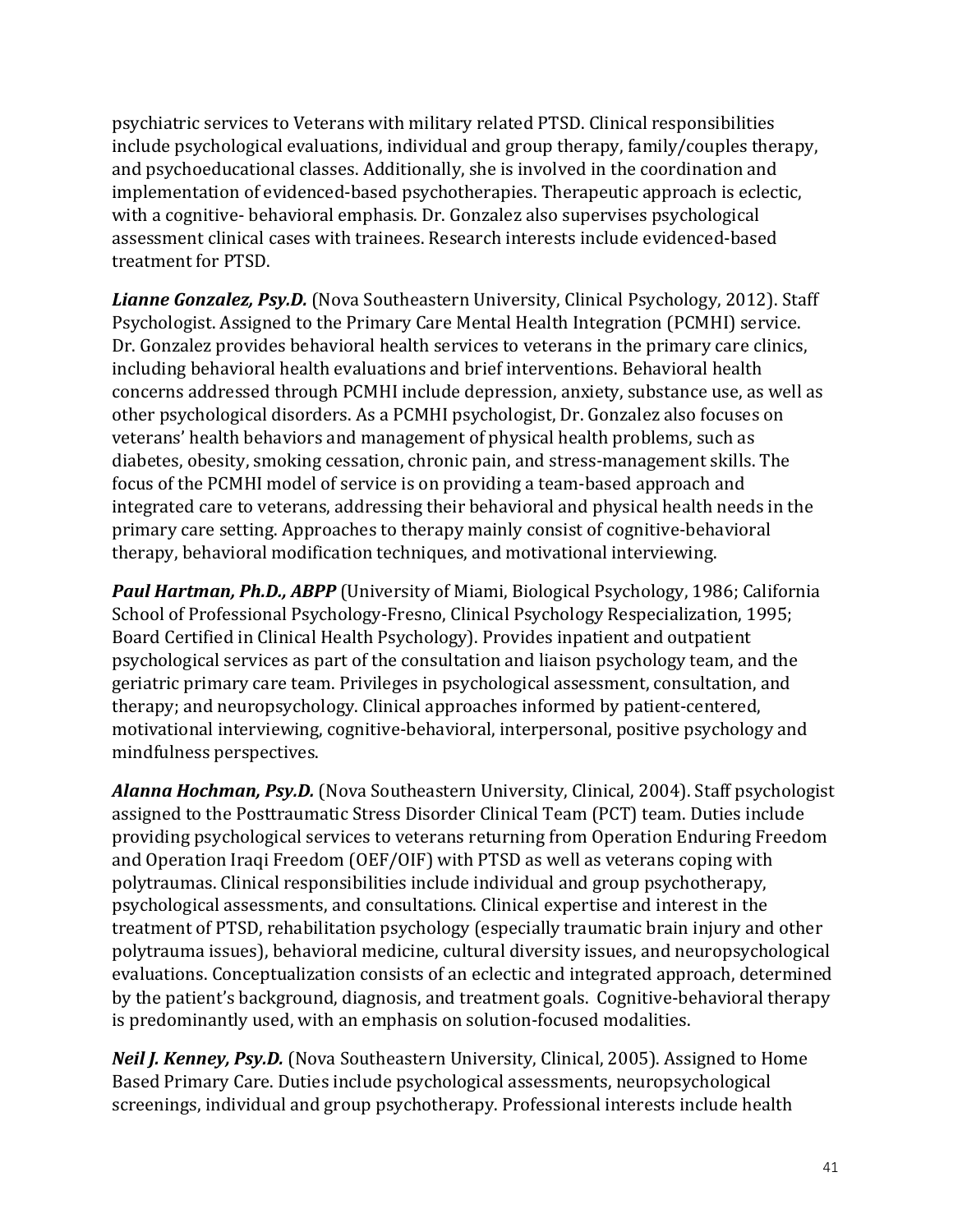psychology, geropsychology, neuropsychology, patient/caregiver coping with degenerative illness, conceptual models of alcohol/substance abuse, individual and group psychotherapy. Therapeutic approaches vary dependent on the referral issue and/or client characteristics though often integrate aspects of Cognitive Behavioral, Client-Centered, and Insight-Oriented/Existential Therapy. Taught as adjunct faculty at Nova Southeastern University, Florida International University, Touro College South, and Everglades University.

*Gary S. Kutcher, Ph.D.*(University of Miami, Clinical, 1992). Staff Psychologist and Clinical Director of the Miami VA's PTSD Division (composed of the PTSD Residential Rehabilitation Program (PTSD-RRP), PTSD-Clinical Team (PCT; in Miami, Broward and Homestead), and Military Sexual Trauma (MST) programs). Principle clinical responsibilities are in the PTSD-RRP. Privileged in psychological assessment and individual and group psychotherapy. Therapeutic approach is generally integrative with a "Reality Therapy" and CBT bent. Research interests include program evaluation psychological assessment and diagnosis of PTSD. Dr. Kutcher is currently the Local Site Investigator (LSI) for CSP589, a VA cooperative study entitled: Veterans individual placement and support towards advancing recovery. Adjunct faculty, University of Miami School of Medicine, Department of Psychiatry and Behavioral Sciences.

*Jennifer C. Lee, Psy.D.* Staff Psychologist assigned to Veterans Justice Outreach – Broward County. As the Veterans Justice Outreach Specialist for Broward County, she is the liaison between the Broward County Veterans Court and justice involved veterans receiving care at VA facilities in Broward and Miami. She coordinates appropriate and timely substance abuse and/or mental treatment for justice involved veterans as an alternative to incarceration. Dr. Lee works directly with the Broward County judge, state attorney, public defenders, and court case management team to advocate for veterans, communicate veterans progress in treatment, and educate the court and law enforcement about veterans mental health issues. She was a psychologist in the U. S. Navy and served with a Combat Stress Unit in support of Operation Iraqi Freedom in 2004. During her service in the Navy, Dr. Lee was stationed at the San Diego Naval Hospital. With the Miami VA and West Palm Beach VA, she worked with the PTSD Clinical Team and has expertise in assessment and treatment of military related PTSD.

*Divya Nawalrai, Psy.D.* (Nova Southeastern University, Clinical, 2010) PTSD / Substance Use Disorder Psychologist Provide evidenced based treatments to Veterans receiving services in residential and outpatient PTSD/ SUD programs. Clinical responsibilities include PTSD evaluations, individual and group therapy, consultation regarding complex PTSD/SUD cases, and psycho-education. Therapeutic approach is integrative, with an emphasis on motivational interviewing and interpersonal/client centered modalities. Research interests include evidenced-based treatment for co-morbid (PTSD/SUD) and other addictive disorders.

*Erika Pacheco, Psy.D.* (Nova Southeastern University, Clinical Psychology, 2013). Staff Psychologist assigned to Primary Care Mental Health Integration (PCMHI). Dr. Pacheco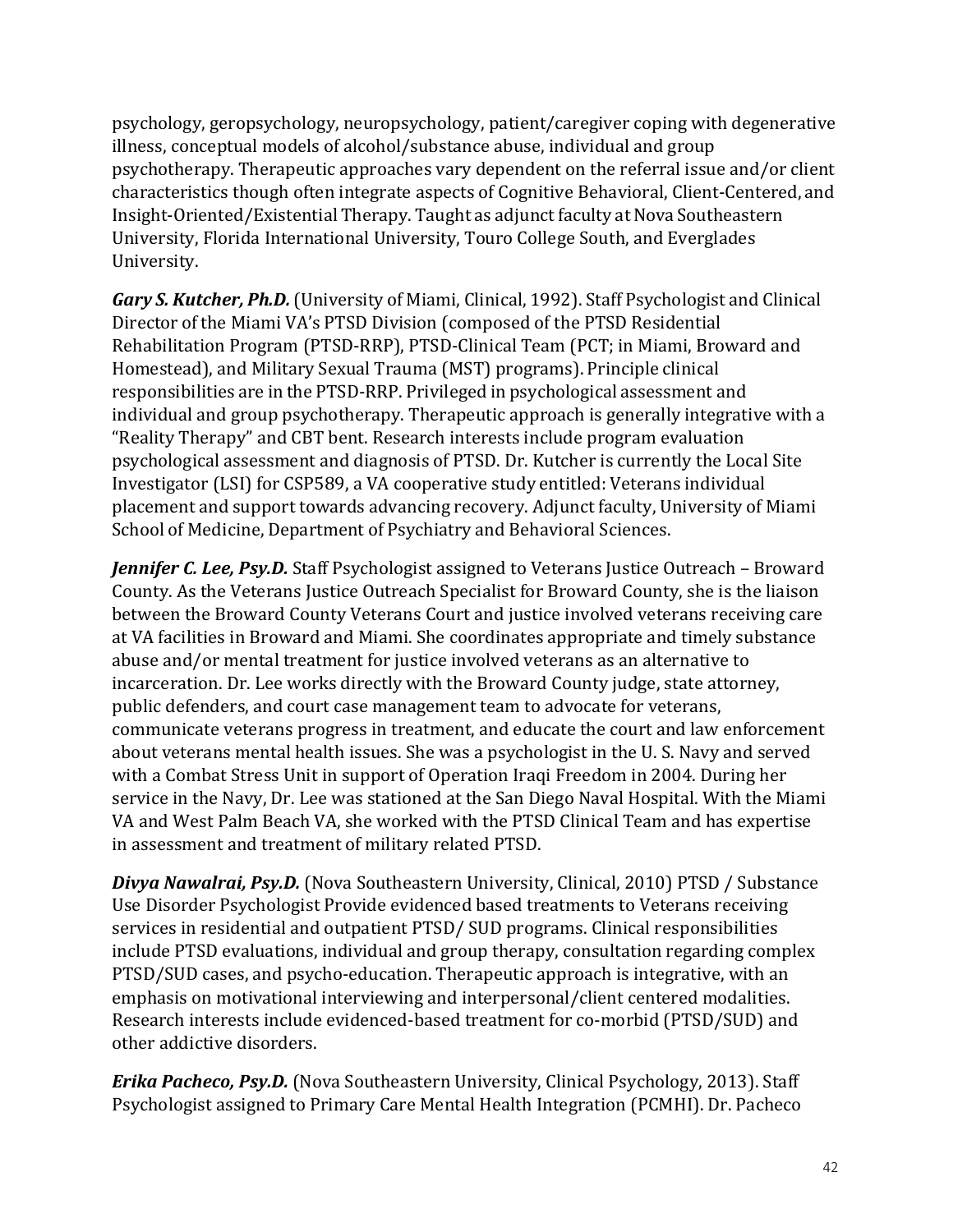is the Miami VAHS' PCMHI Facility Lead. Dr. Pacheco provides a variety of services in support of mental and behavioral health assessment and intervention in the primary care setting to help overcome barriers to care, identify and treat mental health and psychosocial concerns such as depression, anxiety, substance use, stress management, adjustment difficulties and others; and address and manage physical health issues such as diabetes, chronic pain, weight management, and smoking cessation. She provides population-based care and utilizes brief interventions in collaboration with the primary care (PC) team. Dr. Pacheco's therapeutic approach is integrative and flexible, with an emphasis on Third Wave CBT, Recovery-Oriented, and Humanistic approaches. In the PCMHI Facility Lead role, Dr. Pacheco provides ongoing education and training to PC teams, maximizes and actively monitors the effectiveness of existing patient identification mechanisms, is attentive to potential new integrated care program opportunities and provides appropriate feedback to Miami VAHS leadership. Areas of clinical expertise/interest include: Women Veterans, serious mental illness, trauma, evidenced-based and structured approaches (e.g., EMDR, PE, CPT, ACT, DBT, CBT-I, and Seeking Safety), and diversity/multicultural issues.

*Salome' Perez, Ph.D.* (Georgia State University, Clinical, 1998). Assigned to the Behavioral Medicine Section and to Spinal Cord Injury/Dysfunction (SCI/D) Rehabilitation Service. Duties include evaluation, treatment, consultation to medical and nursing staff, research, and program development. Strong emphasis on humanistic/existential approaches to therapy, and in long-term psychodynamic psychotherapy. Research interests include the role of spirituality in psychology, issues of diversity in the disability population, and pain issues in the SCI population.

*Arlene Raffo, Psy.D.* (Albizu University, Neuropsychology, 2014). Dr. Raffo is a bilingual neuropsychologist in the General Neuropsychology rotation. She completed her internship training in neuropsychology at the Pittsburgh VA, and a two-year postdoctoral fellowship in neuropsychology at the University of Miami Miller School of Medicine, Department of Psychiatry and Behavioral Sciences. Dr. Raffo provides neuropsychological evaluations in both outpatient and inpatient settings to Veterans presenting with a wide variety of neurological, medical, and psychiatric conditions. Areas of expertise include assessments of dementia, seizure disorders, movement disorders, TBI, and stroke. She also provides Spanish language evaluations, with opportunity to supervise interested interns who are bilingual and would like to gain proficiency conducting such evaluations.

*Yesenia Rivera, Psy.D.*(Albizu University, Clinical, 2017). Staff Psychologist assigned to the Community Living Center. Clinical responsibilities consist of conducting brief cognitive screenings, capacity evaluations, and providing psychotherapy using an eclectic approach including supportive psychotherapy, behavioral interventions, social skills training, as well as other evidence-based psychotherapeutic interventions in both individual and group modalities. Additional responsibilities include working with an interdisciplinary team to develop treatment plans. Interests include cognitive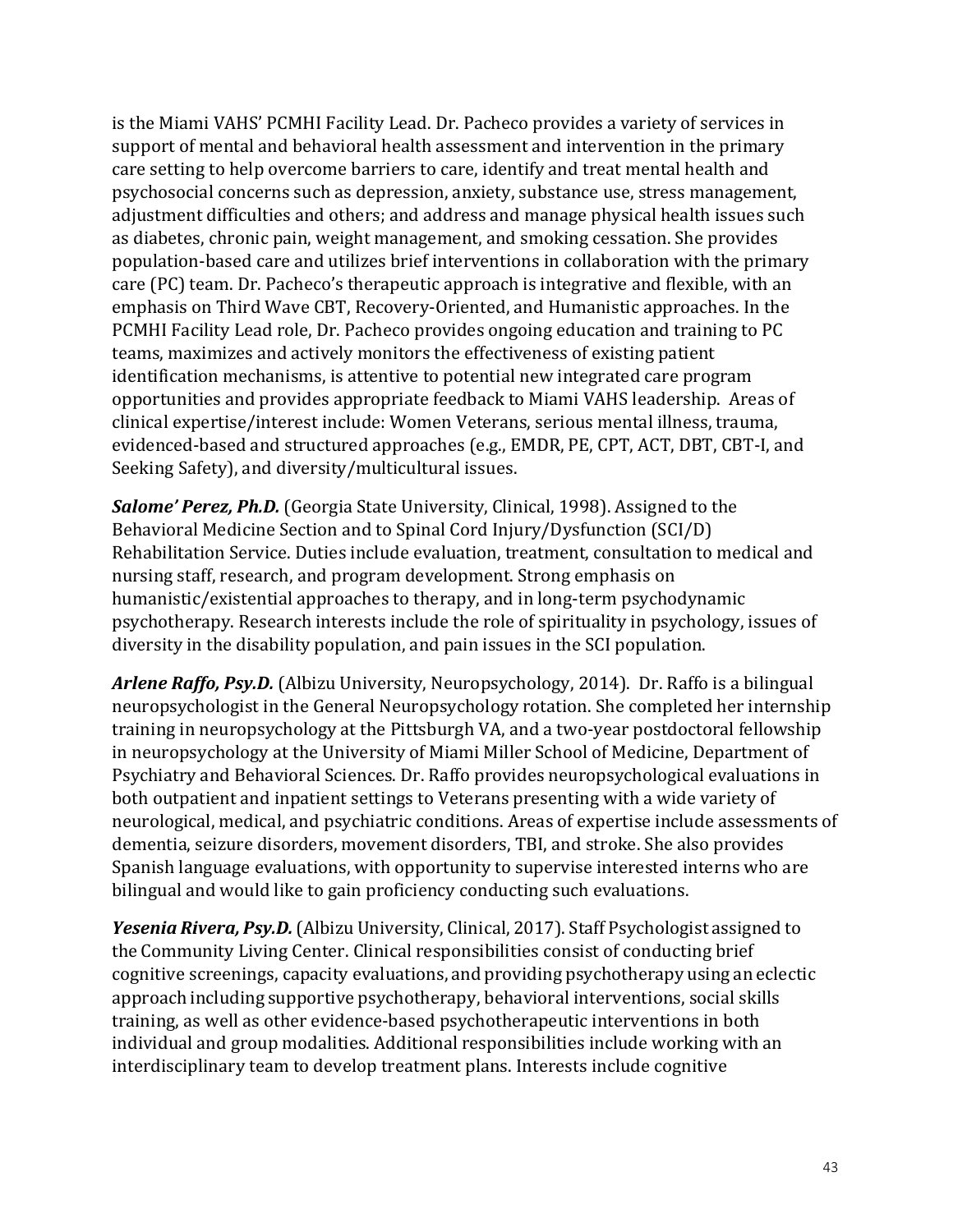rehabilitation, multicultural assessment, and efficacy of behavioral interventions for patients withdementia.

*Adam D. Rosen, Ph.D.* (University of Miami, Counseling) Staff Psychologist assigned to the Veterans Justice Outreach Program – Miami-Dade County. As the primary liaison between the VA and the Miami-Dade Veterans Court, he works directly with the judge, state attorney, public defender, and court case management team to facilitate veteran's diversion from incarceration into appropriate mental health treatment services. He has spent the last several years working across several forensic contexts in South Florida providing court-mandated treatment services and evaluations. Clinical and research areas of emphasis include substance abuse treatment, anger management, trauma, and providing culturally sensitive mental health services within the context of the justice system.

*Julie Ruddy, Psy.D.* (University of Denver, Clinical, 1998) Chief of Psychology. Dr Ruddy served as a naval officer and clinical psychologist in the U.S. Navy. In addition to military service, she worked in various mental health care settings including residential treatment programs for emotionally disturbed youth, hospice care, and drug and alcohol treatment facilities. As a senior psychologist at the first combined VA/DoD healthcare system, Dr. Ruddy was responsible for all operations involved in the evaluation of mental health issues for the recruit population of the U.S. Navy, and was appointed as a recommending waiver authority to determine suitability for military service. Therapeutic approach is integrative with a cognitive-behavioral emphasis. Research areas of interest include military medicine, mindfulness, addictive disorders, issues of diversity and gender within the Veteran population, and evidenced-based treatment.

*Soseh Sardarian, Ph.D.* (Palo Alto University, 2019, Clinical). Staff Psychologist assigned to Behavioral Health Clinic (BHC). Clinical responsibilities include psychological evaluations for services, individual psychotherapy, group therapy, and consultation and orientation services. VA certified for Cognitive Processing Therapy for PTSD. Previously conducted research on Substance Use Disorders at the Palo Alto VA and telehealth training for clinicians providing PTSD treatment for veterans at the National Center for PTSD at the Menlo Park VA. Conducted following evidence based approaches: Cognitive Processing Therapy for PTSD (CPT-PTSD), Cognitive Behavioral Therapy (CBT) for Depression, Cognitive Behavioral Therapy for Chronic Pain (CBT-CP), Exposure with Response Prevention Therapy for OCD (ERTP) and Prolonged Exposure (PE).Trained in neuropsychological testing for both pediatric and geriatric patients. Areas of emphasis include: men's and women's trauma treatment groups, exposure with response prevention, mindfulness group and motivational interviewing.

*Dara Shapiro, Psy.D.* (Roosevelt University, Clinical) Staff Psychologist assigned to the Homestead VA CBOC. Responsibilities include evaluations for psychological services and provision of individual, couples, and group psychotherapy. Dr. Shapiro also facilitates the outpatient DBT Skills group therapy program. Clinical approach is integrative with a focus on evidence-based cognitive-behavioral and mindfulness based interventions. Other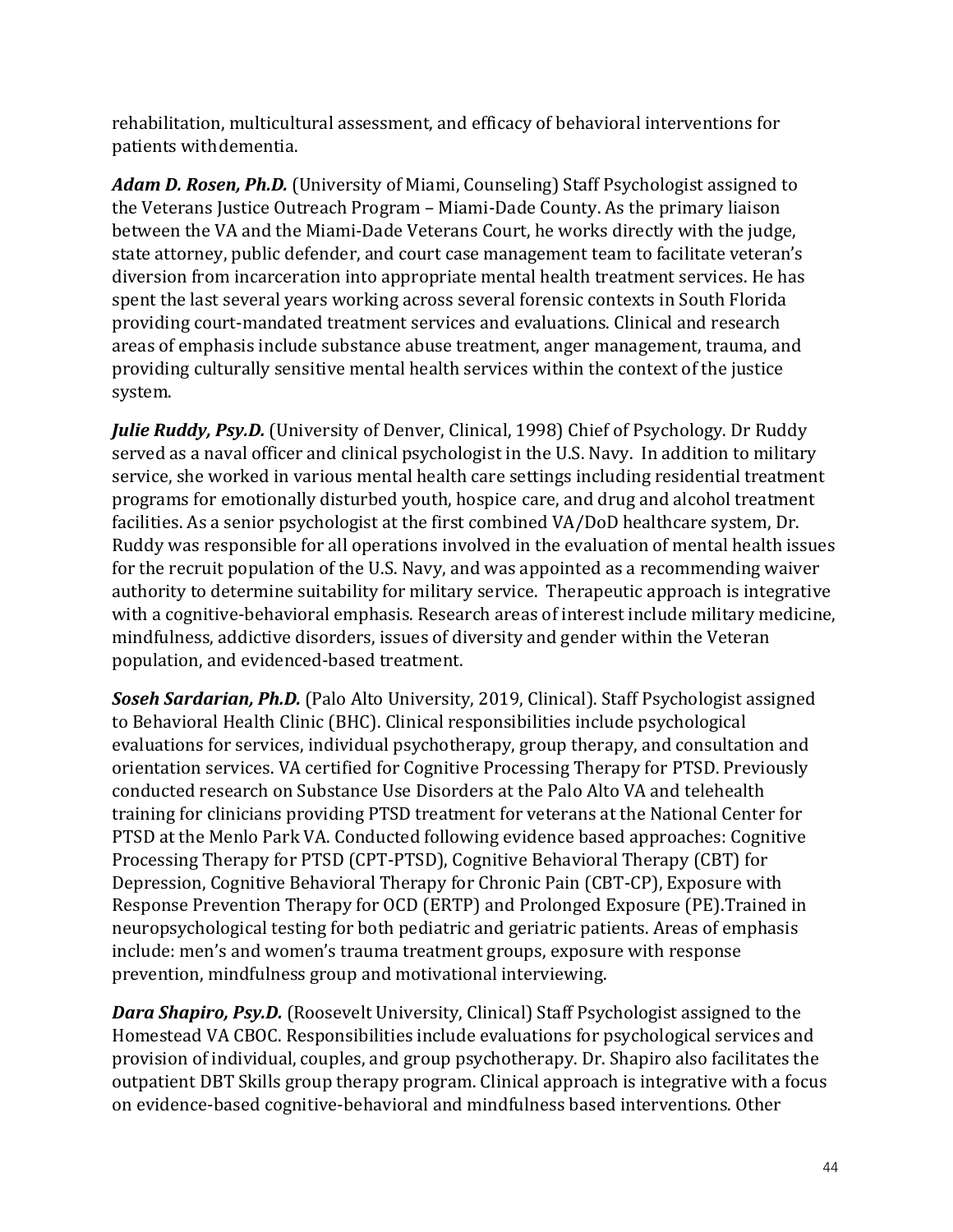professional interests include systems of oppression and social justice in treatment and complex trauma.

*Abigail B. Somerstein, Ph.D.* (University of Central Florida, Clinical, 2013). Staff Psychologist and Program Manager of the Substance Abuse Residential Rehabilitation Treatment Program (SARRTP). Professional interests involve group and individual therapy for the treatment of problematic substance use and co-occurring disorders. Therapeutic orientation involves the integration of motivational interviewing, cognitive-behavioral relapse prevention, and acceptance based approaches.

*Courtney C. Spilker, Psy.D., ABPP-CN* (Nova Southeastern University, 2013) Board Certified Neuropsychologist. Clinical specialization: Geriatric Neuropsychology. Assignments: Geriatric Neuropsychology Clinic/Memory Disorders Clinic. Dr. Spilker completed her pre-doctoral internship at the Puget Sound VA – American Lake and a two-year Adult and Geriatric Neuropsychology postdoctoral fellowship at McLean Hospital/ Harvard Medical School. Responsibilities: Provides neuropsychological evaluations to Veterans with a wide array of neurological conditions, primarily suspected neurodegenerative disease processes, on both an inpatient and outpatient basis and additionally conducts capacity evaluations. Serves as the neuropsychology representative on the Miami VA Dementia Committee.

*Elaine Stein, Psy.D.* (Argosy University/Illinois School of Professional Psychology, Chicago 1998). Assigned to the Post-Traumatic Stress Disorder Clinical Team (PCT). Clinical expertise is in the treatment of PTSD and Military Sexual Trauma (MST). Currently serves as the Military Sexual Trauma Coordinator for the Miami VAHCS which includes the main medical center and six CBOC's (Community Based Outpatient Clinics). Within PCT, Dr. Stein provides evaluations, individual psychotherapy including evidenced based treatments (i.e. ACT, PE, CPT), and group therapy for male and female Veterans who have experienced sexual trauma during military service. Case conceptualization and treatment approach embrace an emphasis on humanistic and transpersonal approaches to therapy as well as frequent integration of ACT and mindfulness particularly in the treatment of Depression and PTSD. Professional interests also include mind-body/body-based therapies, holistic health, impact of spirituality on trauma, consultation, and compassionate leadership.

**Pedja Stevanovic, Ph.D.** (Loyola University Chicago: Clinical Psychology, 2011; University of Miami Hospital/Neurology: Postdoctoral Fellowship in Neuropsychology, 2010-2012). Staff Psychologist. Assigned to Telehealth Psychology, Behavioral Health Clinic, and Recovery. Clinical Expertise in individual and group psychotherapy, psychological and neuropsychological assessment. Therapeutic approach generally eclectic, with a focus on relational approaches. Interests include insight oriented therapy and neuropsychological assessment with a focus on TBI and dementias.

*Lauren G. Suarez, Ph.D.* (University of Miami, Counseling, 2017). Staff psychologist assigned to both the Whole Health Center for Pain Management and the Posttraumatic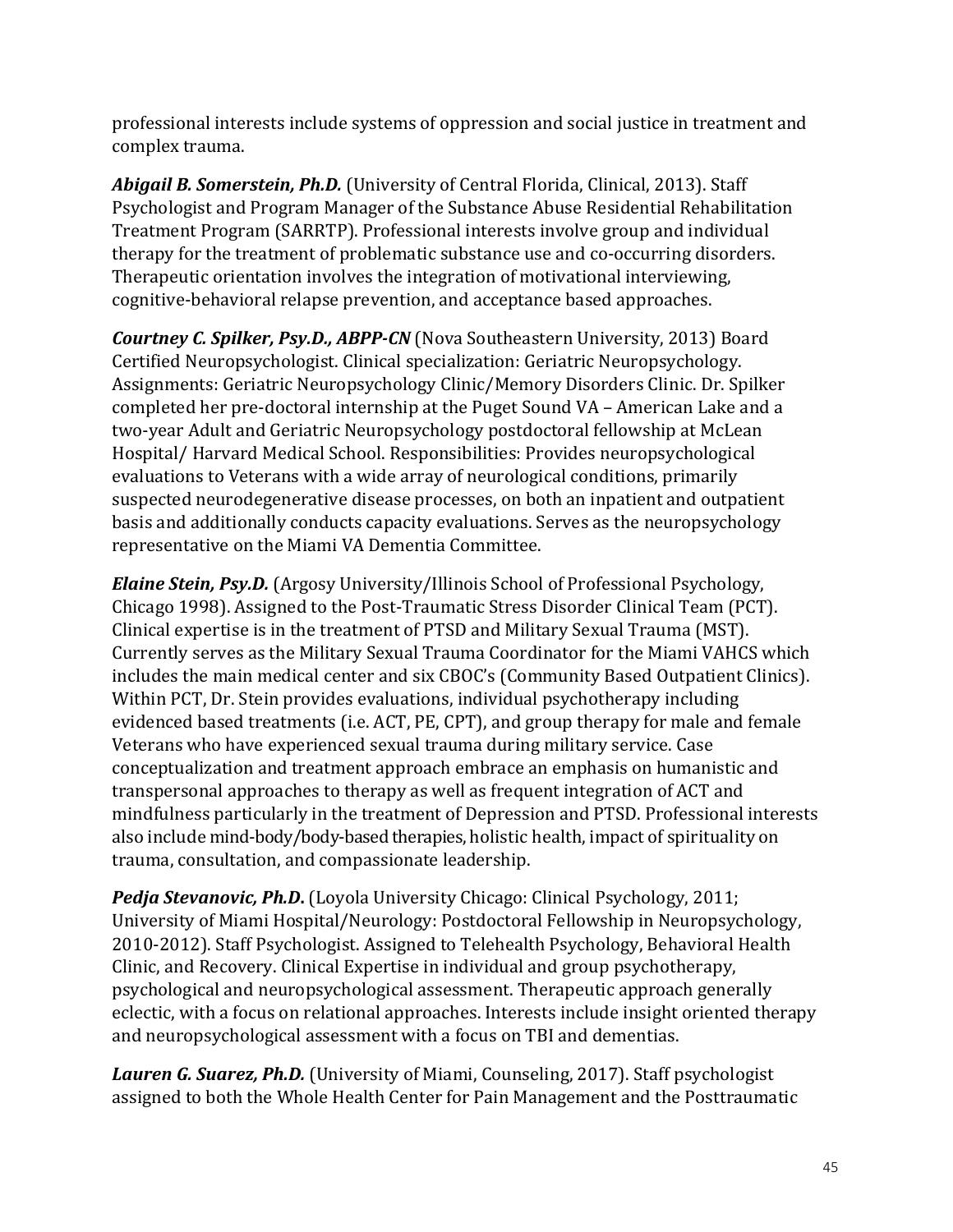Stress Clinical Team (PCT). Her duties within the pain clinic include provision of group and individual psychotherapy to veterans experiencing chronic pain, performing preprocedure assessments for implantable devices, and collaborating with an interdisciplinary team on the Opioid Risk Review Board. Her duties within the PCT include provision of group and individual psychotherapy to veterans recovering from Military Sexual Trauma (MST), diagnostic evaluation, and treatment planning within an interdisciplinary team . In addition, she provides exposure-based group and individual psychotherapy to veterans participating in the PTSD Residential Rehabilitation Program (PTSD-RRP). Case conceptualization is informed by Relational Cultural Theory (RCT), while treatment approaches remain integrative and evidence-based (i.e. ACT, PE, and CBT-CP). Professional interests include the effects of systemic injustice, complex trauma, and holistic health.

*Laura B. Weinberg, Ph.D.* (Nova Southeastern University, Clinical Neuropsychology, 2012). Director of Psychology Training and Staff Neuropsychologist. Clinical responsibilities include provision of Neuropsychological Assessment and Psychodiagnostic Assessment as well as support groups. Dr. Weinberg completed her pre-doctoral internship at the Miami VA with an emphasis in Neuropsychology and a two-year Neuropsychological Fellowship with an emphasis in rehabilitation at MedStar National Rehabilitation Hospital. Clinical interests include the effects and recovery process of stroke.

*William Wohlgemuth, Ph.D.* (University of Miami, Clinical, 1995). Assigned to the sleep disorders center. Duties include the diagnosis and treatment of a variety of sleep disorders. Therapeutic approach is cognitive-behavioral. Certified in Behavioral Sleep Medicine from the American Academy of Sleep Medicine. Currently engaged in insomnia and CPAP adherence research.

### TRAINEES

Interns comes from a wide variety of training programs. In the past four years, about half of each class came to us from Ph.D. programs, and half from Psy.D. programs. The majority have been enrolled in Clinical Psychology tracks, but we accept applications, and provide training to candidates from Counseling Psychology concentrations.

While we have always had at least one intern from a local university (University of Miami, Nova Southeastern University, Albizu University) in each class, most of our interns are new to (or returning to) the Miami area. Current and former interns have completed their graduate coursework at the following institutions: Howard University, University of Miami, La Salle University, Yeshiva University, Nova Southeastern University, University of St. Louis, Carlos Albizu University, Long Island University, Pepperdine University, and William James College.